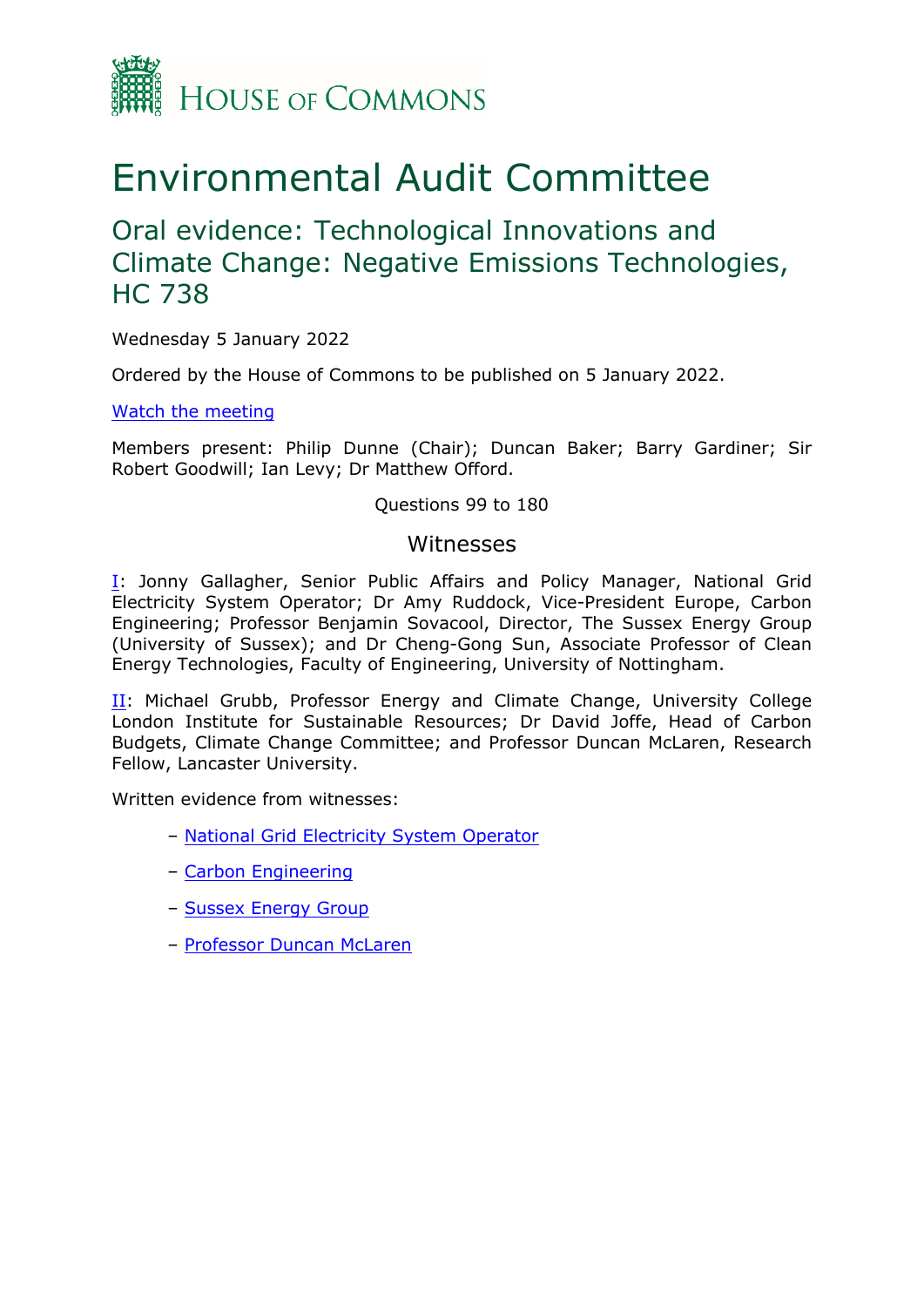

## <span id="page-1-0"></span>Examination of witness

Witnesses: Jonny Gallagher, Dr Amy Ruddock, Professor Benjamin Sovacool and Dr Cheng-Gong Sun.

Q99 **Chair:** Welcome to the Select Committee's first session of 2022. We have two panels today in our inquiry into negative emissions technologies, which is our final oral evidence session. We are very pleased to welcome today three panellists present in the room for the first panel, and one virtually. I invite each to briefly introduce themselves before we kick off with this session. First, Dr Amy Ruddock from Carbon Engineering.

*Dr Ruddock:* I am the VP of Europe for Carbon Engineering. We are a direct air capture company, founded in 2009. We license our technology to a global network of plant developers and we are focused on the deployment of megatonne-scale direct air capture. In the USA, we are busy engineering our first plant and targeting 2024 operations for a megatonne-scale plant. In the UK, we are working with Storegga.

I have extensive experience in aviation, previously at Virgin Atlantic. I also have a PhD in chemical physics. Thank you for inviting me today. I think direct air capture is a very important tool to get us to net zero, both for the UK's own goals and for export opportunities so I welcome the opportunity to be here.

**Chair:** Thank you very much, Amy. We will get into the detail later. The first panel is focused on direct air capture technologies. We are also joined, virtually, by Professor Benjamin Sovacool.

*Professor Sovacool:* I am Professor of Energy Policy at the University of Sussex where we have the Science Policy Research unit, which examines new, cutting-edge technologies from a social and political perspective.

I direct the Sussex Energy Group, which is the largest interdisciplinary group of social scientists looking at these topics. I am also the principal investigator for a large ERC grant that is looking at the governance of negative emissions technologies, including direct air capture, as well as BECCS and some of the other options.

I am also a lead author of the Intergovernmental Panel on Climate Change's Sixth Assessment Report AR6, where I am in chapter 4, which is looking at mitigation pathways in the near-term and the mid-term.

Lastly, I am Research Co-director of the Industrial Decarbonisation Research and Innovation Centre, or IDRIC, which is looking at net zero industry for the UK by 2030 and 2040.

**Chair:** Thank you very much. You were coming through a little faintly there so I hope we can either increase your amplification in the room or you might be able to raise the volume slightly on your device. Thank you.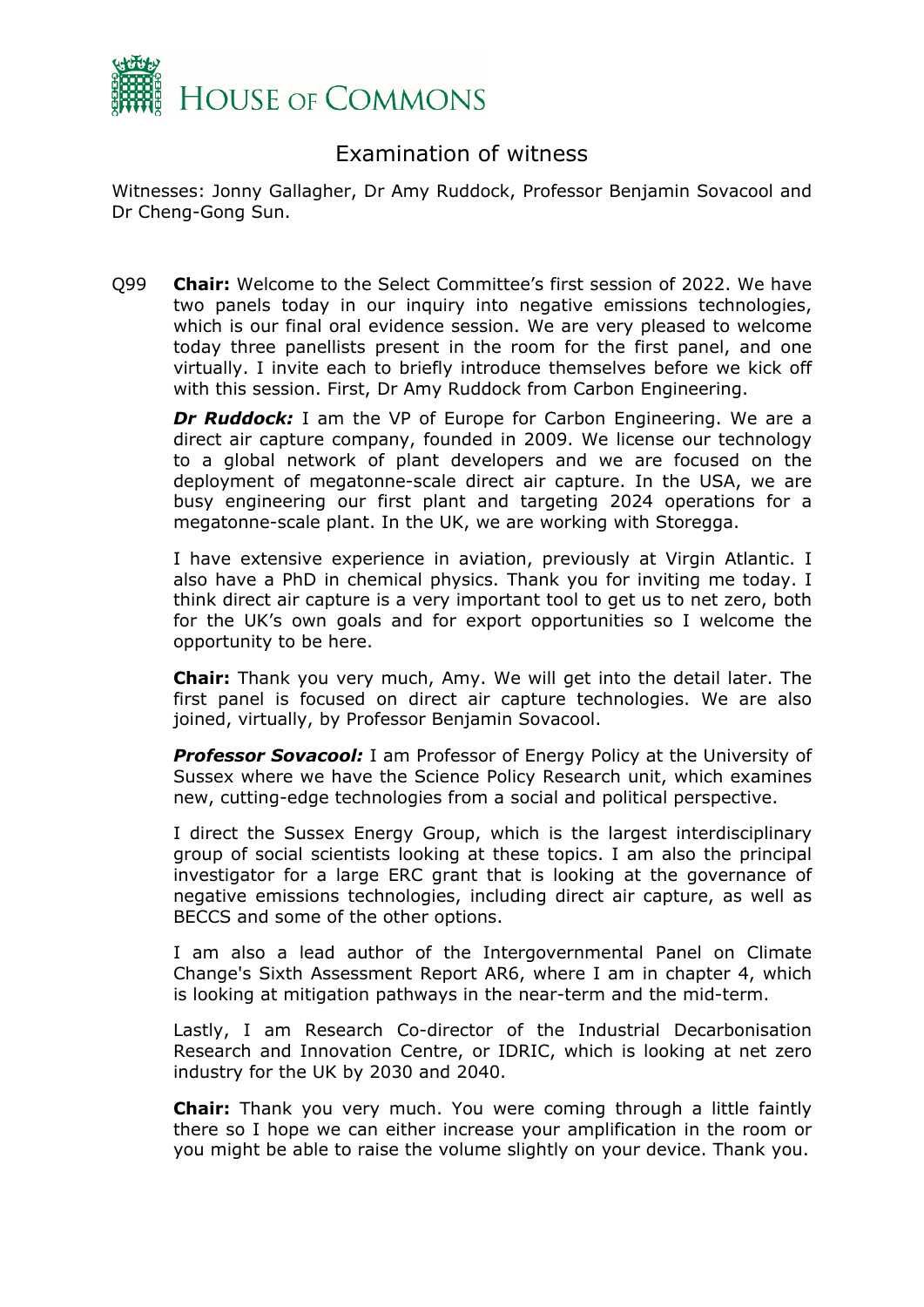

Back in the room, Dr Cheng-Gong Sun is Associate Professor of Clean Energy Technologies in the Faculty of Engineering at the University of Nottingham.

*Dr Sun:* I have been undertaking research, along with my colleagues, in carbon capture storage technologies for over 20 years now. You will probably know that Nottingham University is one of the UK's leading international centres for excellence in energy research. It is a part of the UK Government-funded Energy Research Accelerator and also part of the UK Carbon Capture Storage Research Centre.

Currently, we are developing and trying to demonstrate new direct air capture technology in partnership with Sizewell C and Strata Technology with the guests behind me and also other industry partners, including Doosan Babcock and Atkins.

**Chair:** We are also joined in the room by the other operator, Jonny Gallagher of the National Grid Electricity System Operator.

*Jonny Gallagher:* Thank you very much for inviting us to this session.

I am head of Public Affairs and Policy for National Grid ESO. That is the part of National Grid that manages the electricity system in GB, balancing supply and demand on a second-by-second basis, keeping the lights on throughout the country. We also do a lot of work on the future of energy, looking at pathways out to 2050, how the Government can deliver commitments to 2035 and 2050, and the different technologies that might be in that mix.

Q100 **Chair:** Moving straight to one of the technologies, I would like Amy Ruddock, if you would, please, to describe to the Committee how the direct air capture technology that you are promoting works.

*Dr Ruddock:* Direct air capture is an important tool in the toolbox against net zero, alongside reduction. We are removing carbon dioxide directly from the atmosphere. Our product is pure, highly-concentrated  $CO<sub>2</sub>$  and that  $CO<sub>2</sub>$  can be sequestered permanently, securely, safely, underground, creating a negative emission or it can be used in drop-in compatible products, for example aviation fuels.

With our technology, we draw in  $CO<sub>2</sub>$  at the 420 parts per million using air contactors. Those are based on industrial cooling towers. The philosophy around our technology is that we use equipment that has been used in existing industries for decades but we are repurposing it for direct air capture. We are pulling  $CO<sub>2</sub>$  in and then we have a solvent, potassium hydroxide that is effectively acting as a sponge. We soak up the  $CO<sub>2</sub>$  and the rest of the process is about releasing it again and regenerating the solvent.

Q101 **Chair:** What kind of scale has this been tested at and are there plans to commercialise it?

*Dr Ruddock:* At the moment, we are focused on deployment at commercial scale, which we see at megatonnes. When I say megatonnes,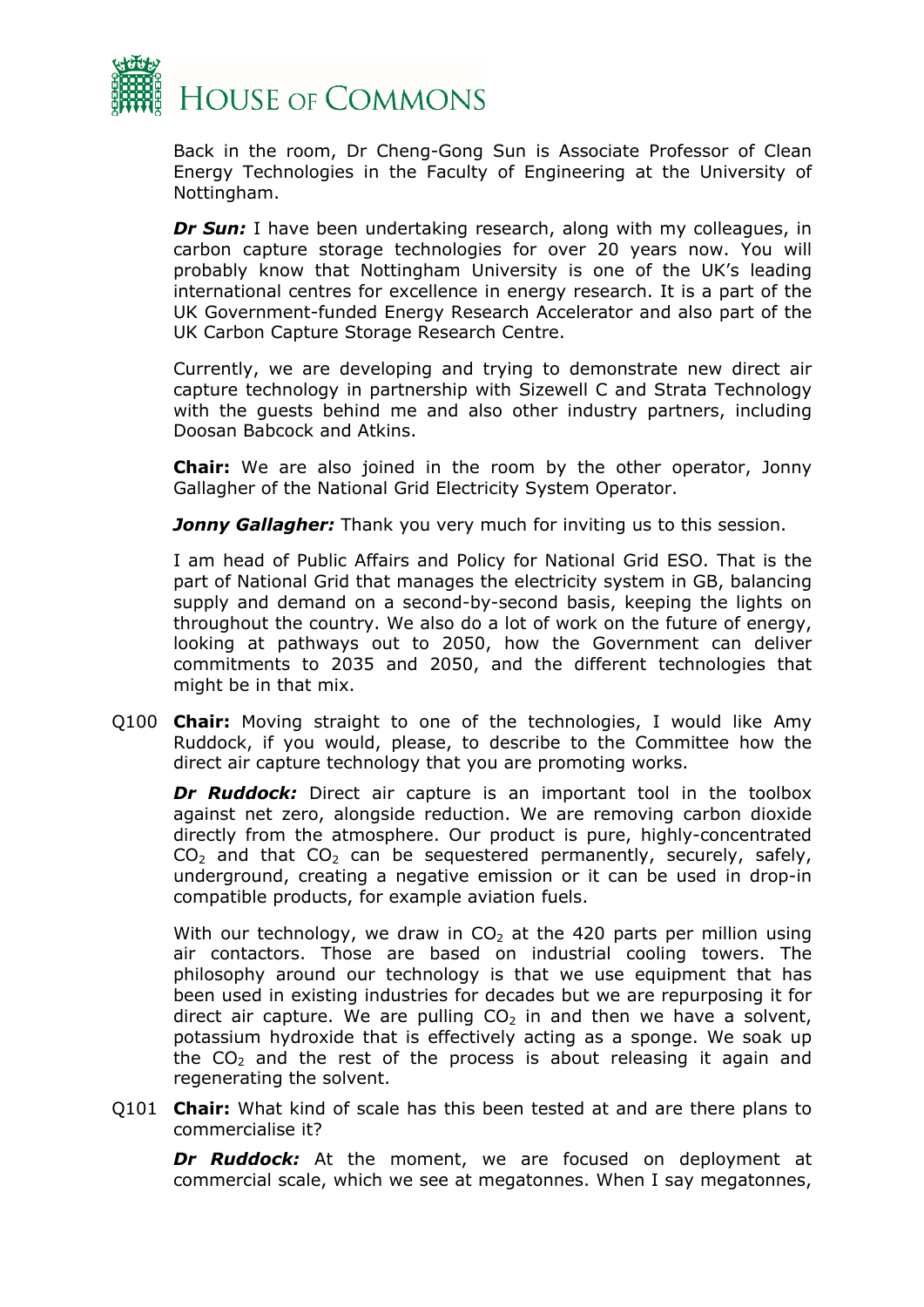

we are talking a million tonnes of  $CO<sub>2</sub>$  removed from the atmosphere per annum. We are currently engineering our first plant, in collaboration with 1PointFive, our plant development company in the USA. That is targeting operations in 2024 and we see that as a blueprint for global commercialisation.

We were founded in 2009. Since 2015, we have been running a pilot plant in Squamish, British Colombia, where the company is headquartered.

Next door to that, we have recently built an innovation centre that will be commissioned very soon. The idea for the innovation centre is that we do not stop with our technology. We have a first generation, which we are commercialising, but we want to look at the next generation and where we go next, so we have a dedicated R&D centre for direct air capture.

Q102 **Chair:** At what kind of scale is have you proven that the technology works?

**Dr Ruddock:** The innovation centre will be capable of removing around 1,000 tonnes from the atmosphere per annum. It is testing each of the individual pieces of equipment at close to commercial scale.

Q103 **Chair:** In relation to the UK, do you have any projects underway at the moment that would contribute to our net emissions targets?

*Dr Ruddock:* Our plant development partner in the UK is Storegga. You might know Storegga as one of the lead developers of the Acorn project in north-east Scotland, previously known as Pale Blue Dot Energy.

As well as developing that transport and storage in north-east Scotland, Storegga has looked at the cluster and has the ambition to take that to net zero, not just to address those industrial emissions, but also to look at hard-to-abate sectors. Storegga has become interested in direct air capture.

The projects that we are doing with Storegga entered pre-feed—that means the first detailed engineering stage—in August 2021. We are looking at deploying a plant of 500,000 to 1 million tonnes of  $CO<sub>2</sub>$  capture per year and are targeting operations in 2026.

Q104 **Chair:** Based on what Dr Ruddock has just said about 500,000 to 1 million tonnes per plant, can I ask you, Dr Sun, whether you think that direct air capture in its entirety, including the business opportunities we have just heard about, have a contribution to make towards negative emissions technologies? Is this a meaningful contribution in the UK, where we are currently emitting about 500 million tonnes a year?

**Dr Sun:** Yes, clearly. Direct air capture is no longer considered as an option but as something that we have to do to deliver our climate targets, particularly the UK's net-zero target. Even if we used all existing technologies to the maximum potential, we would still have a quite considerable remainder to decarbonise because of the wider range of harder-to-decarbonise sectors.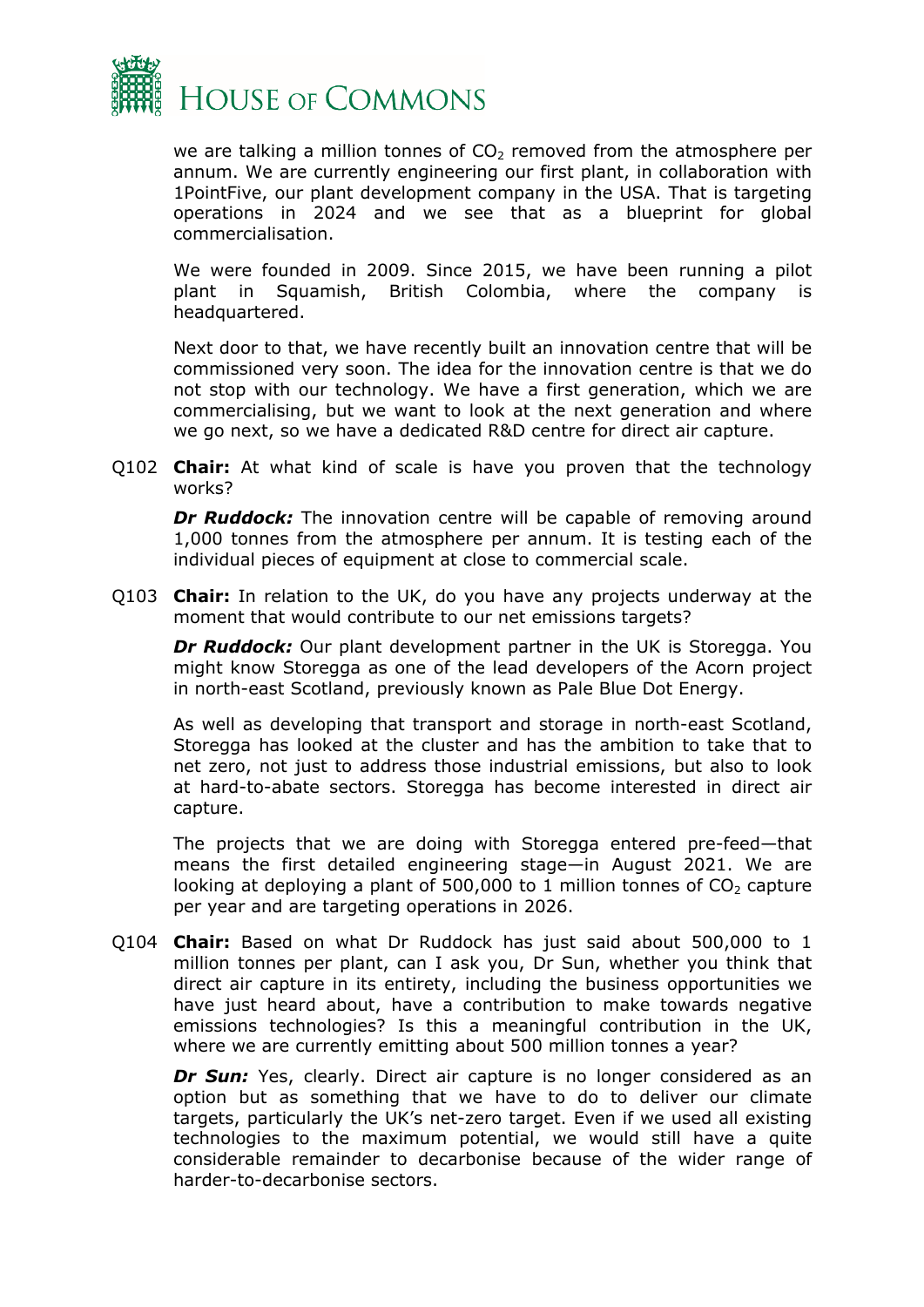

Regarding direct air capture, all these technologies currently work on a similar principle, which involves the use of a solvent to react with the  $CO<sub>2</sub>$ and then the solvent is regenerated to release the  $CO<sub>2</sub>$  and the solvent is recirculated back into the system.

Using similar principles, however, the performance of different existing technologies vary quite considerably, leading to one of the major performance variances, which is the cost for large-scale deployment. The technology that we are currently developing at Nottingham in partnership with our industry partners is aimed to address one of the major performance variances, which is the high energy demand, particularly the need for electrical energy.

We all know that electrical energy is much more costly than heat. The technology we are currently trying to demonstrate, with the support of BEIS, is a heat-driven direct air capture system which would be able to use essentially any low-grade or wasted heat above ambient temperatures. The overall principle is quite similar to, if not the same as, other technologies, but with our own absorbent and process technologies.

Probably the Committee members here will already know that the UK has been a leader in developing CCUS technologies but not in direct air capture technology development. Nottingham is one of the few universities or research institutes to develop direct air capture so we feel quite privileged that our project has been selected by BEIS in its recent call to further develop and demonstrate.

The capacity with Sizewell C, with heat, low-grade heat, with very low cost, is able to capture 1.5 million tonnes of  $CO<sub>2</sub>$  from the atmosphere, which is something quite similar to the total  $CO<sub>2</sub>$  emissions of the whole UK railway network. That is the scale. By 2030, the full integration of our DAC technology with Sizewell C has this potential to deliver a change or difference to the net-zero target.

Q105 **Chair:** You mentioned that all systems use one form of solvent or another. Have you identified any systems as being more effective than others or more cost-efficient?

**Dr Sun:** Each technology has its own characteristics, advantages or disadvantages but some have the effect of applicability to different areas. For example, if you use a lot of electrical energy, that is a limitation in some places or areas. Some technologies need higher temperatures. For example, Carbon Engineering requires high temperatures for some processes but some technologies, for example, Climeworks and Global Thermostat use a lower-temperature process and are able to make effective use of low-grade heat.

Our technology is different from the others in that it is an extremely lowtemperature process with an operating temperature typically below 100 degrees centigrade. That could be particularly suitable for applications where low-carbon waste heat, or low-cost heat is available. On top of that, we can make potentially effective use of wind to drive the direct air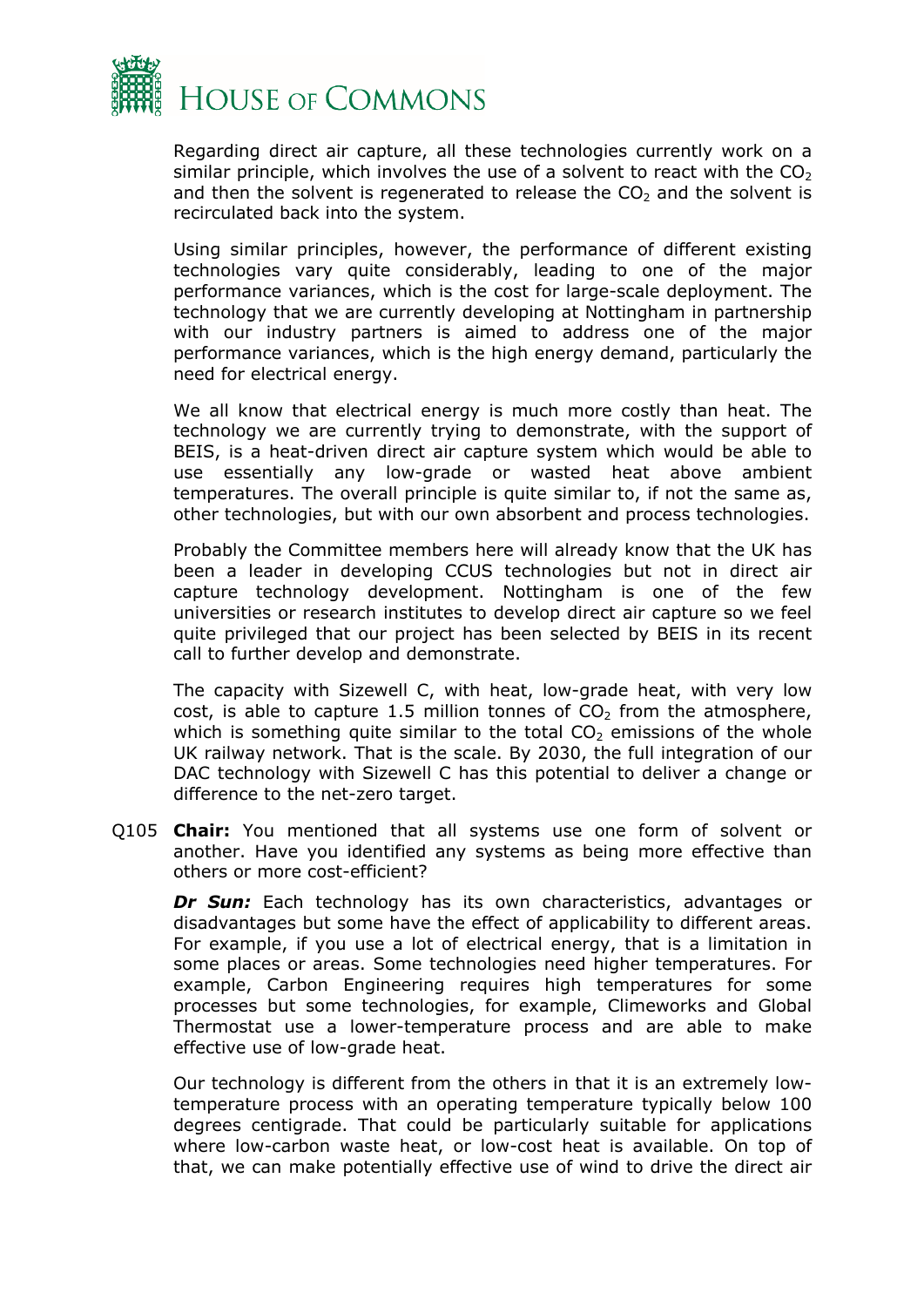

capture process directly, or solar heat where possible. Currently, we are developing waste heat from Sizewell C.

Q106 **Chair:** Can I ask Jonny Gallagher to come in now and explain what part net emissions technologies play in the Energy Systems Operator business for the future?

*Jonny Gallagher:* I am happy to do so. Importantly, there are two parts to it. There is the BECCS element, the bio-energy of carbon capture and storage, and there is direct air carbon capture. We see a big role for net emissions technologies as a whole out to 2050 and they form a core part of our pathways that are net-zero compliant and we cannot get there without them.

Bio-energy carbon capture plays maybe the largest role across the various scenarios. We see that broadly in line with where the Government are at in their ambition for the future, scaling up through 2030 out to 2050.

Direct air carbon capture does not feature very prominently in our scenarios; it only features in one of our four scenarios and that reflects the fact that it is quite a nascent technology. We iterate our scenarios every year and when we have further information about technologies, they come into the mix and that is very much about making sure that our pathways get us to those targets using the technologies available today. In the future direct air capture may feature more prominently.

Q107 **Chair:** Have you been in discussion with either of these proposals that we have been hearing about?

**Jonny Gallagher:** Our future energy scenarios are based on inputs from 1,500 stakeholders every year. We talk to academia and industry and we make sure that we are basing them on the latest information. All parties have the opportunity to input into them and then we undertake some modelling, which brings in all those expert views and comes up with plausible, credible pathways out to 2050.

Q108 **Chair:** Thank you. Jumping back up the academic chain, could I ask Professor Sovacool for his view on where he sees this sitting within the net-zero mix for the future, if it is not quite ready to get into the design plans for the grid?

*Professor Sovacool:* I am happy to do that and I hope you can hear me a bit better now.

You are absolutely right that the scaling issue is a significant barrier. Amy Ruddock is correct that Carbon Engineering is one of the two market leaders. The other one is Climeworks, and to put all of this into perspective, their biggest facility, Orca, which just came online last year, is only 4,000 tonnes per year. Climeworks can claim that they are the world's largest direct air capture facility and they are coupled to a geothermal source of energy and have to truck their carbon to a reservoir. Climeworks does not even have a pipeline.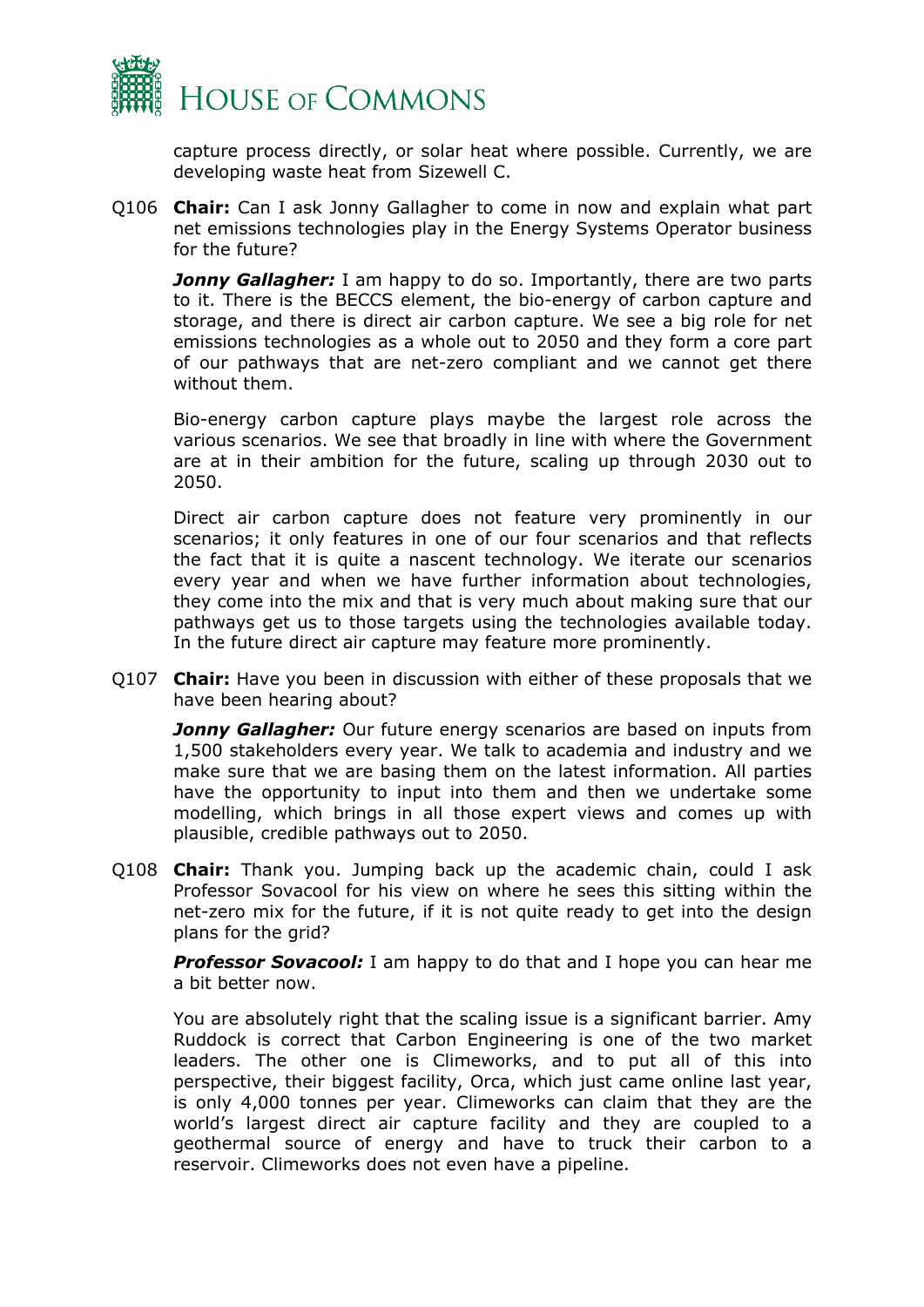

So that gives you a sense of where the world-leading market is.

Q109 **Chair:** Where are those places in the world?

**Professor Sovacool:** Climeworks has one facility in Switzerland and I think their only other one is in Iceland, so different markets and countries compared with where Carbon Engineering is but Dr Ruddock may be able to tell you more about where all the other locations are.

The only other thing I want to add is that we did do a very large expert elicitation exercise just a few months ago. This is where we talked to more than 70 experts intimately familiar with DAC, BECCS, CDR and GGR and I have the data in front of me.

When we asked them the question of when they thought direct air capture would achieve scale, the range of answers was quite interesting. The earliest was 2030; the latest was 2090. The average, the median, was 2047. That sounds really bad, 2047, but to put it into perspective, BECCS is almost the same. Those experts also predicted BECCS would not achieve scale until about 2040. It looks, therefore, as if the experts are telling us that from now these options will only achieve significant scale by mid-century.

Q110 **Chair:** Amy Ruddock, would you like to come back on that as you have been named?

**Dr Ruddock:** Yes. It probably is in contrast to what I was saying about our first commercial-scale facility targeting 2024. For our technology, our focus has very much been on using what is available today and that gives the advantage of that supply chain that exists and that we can transition to a new, green use. It also means that there is competition in the supply chain. While we talked about the cost of energy, it is part of the problem that when we are looking at the costs in the USA, one-third of the cost is energy, another third is capex and another third is financing. A large part of the equation is whether you have those supply chains and is there competition and therefore can you lower the capex, which was extremely important in designing our solution.

For us, the technology is ready and that is why we are engineering those commercial-scale plants. The question is the market. The highest risks we see are market and financeable revenue streams. We have a technology that is ready and we have large-scale-infrastructure investors who are very interested in funding these types of facilities, but those infrastructure investors are used to airports and utilities. They are used to that almost-guaranteed revenue stream and they look at something like direct air capture and ask where is the reward for cleaning the skies.

We pay for waste disposal, we pay for collection from the streets, we pay for cleaning up water but we are not paying for cleaning up the skies. The establishment of that policy that says that there will be a revenue stream for this will attract the private investment and will mean that we can deploy very quickly. Technologically we are ready. For a project end-to-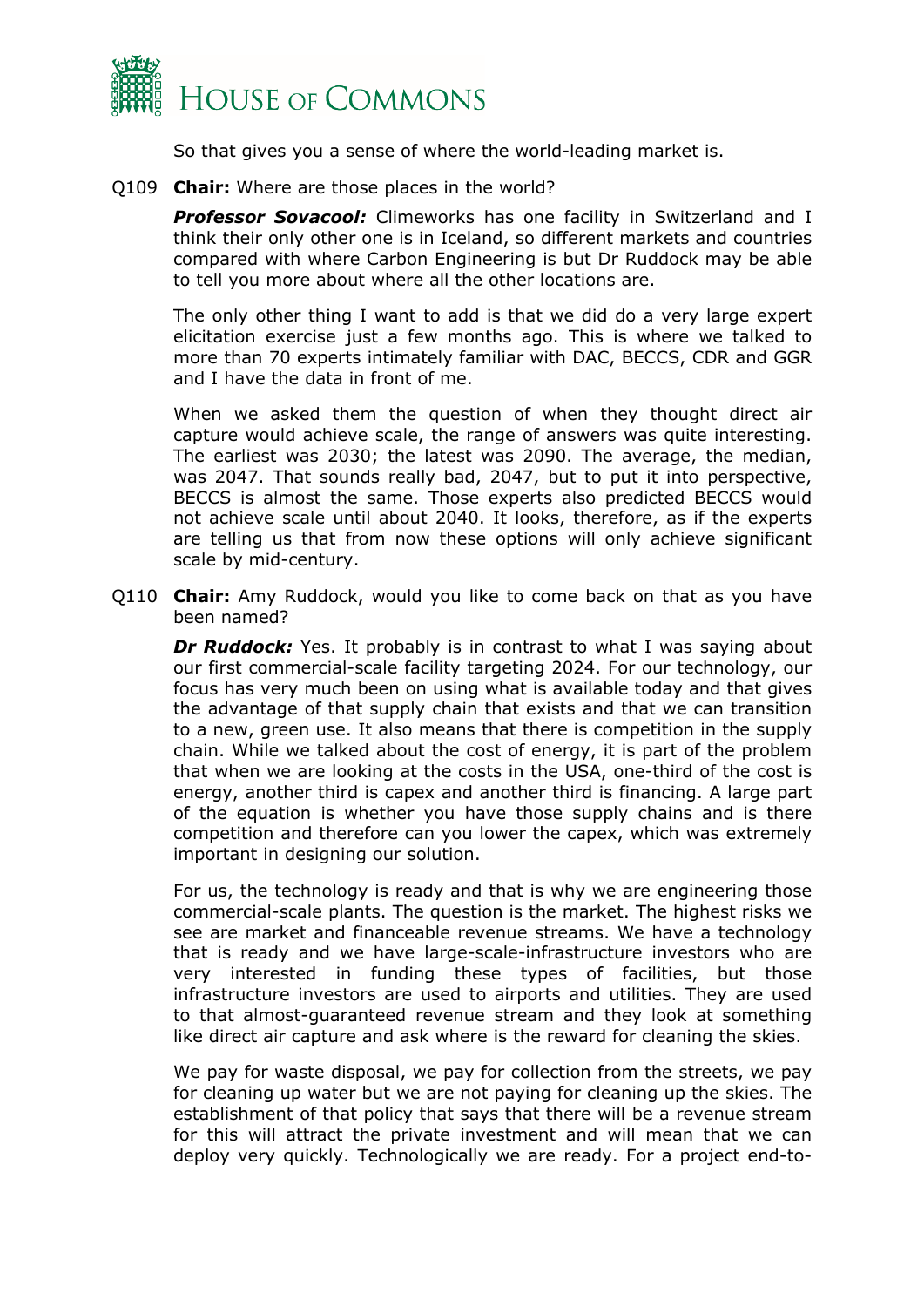

end, today you are talking in the regions of four years. We are looking at megatonne-scale plants today.

This is an economies-of-scale problem, so the bigger you can build those plants, the better. We would do 5 to 10 megatonne-scale plants with the technology but the question is, is the market there. If the market can be developed, if there is clear policy that says there is a reward, it is very easy to see the faster build-out rates that we need.

**Chair:** Thank you. We will move on now to Robert Goodwill.

Q111 **Sir Robert Goodwill:** If I could start with Dr Ruddock, looking at the energy requirements—because this seems to be the key element of what it is going to cost to power the facilities up—how does your technology differ from Dr Sun's technology—I will come to Dr Sun next—in terms of the energy requirements, the intensity of the energy, whether it is waste heat or whether you need to plug into the grid?

**Dr Ruddock:** I can comment on our technology and then maybe pass over to Dr Sun for his comment.

First, I would reflect that the cost of energy is one-third of the consideration of cost. The rest is capex and financing, which are important, but there are other, larger considerations when it comes to cost.

We published a peer-reviewed paper in 2018 in "Joule", the journal, and we spoke about the energy needs of the system. We talked about a range of 80 to 370 kWh per tonne of  $CO<sub>2</sub>$  of electrical energy and about 5 GJ of thermal energy needed per tonne.

To put that into some kind of perspective, for a megatonne-scale plant, you are talking about a typical-scale wind farm to support it.

Those energy needs will depend on where you deploy the plants. For example, climate plays a part. You do have some trade-offs to make in your design on capex versus opex, but roughly that is the kind of range that you are talking about and that will reduce over time, with research and development.

You do have those trade-offs and our philosophy was that capex and financing are going to be such an important element that if you can have the competition in your supply chain, your capex lowers and if you have proven your equipment over many decades, your cost of financing reduces. We do therefore need to focus on the energy part but also those other two-thirds of the costs.

Q112 **Sir Robert Goodwill:** Does that capex include building the wind turbines or the nuclear power stations, or whatever else, or will you be going along to Mr Gallagher asking to buy energy from the market through his system?

**Dr Ruddock:** The capex cost does not include building the energy source; it is for the direct air capture plant alone. However, I would say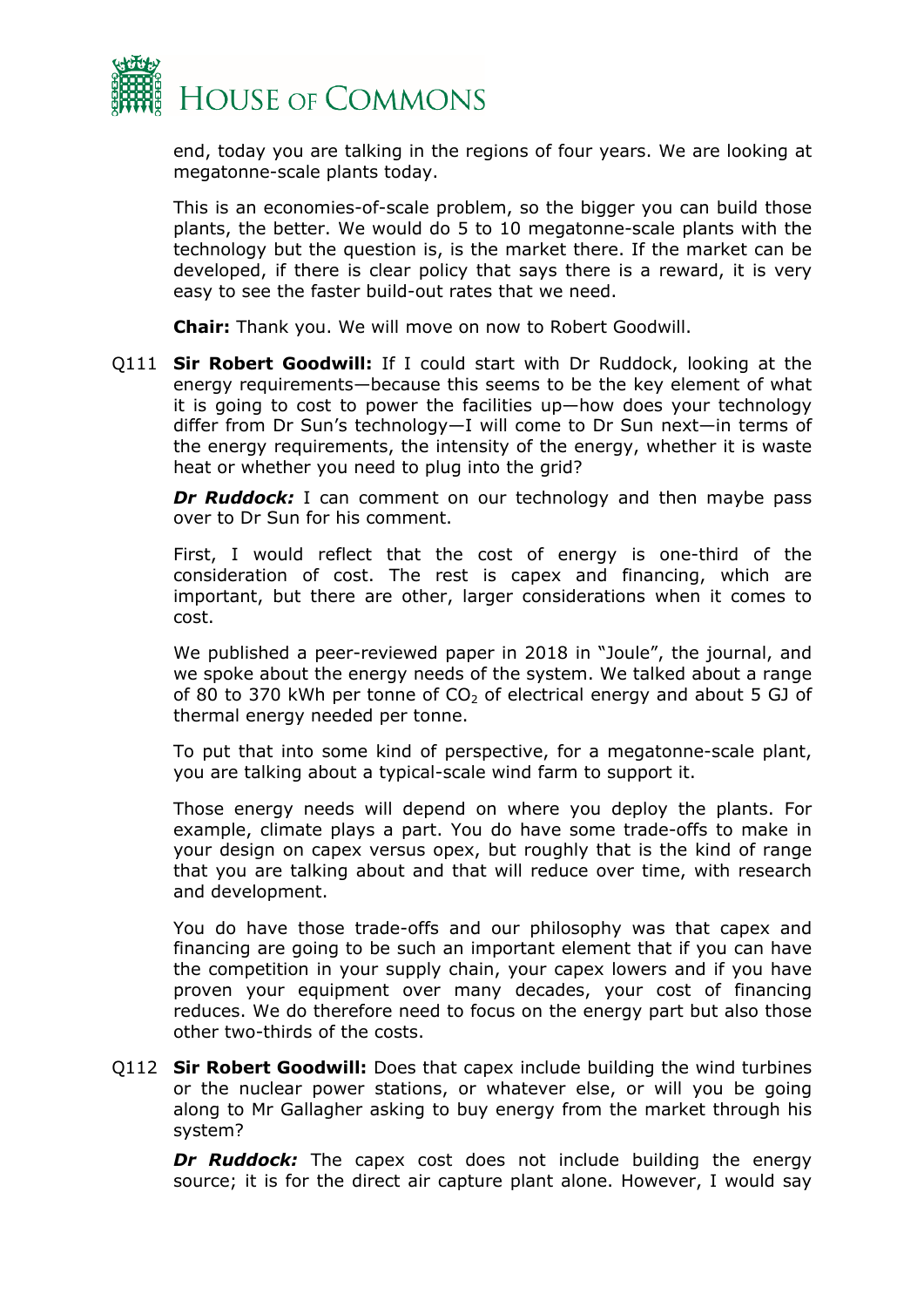

that it is a very clearly offtake market for private investors in wind farms so we probably would not be going to ESO but to developers of wind farms, saying, "Can we be an offtake customer? Can we generate your projects more quickly?".

#### Q113 **Sir Robert Goodwill:** Dr Sun?

*Dr Sun:* If you look at the existing technologies, the energy costs are quite comparable. Around 20% to 30% or 50% is electrical. The rest is heat. That is the general situation. The key thing is the grade of heat; what quality of heat you need to drive your technology. That essentially also affects the capital investment and operational cost.

I would say some of the existing technologies could find themselves in a difficult position in trying to bring down the cost any further because of the high grade of energy, and therefore the capital investment, required. Some technologies therefore clearly are moving very-low-grade heat waste-grade heat, which mostly exists where there is waste, or where it can be easily available, for example by harvesting from the natural environment, so solar or wind. So that will determine the cost as well.

Overall, for us, the technology we are currently developing aims to bring down the cost through our two projects to something below \$200 per tonne of  $CO<sub>2</sub>$ , through larger-scale integration and optimisation, to close to something close to \$100, or even lower than \$100—that is the overall cost—but also bearing in mind that if you can make use of low-grade heat, the capital investment and the maintenance could also be reduced.

We are pretty much confident that if the carbon cost can be reduced to something between £100 and £200 per tonne of  $CO<sub>2</sub>$ , we will become economically feasible with the carbon price in a similar range. That is what will attract the private investor to engage in this sector.

Q114 **Sir Robert Goodwill:** It does seem that every new technology that we hear about in this Committee, whether it is about electric cars or generating hydrogen or heat pumps in the home, will require lots of people to buy a lot more electricity. Have you factored that in? Where are you on the hierarchy? If the price of electricity goes up, will your technology possibly be like some of the bio-diesel plants or bio-ethanol plants in our area, in Yorkshire, and become non-viable? Are you right on the margin of cost or are you comfortable that you will come in more cost-effectively than, say, producing hydrogen to put in the grid or to power vehicles?

**Dr Sun:** I would say so. If you think about the capital-investment requirement for electric cars or any other low-carbon industry or direct air capture. The costs are in a pretty much comparable position.

At the same time, we need to think about the fact that even though we deliver all these low-carbon tools, for example electric cars, solar or wind, we are still a considerable way away from the net-zero target. We still need direct air capture to deliver on the net-zero target. It is highlighted in the report of the American Academy of Science and the report of the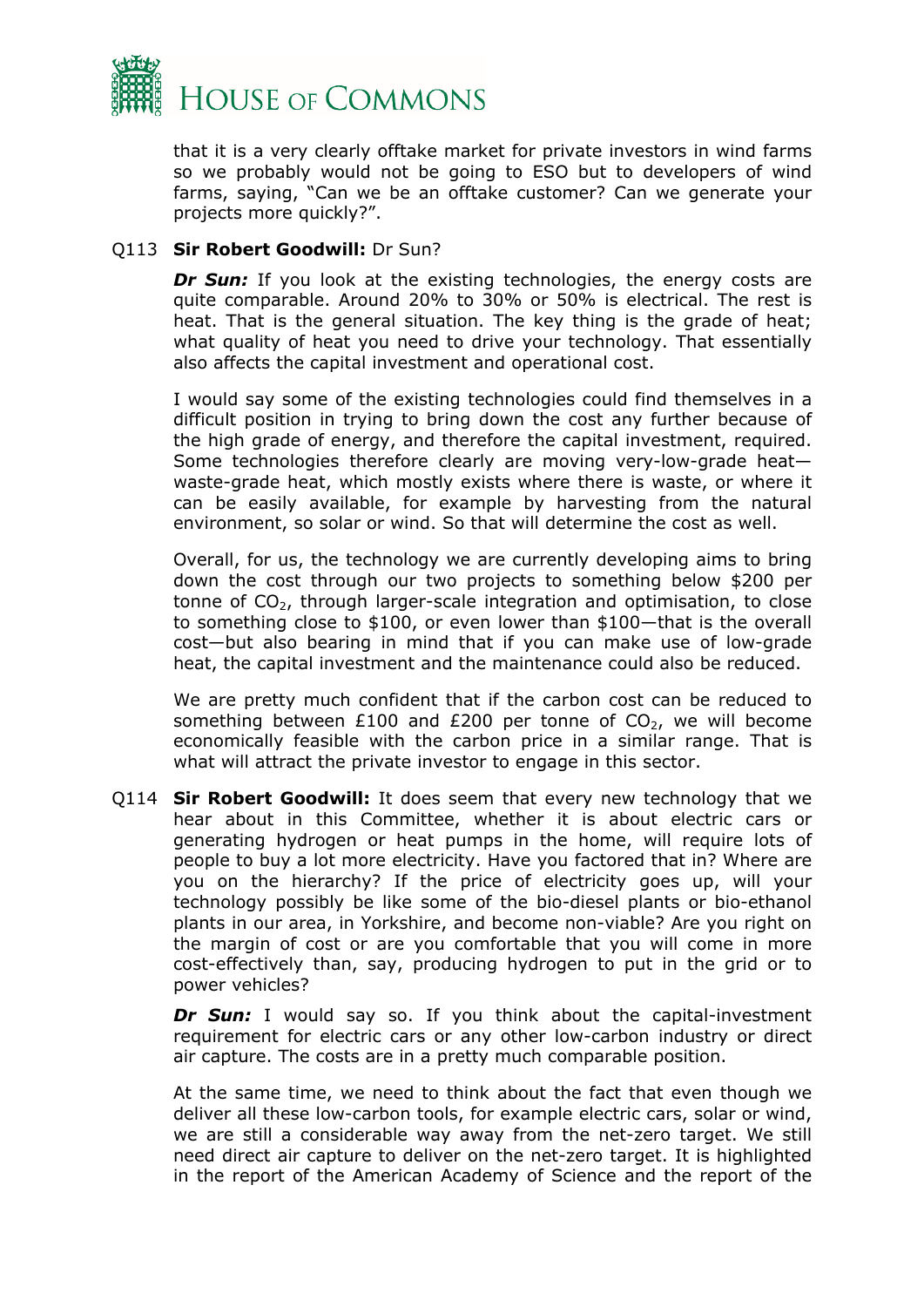

Climate Change Committee as well as that of the Royal Society. Even if we use all the options available, we still have something around 130 million tonnes of  $CO<sub>2</sub>$  by 2050 that has to be dealt with using negative emissions. So we see DAC as additional to electric cars or any other lowcarbon solutions.

Q115 **Sir Robert Goodwill:** Dr Ruddock, do you agree with that—that in terms of your technology, you will be able to pitch into the energy market and still be viable?

**Dr Ruddock:** Yes. I would echo that this needs to be alongside what is being done by reductions. Scientists in multiple committees—the IPCC, the CCC—talk about the need for negative emissions alongside reduction. The prediction of the CCC was 60 to 100 megatonnes per year by 2050 alongside reduction.

I would also say that those would be targeted at hard-to-abate sectors, such as aviation. Coming from the industry, I think it is certainly a punt and it is by no means certain, that electric or hydrogen planes would be available for mid-haul, let alone long-haul, flights by 2050 so we still need to deal with those emissions. Also, no amount of renewable power changing to electric vehicles; changing to hydrogen—is going to deal with legacy emissions. We talk about net zero, but we are at 420 parts per million now and scientists debate it but roughly come in at 350 parts per million being safe. We have a global responsibility to bring down the carbon budget and for that you need negative emissions technologies.

I would also just touch on cost because it is being discussed. The "Joule" paper that I talked about was very much targeted at showing that our technology, based on what we knew in 2017, could come in at under \$100 per tonne. That paper sets out how it could be \$94 to \$232 per tonne at large scale but just to offer a sense of where we are today, with the first US plants that I have talked about you are able to create a revenue stack for those plants that gets to about \$260 per tonne and from that, you can build a commercial plant; that includes returns and so on.

The final point in this theme is that when you look at all the solutions together, I point to Goldman Sachs' abatement curve. Goldman Sachs has taken each of today's global emissions—53 gigatonnes or so—and have said, "What is the cost to abate that?". If you stack it up, I think I remember correctly, there are around 5 gigatonnes that are over \$300 per tonne. There are around 15 gigatonnes that are over \$100 per tonne. So you can think about a solution like direct air capture and sequestration effectively capping that cost. I am not saying it is necessarily the route that you would take to decarbonisation, but it gives you a benchmark of how it compares to other solutions that we are investing in.

Q116 **Sir Robert Goodwill:** Is it any more expensive than planting a tree, for example, and doing it that way?

*Dr Ruddock:* It is a very different impact. If you look at the permanence of the solution, planting a tree is fantastic for drawing down immediately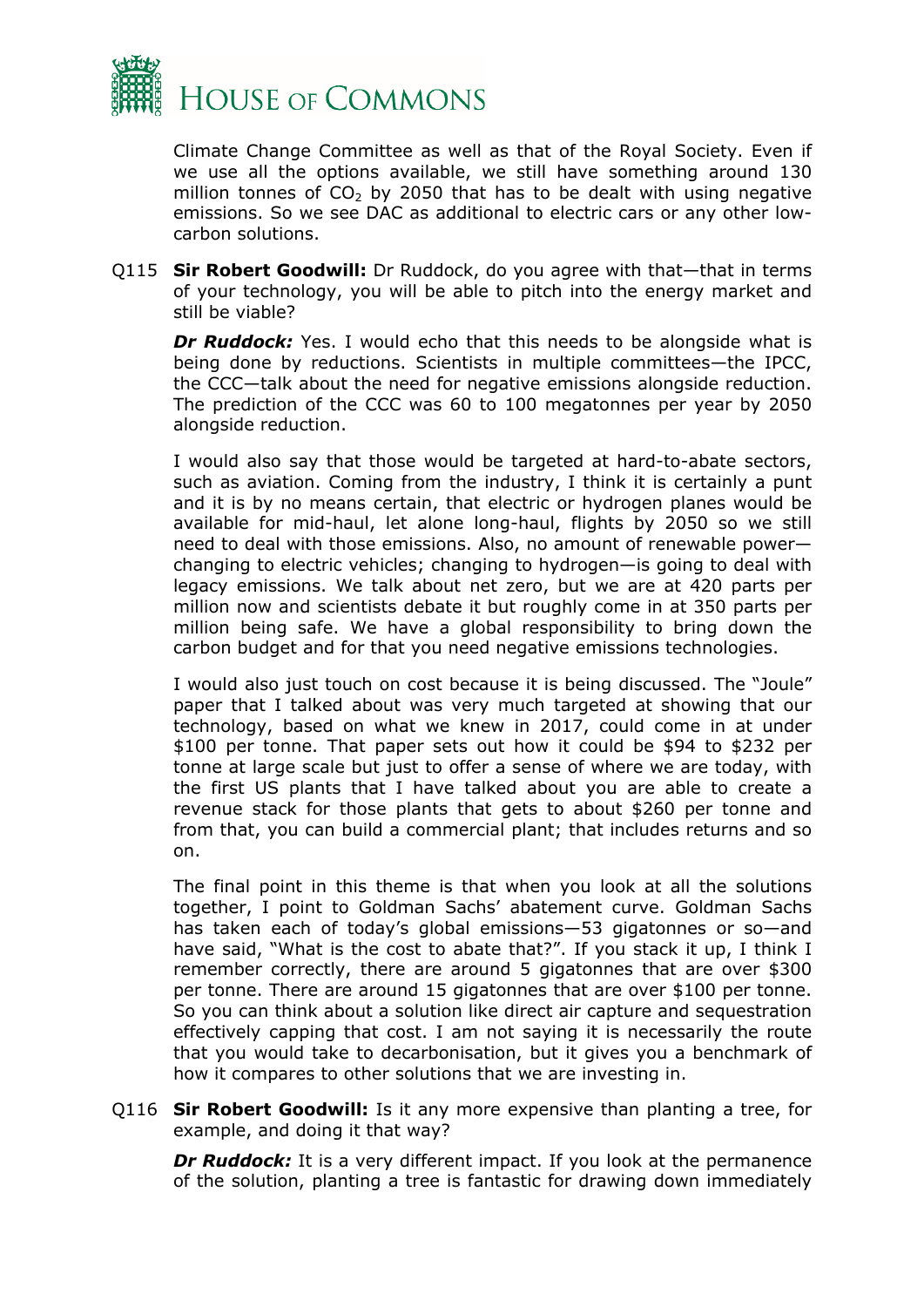

but you are probably talking in the region of hundreds of years of that storage versus millennia for direct air capture and sequestration.

Another point is land area and water usage. A 1-megatonne-scale direct air capture plant does the work of about 40 million trees but hundreds of fewer times land area and water usage.

#### Q117 **Sir Robert Goodwill:** And no biodiversity?

*Dr Ruddock:* They can support biodiversity because of the need for less land and water. You do not have identikit-planted forests but, if you are trying to do a carbon problem and you can do it with less land, you have more land to achieve your other aims, such as biodiversity.

#### Q118 **Sir Robert Goodwill:** I will turn to Dr Gallagher, if I may.

Obviously you will be planning ahead, I suppose, certainly for the next decade, I guess, but perhaps looking further afield. Do you feel that this is a market for power that you need to accommodate? Where in the hierarchy of demand do you feel that direct air capture would be?

*Jonny Gallagher:* We do not see sources of demand as being a hierarchy. You connect to the grid through a process and there are certain factors that influence where things connect on the network but there is no hierarchy in that sense. We would very much expect that it would be through the commercial market that the requirement for energy for direct air carbon capture would be met. As Dr Ruddock alluded to, you may see wind farms building their business case around supplying the power directly to those plants and so on. From a system-operator perspective, we do not see such a hierarchy.

#### Q119 **Sir Robert Goodwill:** Could I now turn to Dr Sovacool?

We have heard that there are very high potential energy demands, whether it is residual heat from a nuclear power station or connection to the grid or having your own wind farm to supply you. Are you aware of any other concerns about betting the farm on this technology?

*Professor Sovacool:* All the technologies have different risks and benefits. Two that have not come up yet strike me as interesting. The first one, and you kind of hinted at it, is the notion of reversibility. How can we guarantee that a tonne that we put below ground stays there?

Dr Ruddock is right that direct air capture can put it in places where storage is potentially feasible for thousands of years, not prone to wildfires or pests or things like that, but what is interesting is that also increases the security risks. In some of our research, we have identified concerns that terrorists or hackers could target these types of carbon reservoirs to release large amounts of carbon as a threat or to get money or to get some sort of concession. This is the tension. It is like the more you concentrate and create economies of scale, the more you create potential security risks, no matter whether it is DACCS or BECCS.

The second thing that has not come up yet is social acceptance. Dr Ruddock and the others are right that direct air capture has to be coupled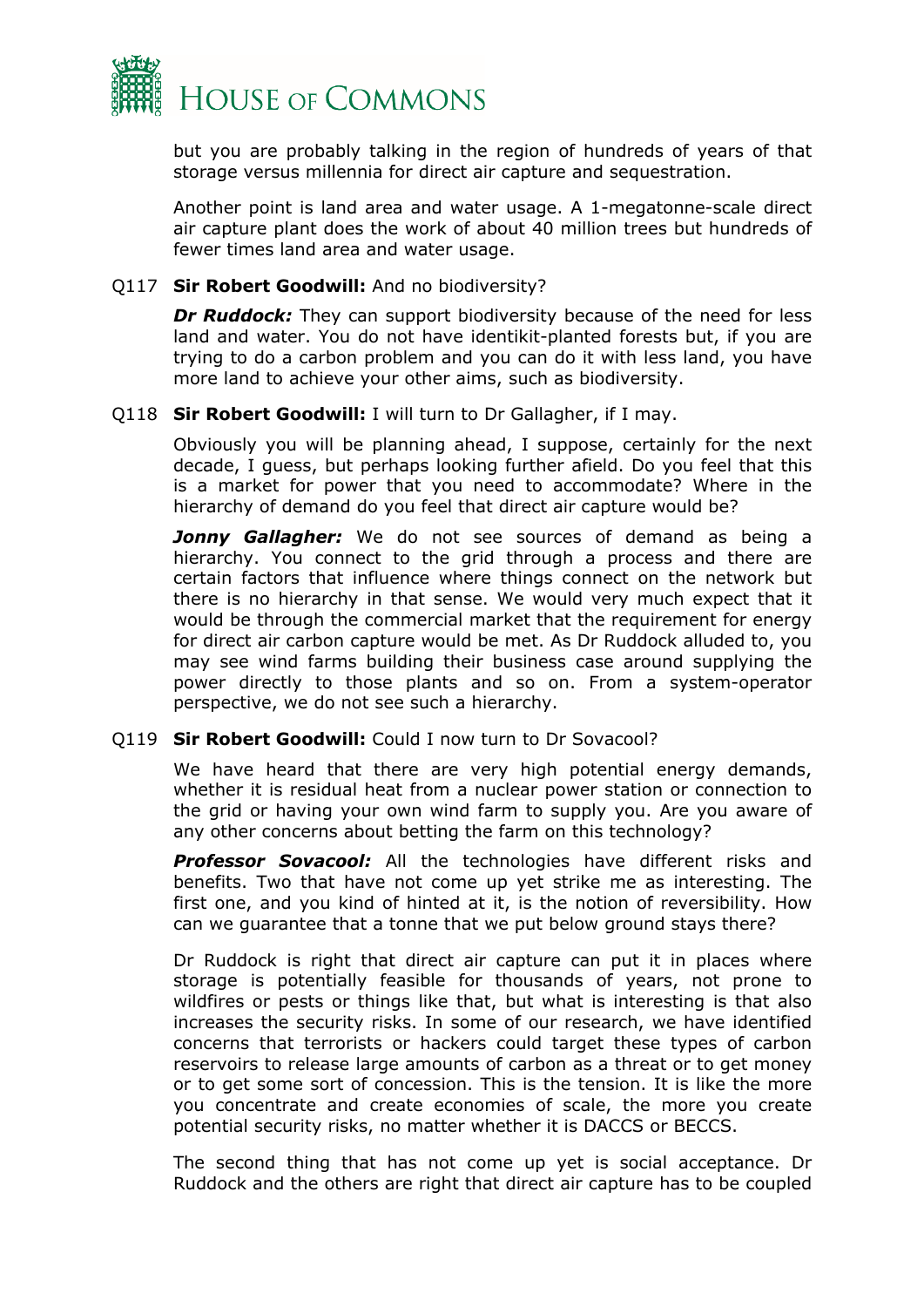

with CCUS. That is the C, right? And then the CCS in DACCS. Yet we have had horrendous experiences in the past 15 years of trying to get various types of CCS socially accepted.

People are afraid of earthquakes; they are afraid of leakage; they do not understand the technology. Very recent experiences here in the UK with shale gas and geothermal energy raised similar concerns about underground permanence so I think social acceptance, knowledge and awareness could also be very frustrating. We can identify very strong geological depositories that are not socially viable and that will create a nightmare for politicians and Members of Parliament who have to contrast security and climate change with social legitimacy and acceptance.

Q120 **Sir Robert Goodwill:** Would you say that these technologies are a last resort? Or ones that should be seen as one of the front runners in terms of achieving net zero and generally reducing the concentration of carbon dioxide in our atmosphere?

**Professor Sovacool:** In the near term, I think that similar to those Goldman Sachs abatement curves, you have a merit order of things you should do to improve net-zero chances, improve resilience; those to me are things like energy efficiency, demand-side management, solar, and so on. But Dr Ruddock is absolutely right that we will reach a point in 2040 or 2050 where we have to draw down emissions. Even if we mitigate, PPM levels are already so dangerously high that we have to deploy negative emissions technologies.

In my work on the IPCC, I can tell you that almost every scenario we run depends on a very significant deployment of NETs by mid-century. I think it is definitely a technology that we have to invest in as a safety measure and even just to stabilise the climate. The key for this Committee is whether the UK is where we should invest and be a frontrunner or is it an area where we can continue to draw on and learn from the US, Japan, Switzerland and Iceland? We are literally now setting the goalposts for who will dominate the next energy transition mid-century. Those are the stakes and the technologies can be so huge.

We have seen estimates that say that BECCS could occupy 80% of arable land or that DACCS could consume 80% of heat or electricity. Those are the numbers that are around the corner for the viability of this market. There is a huge opportunity there but I guess there is also a series of risks.

Q121 **Duncan Baker:** This is a question first of all for Dr Ruddock.

Carbon Engineering has said that direct air capture technology offers the ability to produce sustainable fuels in the UK for transportation, aviation, which I think we all agree is extremely important. Certainly we have heard that in other evidence sessions.

Can you elaborate a bit further on what plans Carbon Engineering has to develop sustainable fuels? How will the energy for that production be sourced?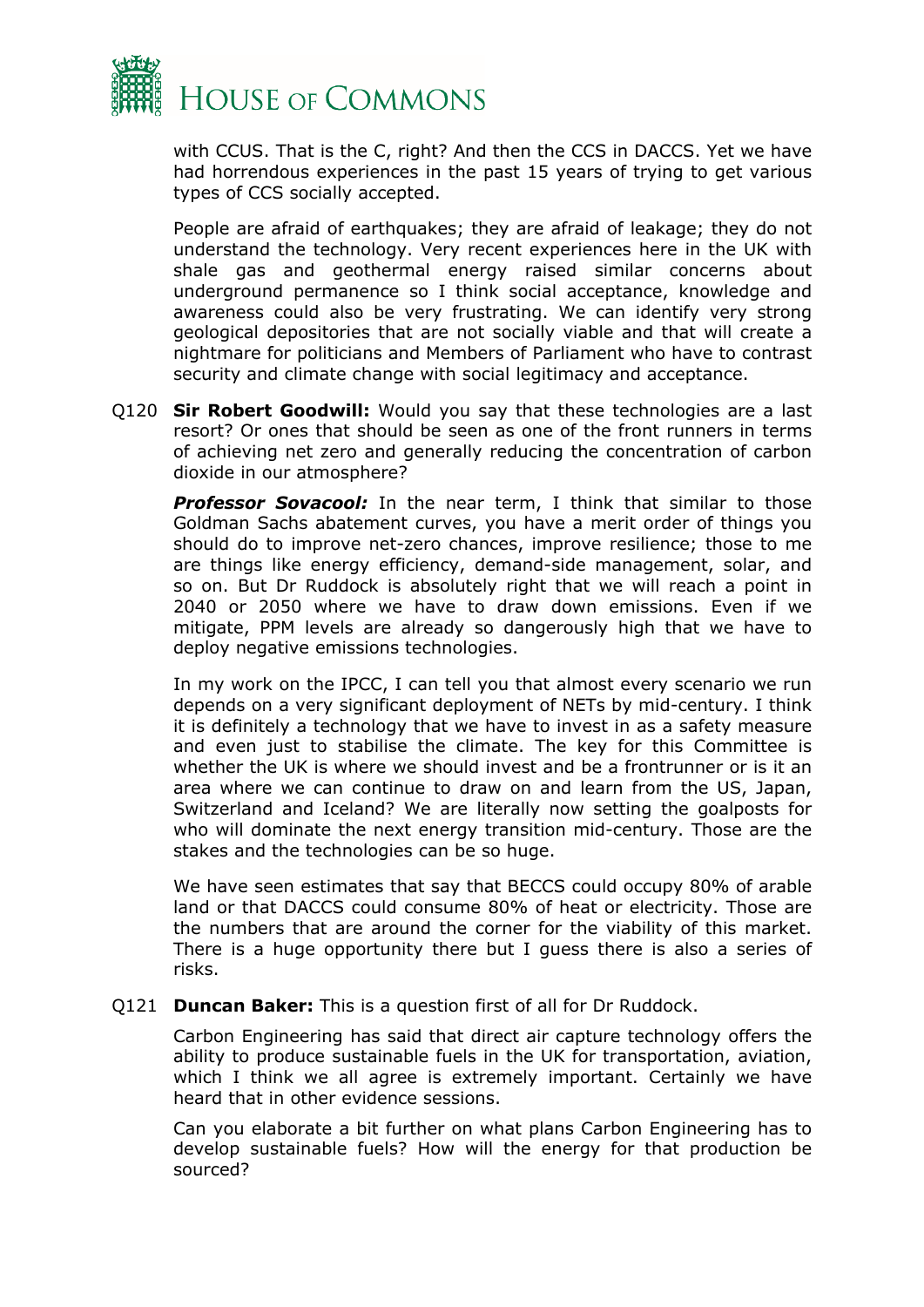

*Dr Ruddock:* Our product is that highly concentrated, pure CO<sub>2</sub>. We have been talking about negative emissions by storing it underground but we also focus on drop-in compatible products and we see one of the largest markets for that as being sustainable aviation fuels.

We have started work engineering our first commercial-scale fuels plants in Canada, in British Columbia. We announced that about two and a half months ago. It will be a commercial-scale plant producing 100 million litres per year. To put that into context, it would be about 1% of the aviation needs in the UK if everything was covered by e-fuels.

Our role in that is the direct air capture and we are partnering with experts in green hydrogen production and fuel-synthesis production. In the UK, we are working in the DfT's competition Green Fields, Green Skies. We are working with LanzaTech. LanzaTech are experts in the fuelsynthesis step.

For comparison with what we were talking about before, the direct air capture portion of one of those 100-million-litre plants is about onequarter of the size of what we are doing for sequestration so about  $250,000$  of  $CO<sub>2</sub>$ . Why? Because we need green hydrogen to be able to scale, to be able to build bigger and bigger plants.

When I was in aviation, we almost had the thought of if you burn fossil fuels and then remove the  $CO<sub>2</sub>$  afterwards for something like direct air capture, so  $1 + -1 = 0$ ? Or do you use sustainable fuels in your supply chains so the combustion is less in the first place? For one of those, you are capturing the  $CO<sub>2</sub>$  and sequestering it underground; for the other one, you are capturing, creating green hydrogen, combining them and you are combusting again. That is obviously a more energy-intensive process, the second one, because of the green hydrogen needs.

I would say that there are more uncertainties on the energy needs of that second step because there are different ways of producing the green hydrogen, different ways of doing the fuel synthesis, but as a rough, rough order of magnitude, if you look at a 100-million-litre facility, about 20% of your power needs come from the direct air capture side and about 80% is from the rest; the majority is coming from green hydrogen. So it comes down to if we have a green hydrogen strategy, we want to produce that volume of green hydrogen, the questions become what is your offtake market and does the infrastructure exist to create demand for that supply. I think something like e-fuels, sustainable aviation fuels from direct air capture and green hydrogen, gives you that initial offtake market.

Q122 **Duncan Baker:** If you are saying that in Canada you are producing 100 million litres and that is 1%, effectively, of what worldwide consumption would require, if you were doing the same in the United Kingdom, would we have the energy infrastructure to produce that amount?

**Dr Ruddock:** It is about 1% of the UK's aviation needs as opposed to global. I think that what you will see is that plants will get larger and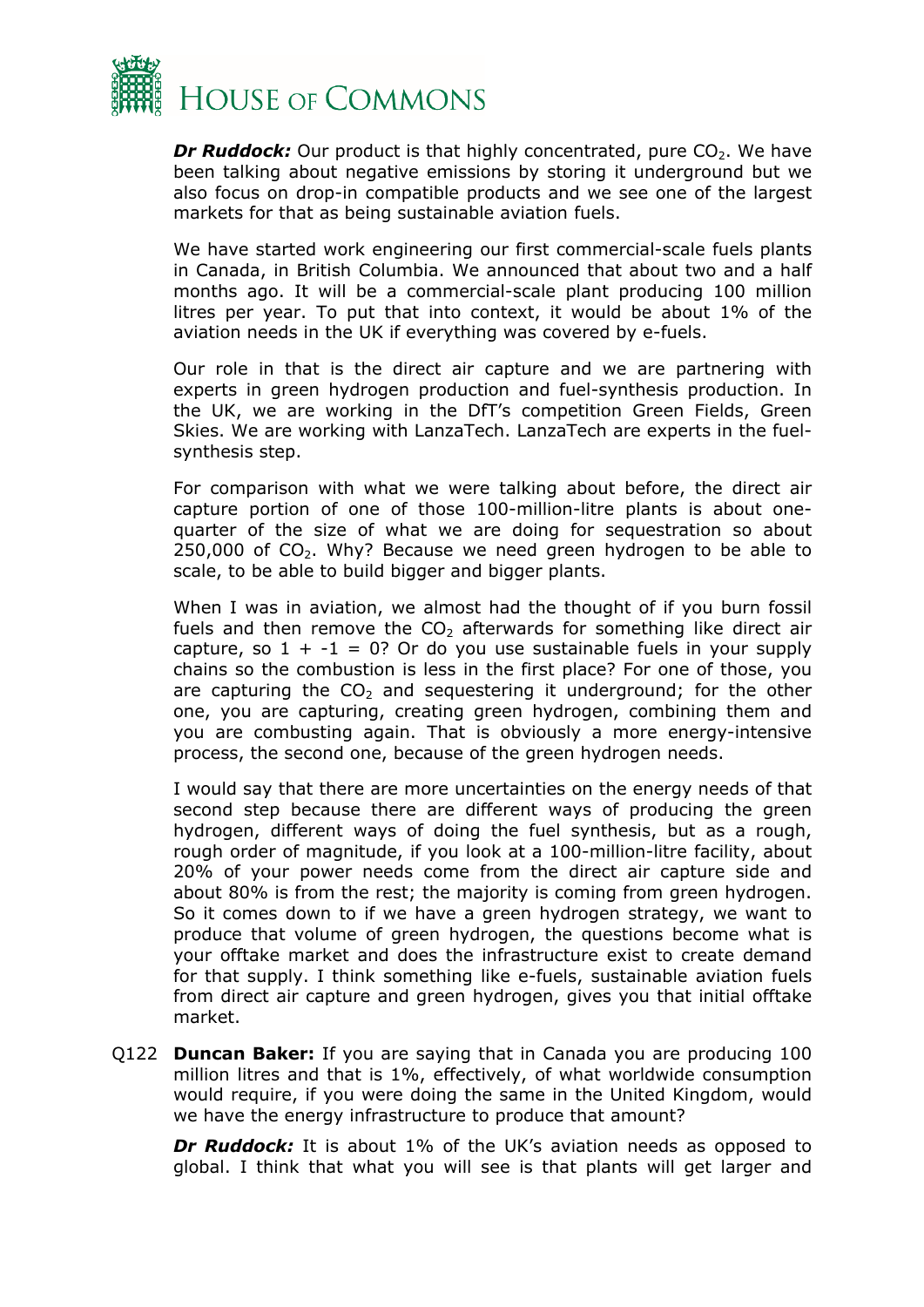

larger as green hydrogen is able to scale more. The bottleneck to it is not the direct air capture; it is the green hydrogen.

The feasibility study that we are undertaking as part of this DfT competition is exactly looking at that question of how could you source those energy needs in the UK. I am a little bit early to have an exact answer, but I think my answer, as with everything, would be that it is critical that the energy source is additional. You cannot claim that you are providing an additional environmental benefit unless there is that additionality. You cannot be taking from the grid; you cannot be taking from homes.

So where you look at locating that plant is going to be critical and I think Jonny Gallagher might have something to say about that. Where you have remote locations—I think of somewhere like the Shetland Islands, where you have perhaps a lot of capacity for renewable energy but less ability to use it there—I don't know if you have—

Q123 **Duncan Baker:** I will come on to you, Mr Gallagher. I have had various dealings with National Grid ESO because I am the MP for North Norfolk where we have the highest concentration of wind turbines being built off our coast and your organisation is one that obviously fits very nicely with us and I want to understand what the future role is and how we bring that energy properly into the National Grid. From your point of view, how can energy produced through NETs, such as carbon capture and storage, be integrated with the future GB necessary energy that we need to produce?

*Jonny Gallagher:* There are two elements to that. On the BECCS side, that is a source of generation so you are putting the capture on a power plant so that is producing power for the grid. On the direct air side, that is a source of demand. There is a myriad of factors that will influence where a direct air carbon capture plant locates itself, but it is very possible that the requirements of the grid might be one of them so we may see them where they are able to respond to peaks and troughs in the production of energy, as dictated by how windy it is. There may be areas on the grid where it is more convenient for them to locate because there are particular bottlenecks in those places and they can effectively soak up that electricity. At this stage, however, we simply do not know exactly how that is going to play out.

Q124 **Duncan Baker:** If we take my experience of trying to work with the Government and yourselves with that offshore wind, the legislation and the regulatory framework to put in an offshore transmission network is way behind where I would like it to be. Are there similar barriers and regulatory issues with what we are trying to propose here?

*Jonny Gallagher:* I don't think there are exactly the same issues that we have in the offshore-wind space and certainly the experience of that is changing how we think about the deployment of infrastructure as a whole. We are moving within the ESO to a much more holistic view about where you locate infrastructure and how you approach that.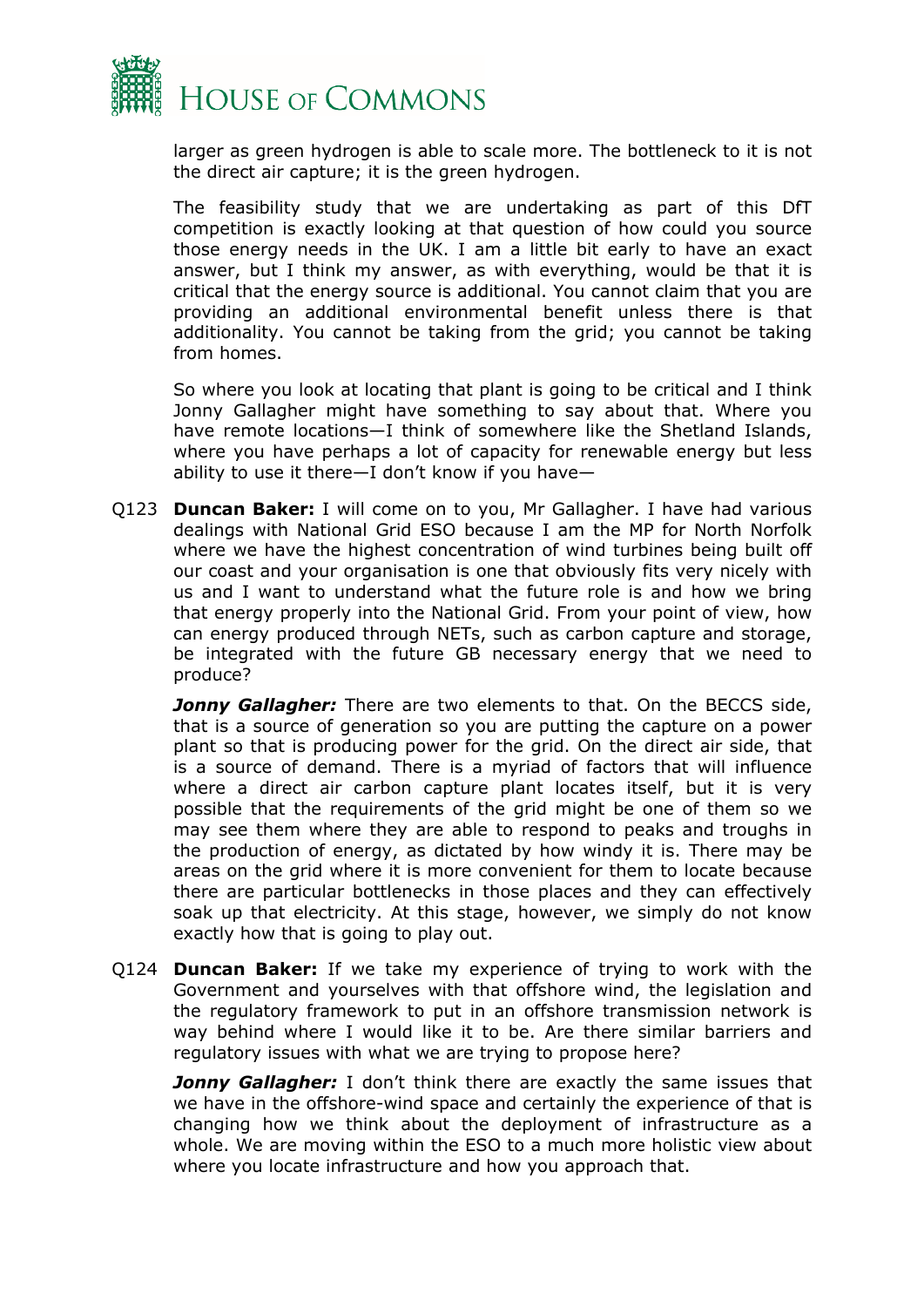

Whereas traditionally we evaluated primarily the economic criteria, we are now evaluating the social impact, the environmental impact, and thinking about what it does to local communities. I would expect, therefore, across the entirety of the energy sector as we move forward that will become more and more of an issue.

Q125 **Duncan Baker:** So we are not being blocked, in effect, in the integration of NETs by a legislatory framework as we are with the first example I gave you. That is not going to be an issue here?

*Jonny Gallagher:* It is not one that I am aware of but maybe those who are closer to the development and deployment can speak more to that.

Q126 **Duncan Baker:** Thank you. If I could turn to Dr Sun now, we heard in a previous session that there is a huge and high demand for outputs from DAC and the like, both to support a supply chain for  $CO<sub>2</sub>$  and from businesses looking to reach net zero and I think that is where the demand is predominantly going to continue to come from. Do your projects plan to offer CCS outputs in this way and have you factored the demand into your plans going forward?

**Dr Sun:** I don't think this will have any kind of impact on the demand. According to our calculations and also Sizewell C's planning, we can easily make available around 400 megawatts thermal hour nuclear heat, which is around only 5% of the total Sizewell C thermal capacity and that will be enough to power 1 million tonnes of  $CO<sub>2</sub>$  per year. That impact on the demand would be quite minimal, if I understand your question correctly.

Bear in mind also that—and I am not a nuclear scientist—based on the report conducted recently by Manchester university and also Glasgow university, nuclear is clearly the least costly and the most reliable source of low-carbon heat, whether you like it or not, to power direct air capture in a more secure way. Compared with the others, clearly we developed this technology through use of low-grade heat generated from nuclear.

We are now seeing with these technologies we are developing currently you can only use nuclear heat, there is no denying that. However, compared with DAC driven by the other heat or electrical power, nuclear at this moment looks a quite favourable option with very minimal impact on the electricity demand that we expect from Sizewell C.

**Duncan Baker:** Thank you very much.

Q127 **Barry Gardiner:** Dr Ruddock, the UK Government's net zero strategy requires that GGRs result in a permanent net reduction in atmospheric carbon. I want to focus on permanence and accountability in my questions to you.

I was struck by your metaphor that we pay for cleaning up our communities, our streets and so on, but we do not pay for cleaning up the skies. The trouble is that at the moment DACCS and GGR are not doing that, are they? What is actually happening is that we are using the  $CO<sub>2</sub>$  that has been captured to turbo-charge increased fossil fuel usage through enhanced oil recovery. Do you see that as a problem? Do you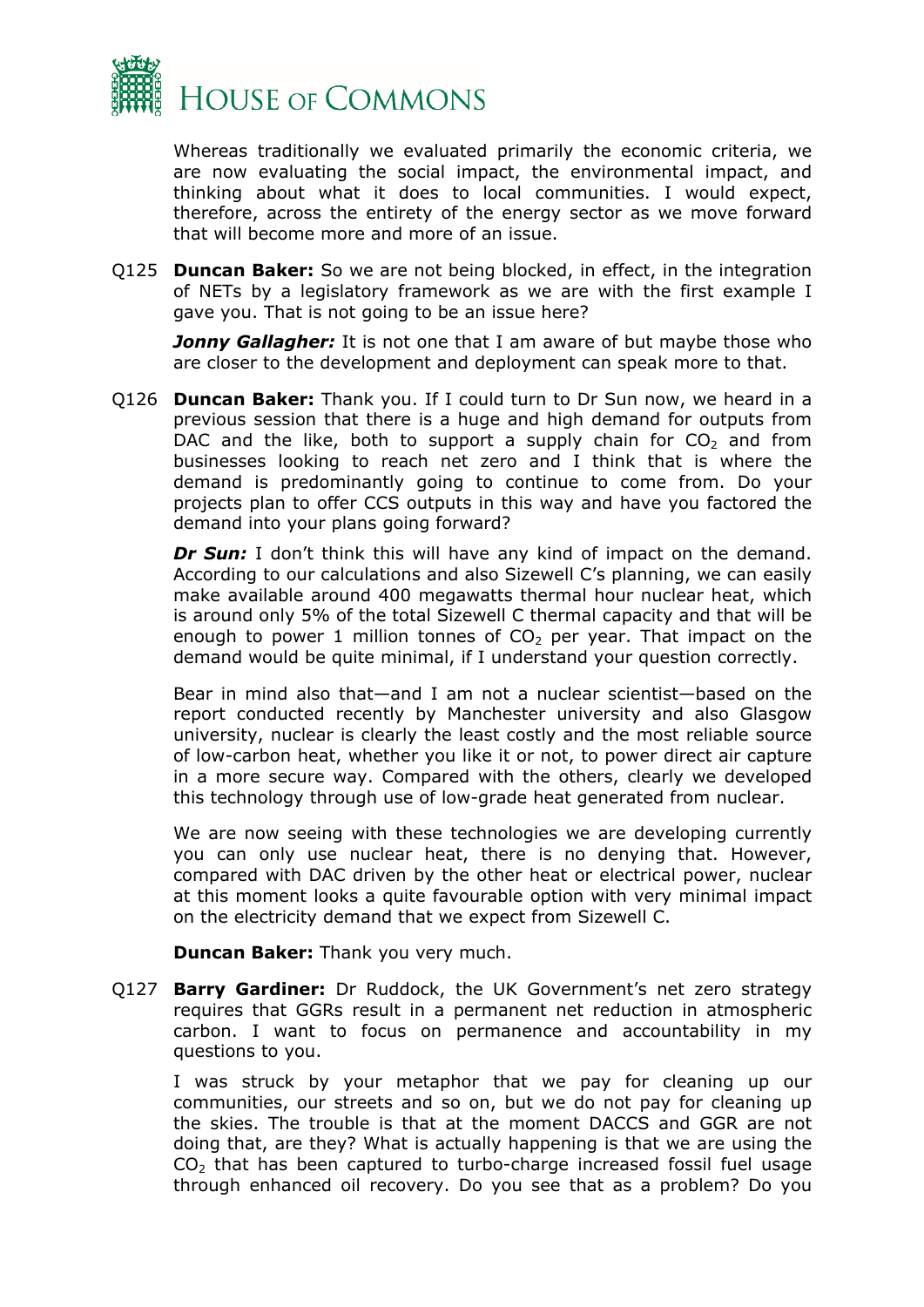

see it as a tarnishing of the brand? It certainly rather undermines any claim that this is leading us to net zero because it is not fulfilling that ultimate goal of permanence that is established in the government strategy, is it?

**Dr Ruddock:** What I look at is the premises we have in energy transition. Today we do rely on fossil fuels that we cannot switch off overnight. Of course, the ultimate goal is that we should work towards defossilisation, but they are not going to be turned off overnight.

One of those ways that we get fossil fuels today is through enhanced oil recovery. To meet the volume demand you effectively have a choice of enhanced oil recovery, which is undertaken in some jurisdictions, or new exploration. The question should be: given that we have that fossil fuel need today—we cannot switch off overnight—can we decarbonise that process as far as possible? I think that using direct air capture to decarbonise—so effectively you are sequestering from the atmosphere for the crude you produce—is a sensible step to take.

Q128 **Barry Gardiner:** Would it not be better just to sequester that CO<sub>2</sub> right from the beginning and not use it to turbo charge fossil fuels?

*Dr Ruddock:* From a carbon removal perspective, absolutely. The more NETs you can store underground, the better for our climate goals, but I come back to the market for it. We need to have a carbon price that supports plants to be built to do that. In the meantime, we need to start on the deployment curve. We have seen solar and wind decrease in cost over time through deployment. I think it is incredibly important that we start on that journey. The sooner that we can get a market price that supports direct air capture to sequestration and supports that deployment at scale I think you will start to see those sequestration-only plants develop quickly.

I point to the US as a blueprint for this. Obviously, the Build Back Better Bill is currently going through Congress. There are discussions still going through Congress on the 45Q tax credit, but the federal government are saying that for permanently storing  $CO<sub>2</sub>$  underground, currently you can achieve about \$35 per tonne if it is used for EOR. There is discussion about that going to \$180 per tonne for direct air capture, and I think initiatives like that create the market for doing direct air capture sequestration only. Then you have the market demand and the supply will go there.

Q129 **Barry Gardiner:** Is there not a danger that direct air capture is going to be used by the private sector to offset emissions rather than focusing on the need to reduce those emissions in the first place?

A recent example would be Ocado and the deal that it struck with the operator in Iceland, in Climeworks, where it is saying that it is going to go as a net zero company because its entire headquarters is now going to be offset against this direct air capture. Have you no sympathy with the argument that what is happening here is that the real value of direct air capture would be in permanent sequestration, as the Government's net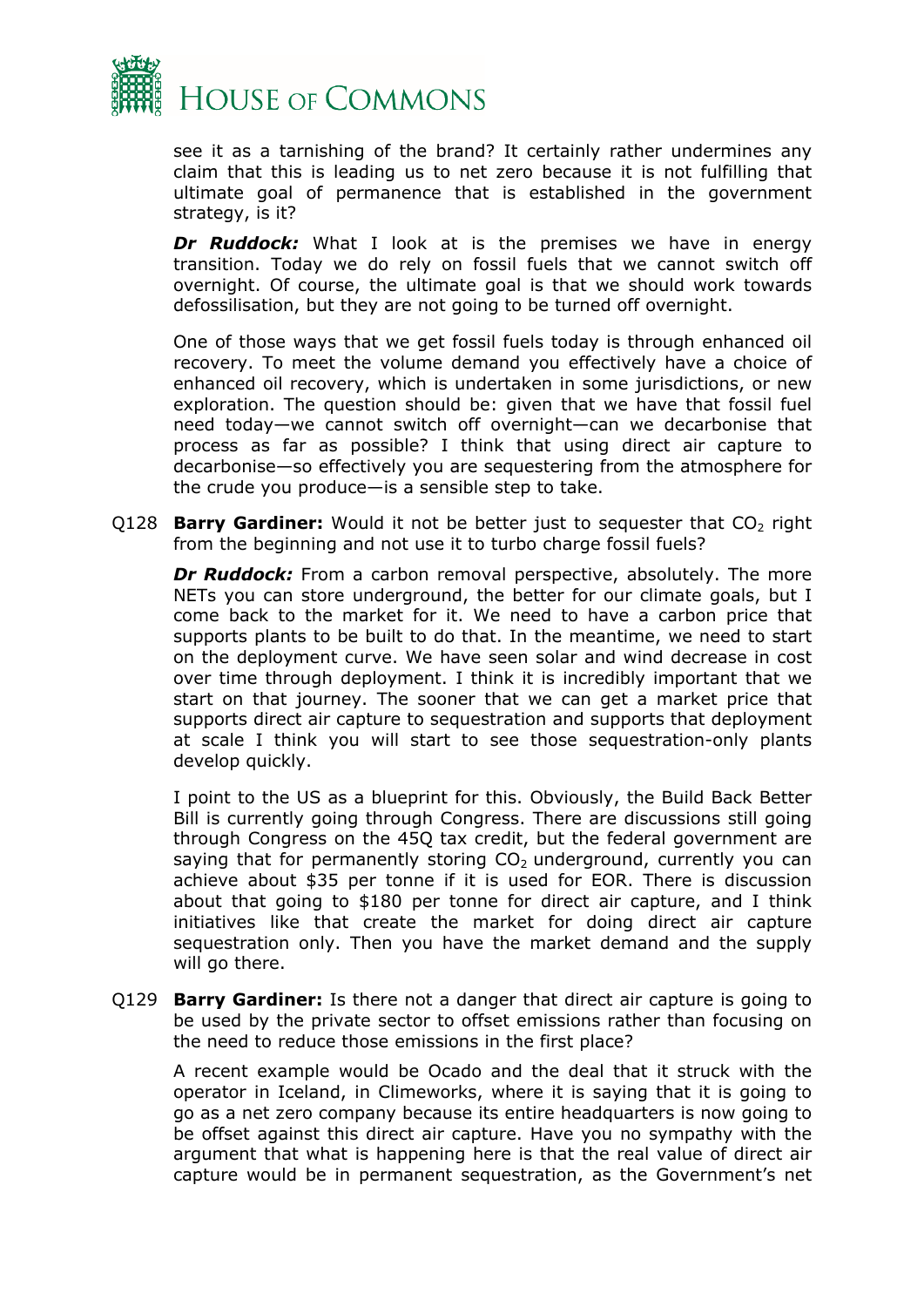

zero strategy says it ought to be, but what is happening is that it is being used as a means of reducing the price of the oil that is then ultimately going to create even more  $CO<sub>2</sub>$  emissions than have been used in its production and as a means of avoiding taking the real action that is required now to reduce emissions by companies like Ocado and just as a way of getting around the problem to be able to create a headline that says, "Aha, we are a net zero company"?

**Dr Ruddock:** No, absolutely, it should not be used in place of reductions. I point to what IPCC scientists are saying: you need to do reductions and removals. We are unfortunately at a position in time now where we cannot rely on reduction alone; we need to reduce that carbon accumulation and that carbon budget.

Q130 **Barry Gardiner:** Twenty of the 26 global operating CCS facilities are using CCS as a means for enhanced oil recovery, aren't they? Twenty out of the 26 global production facilities?

**Dr Ruddock:** I am not sure about broader CCS; I can only comment on direct air capture to date. I would say that the focus industries should be hard-to-abate sectors. We should follow science-based targets. Hard-toabate sectors include aviation, shipping, agriculture, those for which there is not a technological means of reduction to zero by 2050, to 100%, recognised. Long-haul aviation, something that I used to work in, is a prime example. That is what direct air capture and sequestration should be focused on in the near term. In the long term, we should be thinking about legacy emissions and reducing the carbon accumulation that we have out there today.

Q131 **Barry Gardiner:** How long is your long term? According to the IPCC, we have very limited time to do this, haven't we?

*Dr Ruddock:* I agree.

Q132 **Barry Gardiner:** If we are going to get to 1.5 the window closes in about 10 years or less.

*Dr Ruddock:* I agree. The sooner we can start thinking beyond net zero and start thinking net negative the better.

Q133 **Barry Gardiner:** So how long is your long term?

**Dr Ruddock:** I think that is really a question for the Government to decide on where net zero starts.

Q134 **Barry Gardiner:** You were the person who used the term. You said in the near term we need to be doing this, we need to be focusing on aviation fuel and so on, but in the long term then we talk about the real emissions reductions, the permanent emission reductions.

*Dr Ruddock:* What I meant was when we are looking at the transition to net zero we are then going to have to go net negative. In that transition to net zero, the focus for negative emissions technologies like DAC should be the hard-to-abate sectors where we do not have technological solutions. Net zero is not enough. We will have to go net negative, so my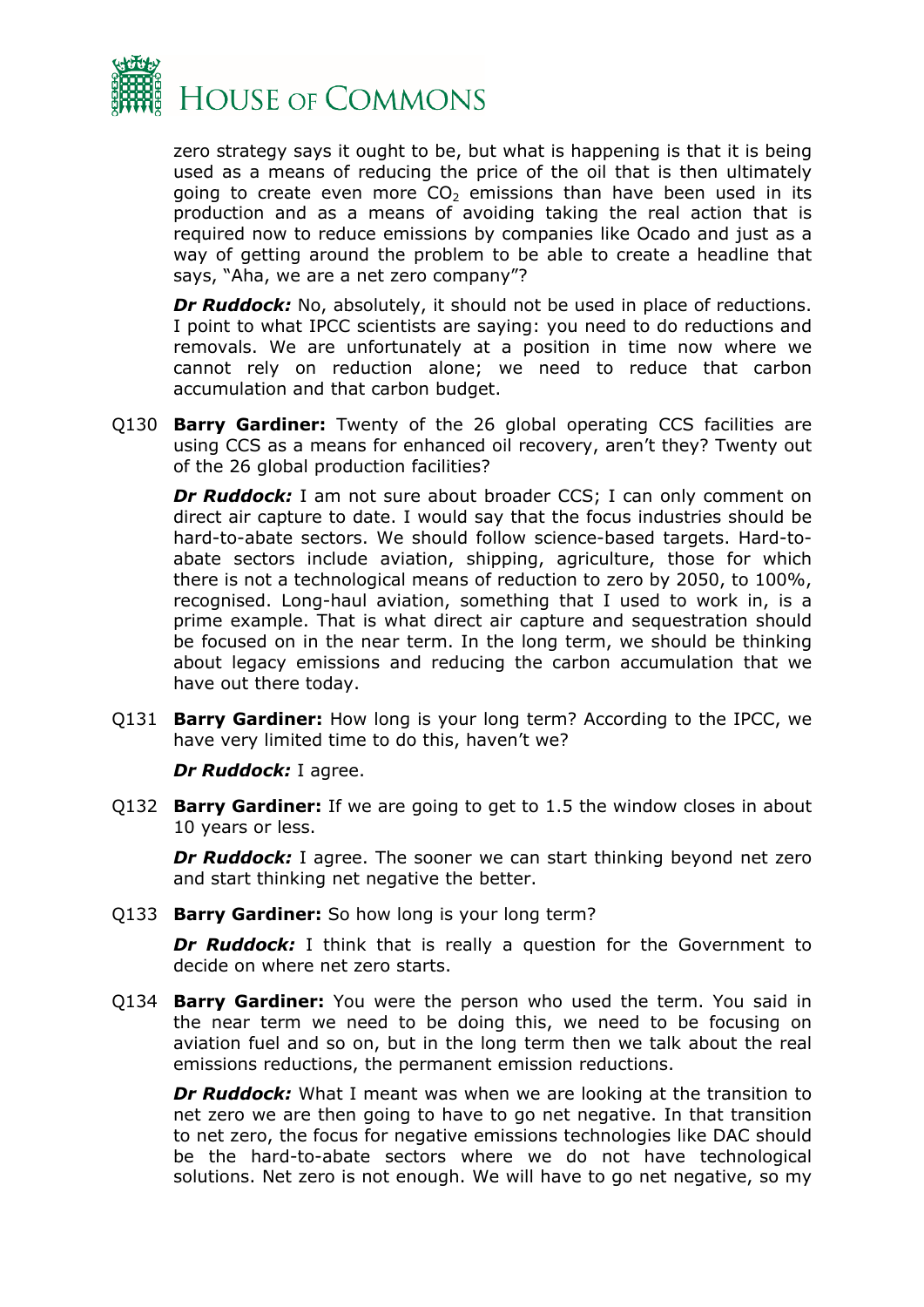

only comment on saying long term is that the question of net negative will come after net zero. Other people—and I can see that Benjamin has his hand up—will have a view on when that net negative should come.

Q135 **Barry Gardiner:** I will come to Benjamin in a moment. I just want to pursue this with you a little bit further. Currently, there are no accounting rules for DACCS, are there, like, for example, albeit imperfectly I would argue, the rules for BECCS? How does your technology guarantee that the  $CO<sub>2</sub>$  you take out from the air is going to be sequestered permanently?

**Dr Ruddock:** Accounting rules do exist under the Californian low carbon fuel standard. Where we are looking in the US in the first facility we are generating LCFS credits, \$200 per tonne. We have to adhere to the California Air Resources Board standards for that direct air capture and sequestration. I talked about the 45Q—

**Barry Gardiner:** They do not apply in the UK, though, do they?

*Dr Ruddock:* No, they apply in the US. The standards do exist globally. They exist in California. They exist at US federal level. The UK needs its own standards. The EU is also looking at a carbon removal certification mechanism. It is a barrier. It is something we need to work on. It is something that BEIS has started working on.

For the voluntary market beyond that, there is an initiative at the moment called the CCS+ Initiative. We are working with Verra to say what those standards should be. It is an extremely important call. They do exist globally but we need to make sure we have those standards in the UK, in Europe and in the voluntary market.

Q136 **Barry Gardiner:** Would it be helpful that that should form one of the recommendations of this Committee's report to Government that those standards should be expedited?

**Dr Ruddock:** Absolutely. I think we should recognise that we are not starting from scratch. BEIS undertook an exercise last year that started to look at the measuring, reporting and verification of this.

Q137 **Barry Gardiner:** Professor Sovacool, did you want to come in?

*Professor Sovacool:* Thank you, yes, just very quickly. There is, of course, this risk of what is called mitigation deterrence or moral hazard, but I am pretty sure Professor McLaren is going to talk to you later on about those things. It is also important to reflect that DAC is a tool and you can do it in certain ways where it does do enhanced oil recovery or it does not really cut emissions. You have centralised DAC. You could couple it to fossil fuels. You can make it high temperature. You also have distributed DAC, low temperature, coupled to wind or solar or geothermal. There is no such thing as a one-size-fits-all DAC design. You could steer that with policy very easily to make sure it gets you the emissions reductions that you want, and you avoid things like just shaving off a little bit or doing greenwashing or perpetuating fossil fuel consumption in the near term. I think it is a flexible tool.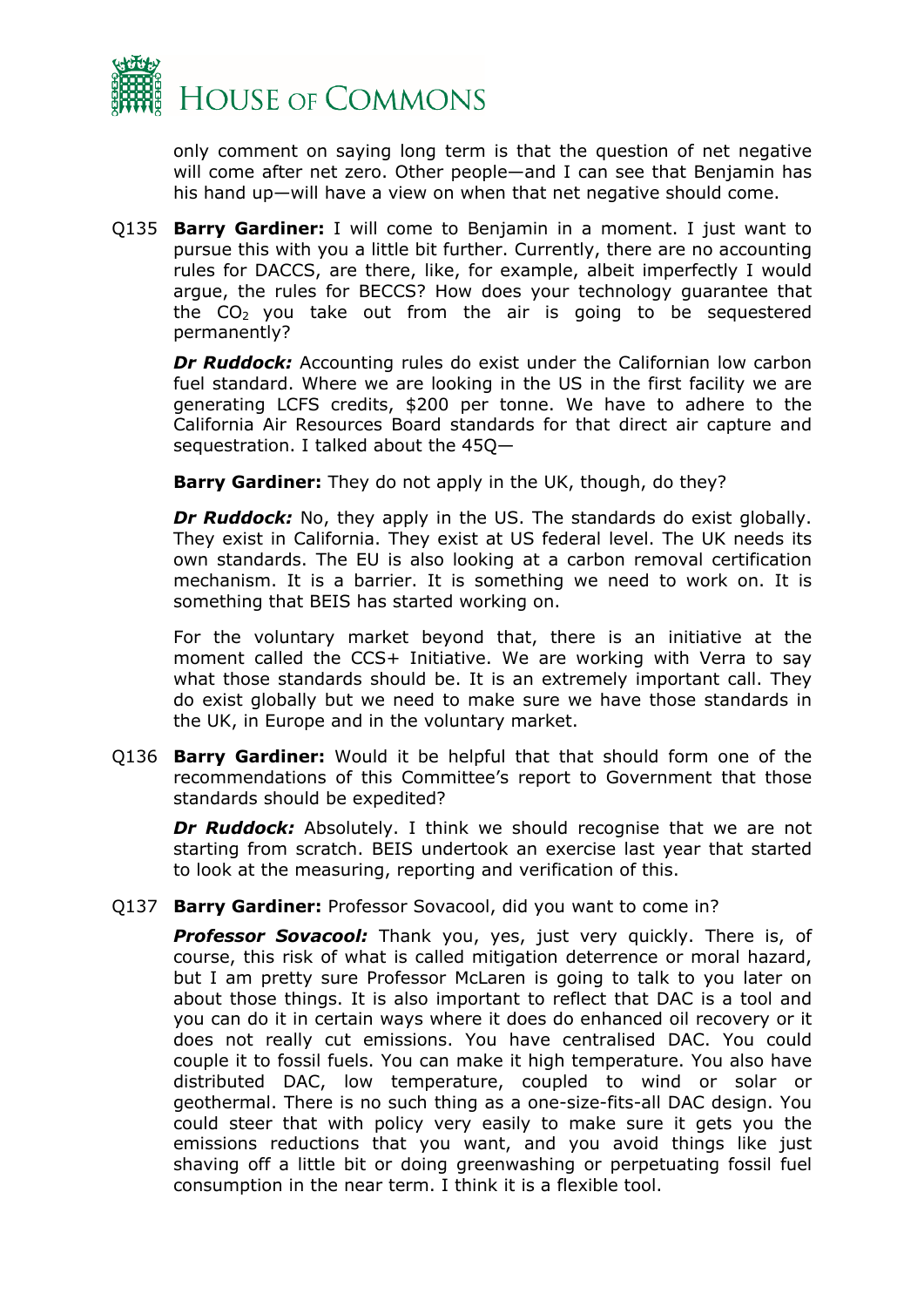

Q138 **Barry Gardiner:** Give me some examples of how with policy one could do that. That would be extremely helpful.

*Professor Sovacool:* One of the things that the literature talks about is called splitting rather than bumping. You make sure your climate mitigation targets or your carbon budgets are separate from your negative emissions targets. That way they are not conflated. That way you do not have actors that get the perverse incentive to just think, "We will be able to use DAC later so we can invest in this new gas fuel".

You can also do very clever things like set specific incentives for specific types of DAC. You could, say, have different levels of incentives for high temperature versus low temperature or you could disincentivise DAC from gas and incentivise DAC from offshore wind or hydrogen. Just like you could tailor a feed-in tariff, you could also tailor incentives and tax breaks and all these other instruments to the types of DAC you might want. You could also make sure that the DAC facilities are more in the UK. The last thing we want is to outsource this to some DAC facility in China or South America. You could also set restrictions on location, which I also suspect Professor Grubb is probably going to talk about later on.

**Barry Gardiner:** Thank you very much. It was slightly difficult to hear you, for me anyway, over the monitor, but perhaps you might put those in a note to the Committee. That is something, Chair, that we might take up in our recommendations—those different splitting elements that Professor Sovacool referred to.

Q139 **Chair:** He has just put his thumb up on the screen. I think that Dr Sun wanted to come back on that briefly.

**Dr Sun:** Yes. I think it is a good question. Currently, I would say that there is still a policy gap there, the policy for capture for storage and the policy for capture for utilisation or recycling. If we look at the recycling, the whole carbon cycle is only about a month, for example, carbon cycle to aviation fuel. The whole carbon cycle length is about a few months' time. In the future, I think the carbon price should be defined differentially for capture for storage and capture for utilisation or recycling.

The policy should also be very clear for direct air capture operators. Do they need to buy or develop or even operate the  $CO<sub>2</sub>$  storage or transportation infrastructure? I think there are quite a few questions from the private sector regarding these uncertainties, so they will need the Government to step in as well regarding the transportation.

Q140 **Barry Gardiner:** Can I be clear that I understand what you are saying, Dr Sun? Is it that we should discriminate between  $CO<sub>2</sub>$  that is produced depending on the speed with which it is then returned to the atmosphere when we are setting the carbon price? That is what you are recommending?

*Dr Sun:* Yes. I think that it should be differentiated.

Q141 **Barry Gardiner:** Again, just for the Committee's benefit, would it be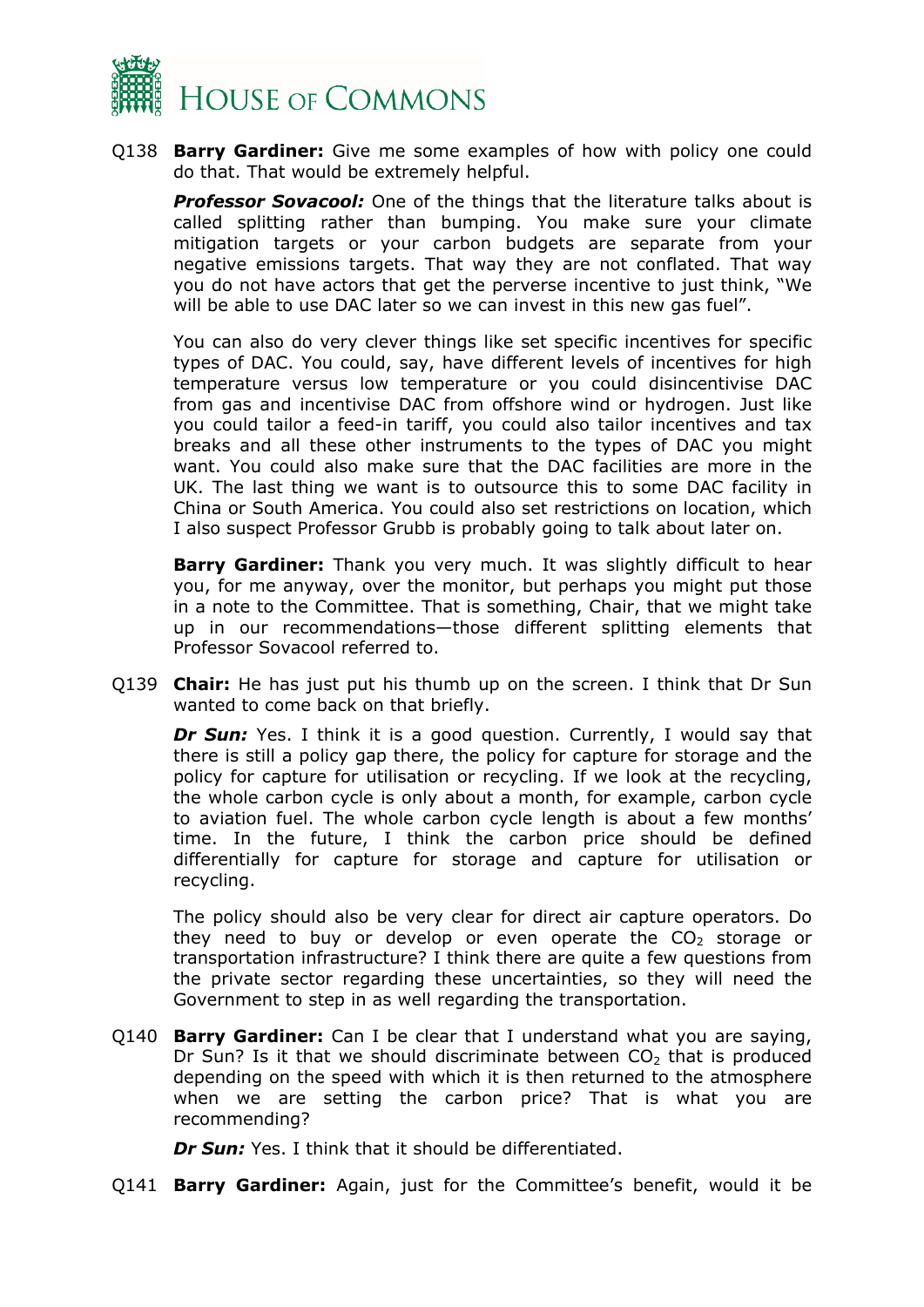

helpful if that were one of the recommendations that we incorporate in our report to Government?

**Dr Sun:** I would say so. The whole purpose of direct air capture is to remove the  $CO<sub>2</sub>$  permanently from the atmosphere, but that is more costly. If we do so, we need to deliver the purpose we aim to. Therefore, I would recommend—

Q142 **Barry Gardiner:** If the  $CO<sub>2</sub>$  is going into short-lived plastics or if it is going into enhanced oil recovery, there should be a much lower price than if it were going for sequestration permanently into a geological formation?

*Dr Sun:* I would personally say so, yes.

**Barry Gardiner:** Thank you very much.

**Chair:** The final set of questions for this panel are from Matthew Offord.

Q143 **Dr Matthew Offord:** If we turn back to Professor Sovacool, one of the problems that I am aware of is that the direct air carbon capture and storage technology is relatively immature. How do you overcome that?

*Professor Sovacool:* We have this discussion a lot at the Science Policy Research Unit, what historical analogues can teach us about how to scale up DAC. Is the analogue solar photovoltaics, is the analogue genetically modified crops or is it some other scaling issue? I think it is learning from past innovation trajectories from similar products.

What makes it a bit difficult for DAC is, as I was saying earlier, there is no one-size-fits-all DAC. There is high temperature, low temperature, liquid absorbents, solid absorbents. It is questionable what that analogue is, but there is plentiful historical evidence that shows you how you take new innovations like DAC and push it through the innovation process so it successfully reaches commercialisation.

You may be familiar with this notion of the technology readiness levels or TRLs. They come from NASA, assessing on a scale of one to 10 or sometimes one to 15 how ready a technology is and how you avoid the valley of death. DACCS also, depending on the design, could be a two or a five or an eight, but I think there are plenty of assessment tools that we have to properly understand how you take something with a low TRL and move it to a higher TRL.

Q144 **Dr Matthew Offord:** Thank you. Mr Gallagher, your business model for both the bioenergy CCS and, indeed, the direct air CCS is based upon a premise of being able to not only transport but also store CCS. To achieve your net target by 2035 there will have to be greater development and capacity of that area. How will you achieve that?

*Jonny Gallagher:* We set out what the future might look like. We are not directly investing in any of these technologies, but we have a clear interest in delivering a zero carbon electricity system by 2035.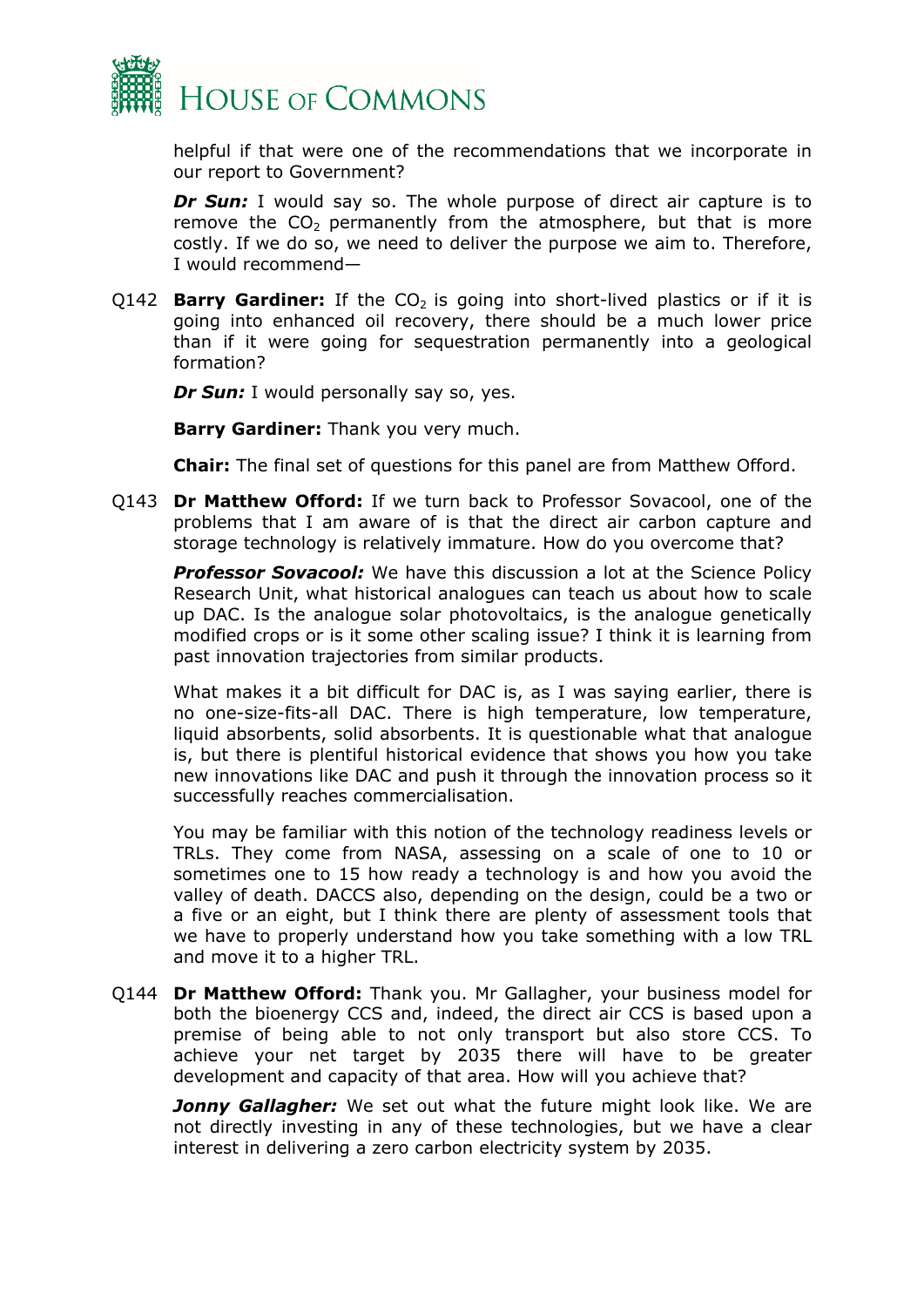

One of the keys to that is carbon capture. The Government are doing the right thing in that space at the minute in providing some certainty for the clusters that are developing to enable it to scale up, and we are aligned with the Government in the view that you need around five megatonnes by 2030 to demonstrate that you are on the right pathway for 2035. We very much see it as in this decade moving from targets to delivery, and the Government are doing the right thing in that space in bringing that forward.

Q145 **Dr Matthew Offord:** That is interesting. Dr Sun, I would like to come to you. What are the next actions you will be taking in the development of your direct air carbon capture and storage project? Do you see any problems that you will need to overcome as part of that process?

*Dr Sun:* Honestly, we are quite excited with our current technology. I think that all our project partners agree with me. As I mentioned earlier, the UK is a leader in developing CCS technologies but there is not much research in DAC, direct air capture, so we are one of them. We are very pleased that our project is selected in phase 1 of BEIS's recent GGR call for proposals. In phase 2, if we succeed, we will try to scale it up to 100 tonnes per year. This is still a small scale compared with carbon engineering and some other technologies.

Once we reach that scale and we learn to optimise this process, we are going to deliver it to around 50,000 tonnes by 2030. We are confident that by the time Sizewell C is fully commissioned we plan to scale it up to 1.5 million tonnes per year with approximately 5% of Sizewell C's heat output. That is our milestone plan to deliver; first, 100 tonnes to learn things and then next is 50,000 tonnes by 2030, to scale up once the nuclear power plant is fully operational, and then the integration will be performed to achieve around 1.5 million tonnes per year. That is our plan at this moment, having discussed with Sizewell C and other project partners, including Doosan Babcock, Atkins and Strata. That is our milestone.

Q146 **Dr Matthew Offord:** Thank you. Finally, Dr Ruddock, there is still greater capacity that is needed within direct air CCS and, indeed, the other neutral emission technologies as well. What would you like to see the Government introducing or making available in order for the Government to achieve their own net zero objectives?

*Dr Ruddock:* The number one ask is a financeable revenue stream so we can get those private infrastructure investors on board. I talked about their use to that almost certainty of returns through airports, utilities and so on. Ultimately, the aim should be a market mechanism, be that the ETS where the price is going to rise. There are other mechanisms we have in the UK today focused on hard-to-abate sectors that are already trading at very high carbon prices; think the RTFO, think the future SAF mandate. Ultimately, direct air capture could be supported through a market like that with the right certification mechanisms.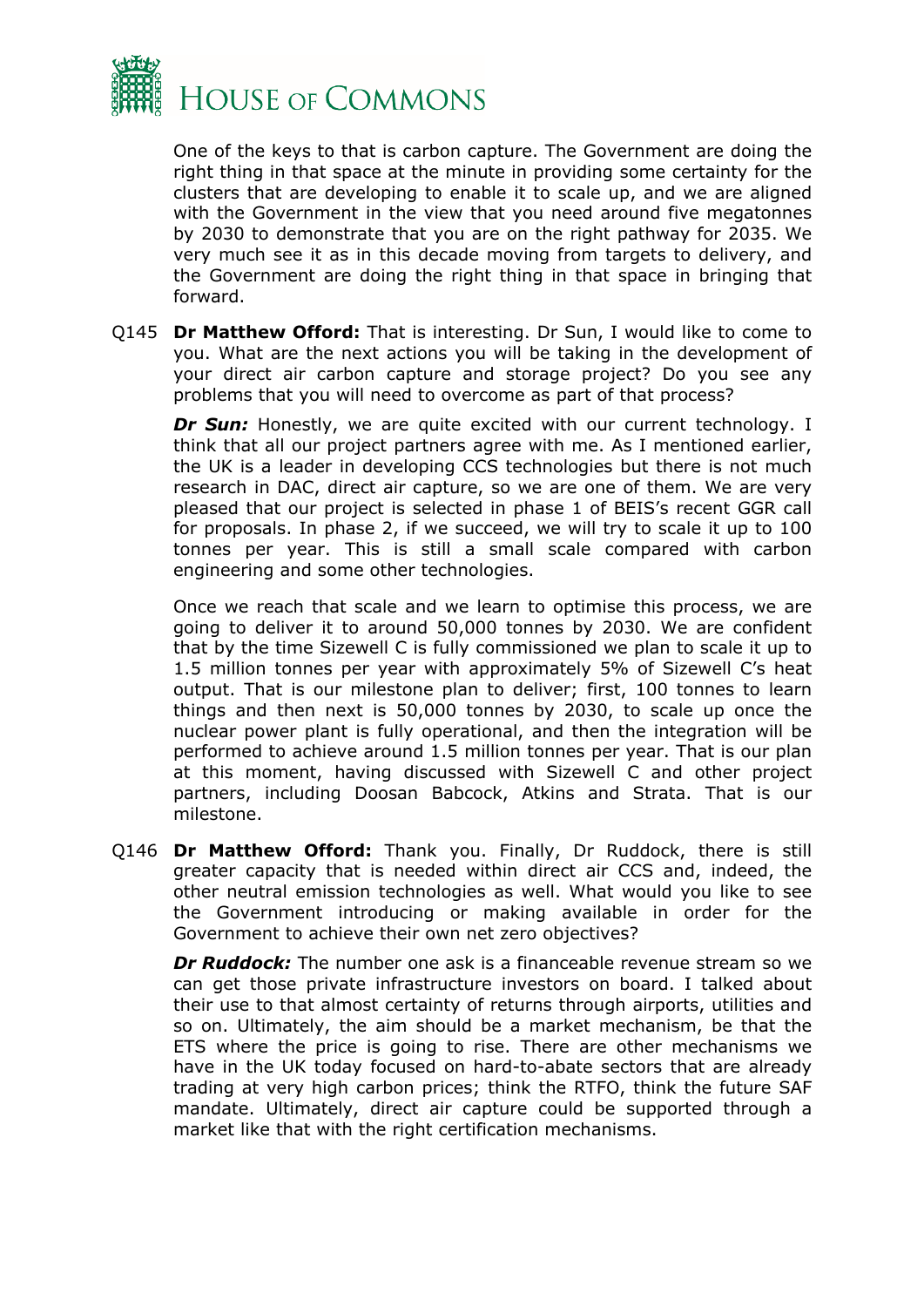

In the short term and for first-of-a-kind plants, they do cost more than what it will ultimately cost and I think the role of Government, if they see this as a strategic opportunity for the UK, is to provide some of that initial support. There are many different mechanisms. I know that BEIS is consulting at the moment.

One of the discussions is around whether it could be a contract for difference to the ETS. There are other mechanisms. If we look to Sweden, the Government are talking about auctions for BECCS. Government are effectively saying, "Look, we have our own footprint that we are going to need to do removals for". Take the RAF, for example, a hard-to-abate sector that there will need to be removals for in 2050. Could we think about that as direct Government procurement to get the first plants online?

There are other ways. I talked about the high cost of financing today due to the market risk; think about national infrastructure banks and how they can support with Government-backed loans, for example. I think there are several mechanisms, but the ultimate target should be that financeable revenue stream. That is strong ask number one.

Number two is the availability of CCS when we are talking about CCS clusters and the volume that is available if we want to build to this five megatonnes. Then, in the net zero strategy, the number for 2035 of 23 megatonnes is going to require storage. We welcomed the first two clusters being supported, but clarity on what it means to be a reserve cluster for Scotland and clarity on the second clusters to be supported is important so that we can see that storage will be available for what we are capturing.

Q147 **Dr Matthew Offord:** I think probably a reduction in acronyms would be—

*Dr Ruddock:* Yes, I am sorry.

**Dr Matthew Offord:** That is great. Thank you very much.

**Chair:** Acronyms are not a unique problem to this sector. That concludes our first panel this afternoon. I would like to thank Dr Amy Ruddock, Dr Cheng-Gong Sun, Jonny Gallagher and Professor Sovacool for joining us remotely. Thank you very much indeed. If you would not mind leaving the table, we will ask the second panellists to join us.

### Examination of witnesses

Witnesses: Professor Michael Grubb, Dr David Joffe and Professor Duncan McLaren.

Q148 **Chair:** We have two witnesses on the screen and Dr David Joffe is joining us in person from the Climate Change Committee. David, welcome. We will go straight on now. Perhaps you could describe your role on the CCC relevant to this inquiry.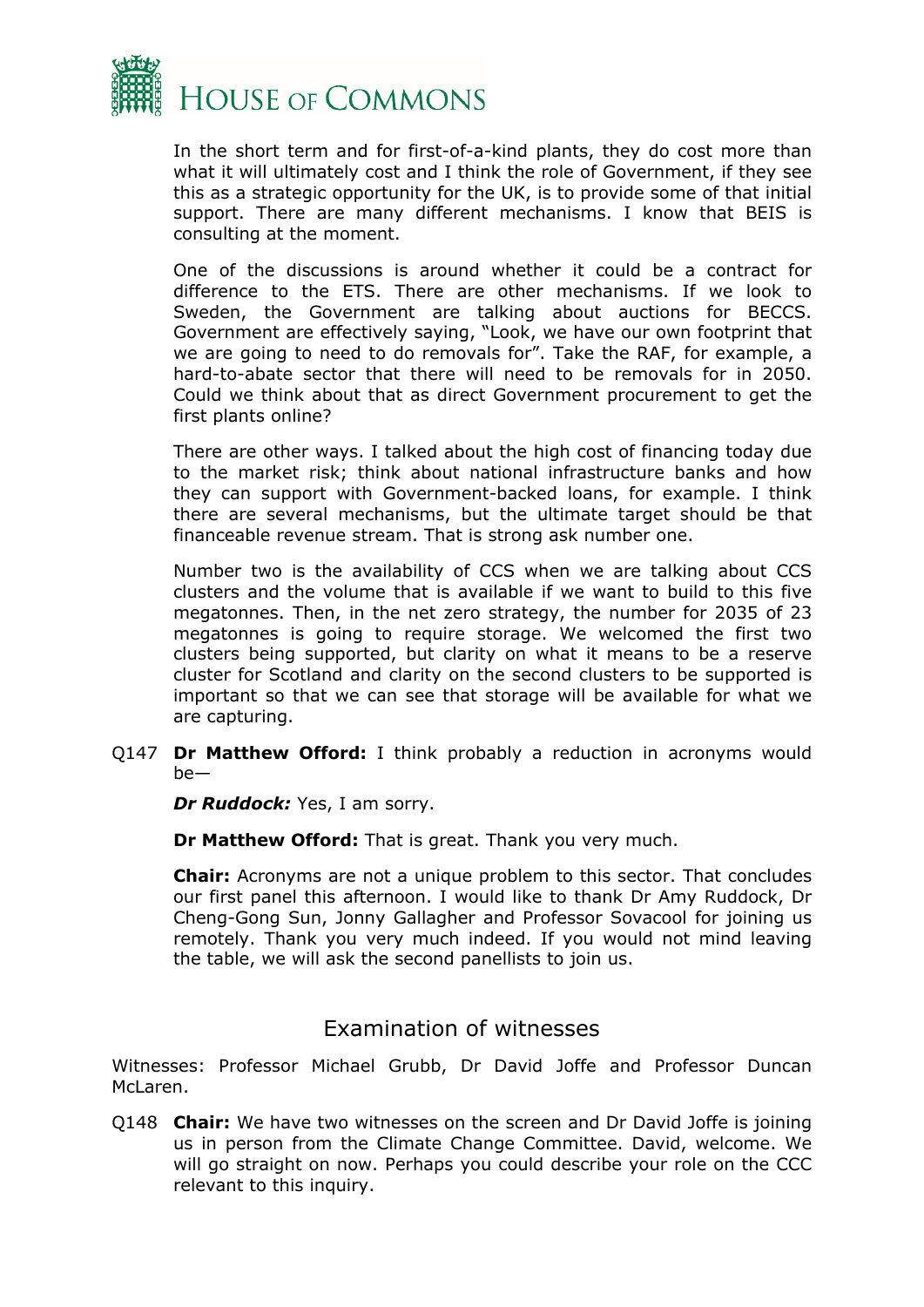

*Dr Joffe:* I am head of carbon budgets at the Climate Change Committee, the statutory adviser to the Government and to Parliament on climate change matters. I oversee our process for recommending carbon budgets. I led our process for recommending the sixth carbon budget at the end of 2020 and also the pathways for achieving net zero, so the five different pathways that we developed for that advice that reach net zero by 2050.

**Chair:** Thank you very much. We are also joined by Professor Michael Grubb from UCL and Professor Duncan McLaren from Lancaster University, two academics who can help set some context for us in our discussions today. Can you just explain, Michael, what your role is at UCL?

**Professor Grubb:** Thank you and good afternoon. I am professor of energy and climate change at University College London Institute for Sustainable Resources. I am also convening author on the mitigation report for the IPCC.

**Chair:** Thank you. Professor McLaren, what do you do at Lancaster?

**Professor McLaren:** I am a research fellow focusing on the justice implications of climate geoengineering, of which carbon removal is one technique. For clarity, I was previously the chief executive of Friends of the Earth Scotland, working on energy and climate issues there. I have worked on negative emissions technologies and techniques since about 2011 and most recently we conducted a research council-funded project looking at the mitigation deterrence risks associated with the pursuit of negative emissions.

Q149 **Chair:** Thank you. Duncan, you are coming through slightly fuzzy. Could you either move the mic closer to your mouth or increase the volume?

I will start with Professor Grubb. Both the UK Government assessment and the Committee on Climate Change assessment assume that there will be 5 million tonnes of negative emissions using BECCS by 2030. What is your academic assessment of the significance of NETs in that timeframe?

*Professor Grubb:* I think the significance of negative emission technologies overall, or to be more precise carbon dioxide removal, clearly has an important role in the long term and globally. We see that repeatedly in scenarios. There is enormous variation in the scale, and often, to be honest, the scale is derived back to front by making projections, working out what other things will do and saying, "There is a gap that needs to be filled", which is a technique that in the 1970s and 1980s used to be called "gapology" and was used to justify all kinds of things. It helps if it is complemented by a bottom-up understanding of the prospects and implications and constraints of the various things that people expect to fill the gaps.

More specifically, one thing that makes me hesitate about projections on CCS is that—I should stress I am not an expert on CCS or negative emission technologies per se and I made that clear when I was first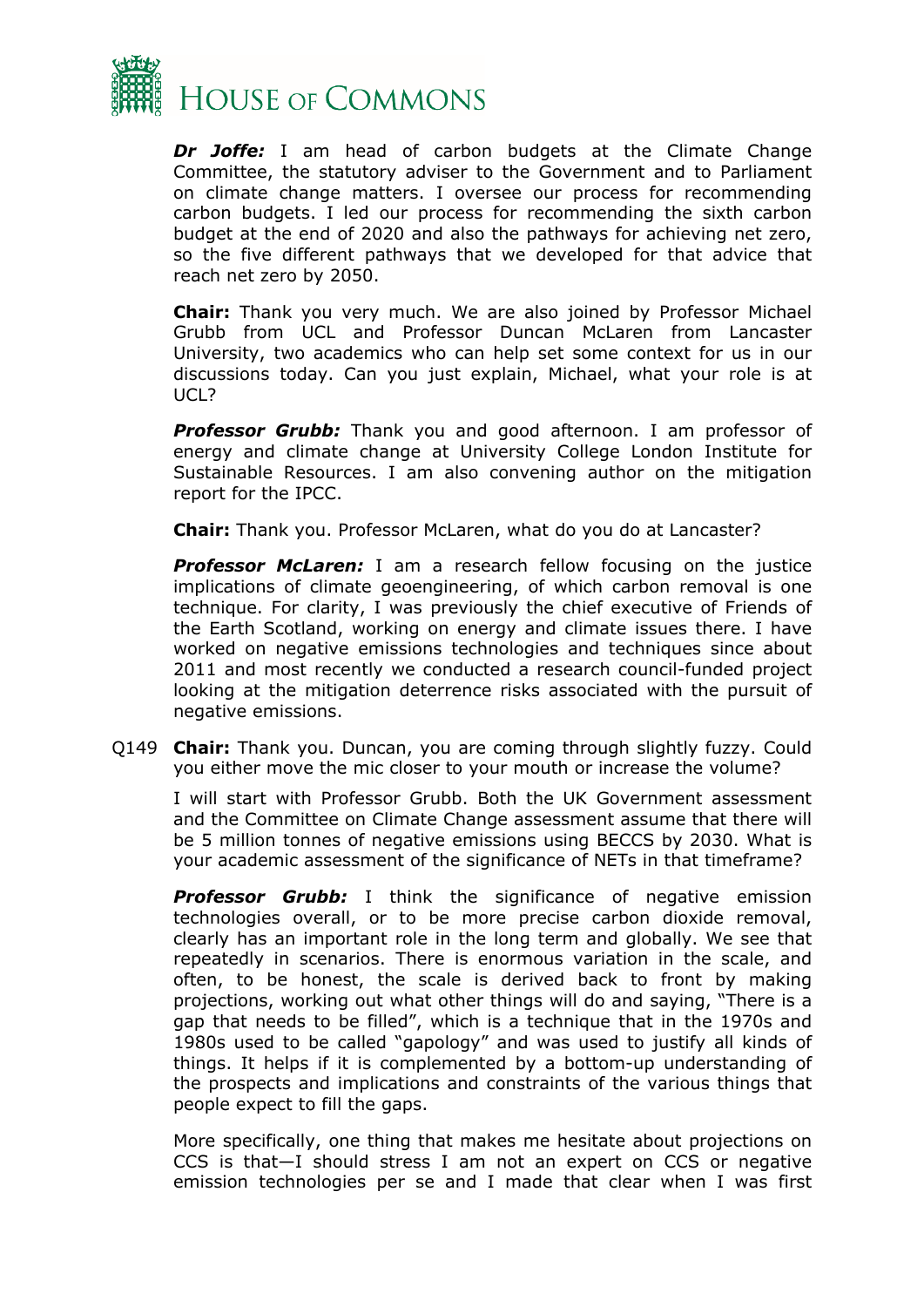

invited—I am conscious, having worked in the broader field for a long time, that for at least two decades I have seen projections of CCS rapidly expanding and becoming a major part, which have yet to be realised on anything like the scale projected. I think that is equally true for BECCS. I learnt to view such projections with a degree of caution.

That said, the UK in two senses is relatively well placed: first, we have Drax as a major biomass consumer and, secondly, we have potential CCS storage within potential reach. There is certainly a case for the UK pursuing it, but whether we will see that 5 million tonnes from BECCS on that timescale I will be interested to see. I would not like to be more specific.

Q150 **Chair:** Thank you. Duncan, do you share the scepticism that Michael has just expressed about the feasibility in modelling terms of relying too much on technologies that are yet to be demonstrable?

*Professor McLaren:* Indeed. In our project, we not only looked at carbon removal technologies—am I clear and audible now?

**Chair:** Yes.

*Professor McLaren:* Great; I didn't want to go on and then be told. In our project, as well as carbon removal technologies we also looked at a series of historical analogues, including, as Michael has just mentioned, the CCS experience. Nuclear power was also another experience where typically much more was promised than was ever delivered. Yes, I have a scepticism particularly about large-scale centralised possibilities for future technologies.

In our project, we also investigated why the models seemed to like the idea of large-scale future technologies. Put very simply, it is because anything in the future, to a model with a discount rate in it, looks cheaper. Anything immediate looks more expensive and, at the same time as that dynamic, most models allow an overshoot of carbon dioxide levels so, therefore, when you put in a technology that can remove carbon dioxide in the future the models gobble them up, to put it colloquially. They will prefer doing carbon removal in the second half of this century to doing emissions reductions in the first half of this century. We need to be very cautious about that, especially as many of the benefits of doing emissions reductions for things like air quality or health are not very well quantified in the same models. Not only do those emissions reductions look expensive but the benefits of them look less than they would if we modelled them completely.

Q151 **Chair:** Thank you. We have had two views from observers of models and I would now like to hear from David, who is writing the model or is helping to produce the model that the Government are relying upon. How do you respond to those criticisms or concerns?

*Dr Joffe:* To some extent, I would share the concerns and the scepticism. I am a veteran; I have been at CCC for 14 years and I have been through the experience with the CCS demonstration programmes.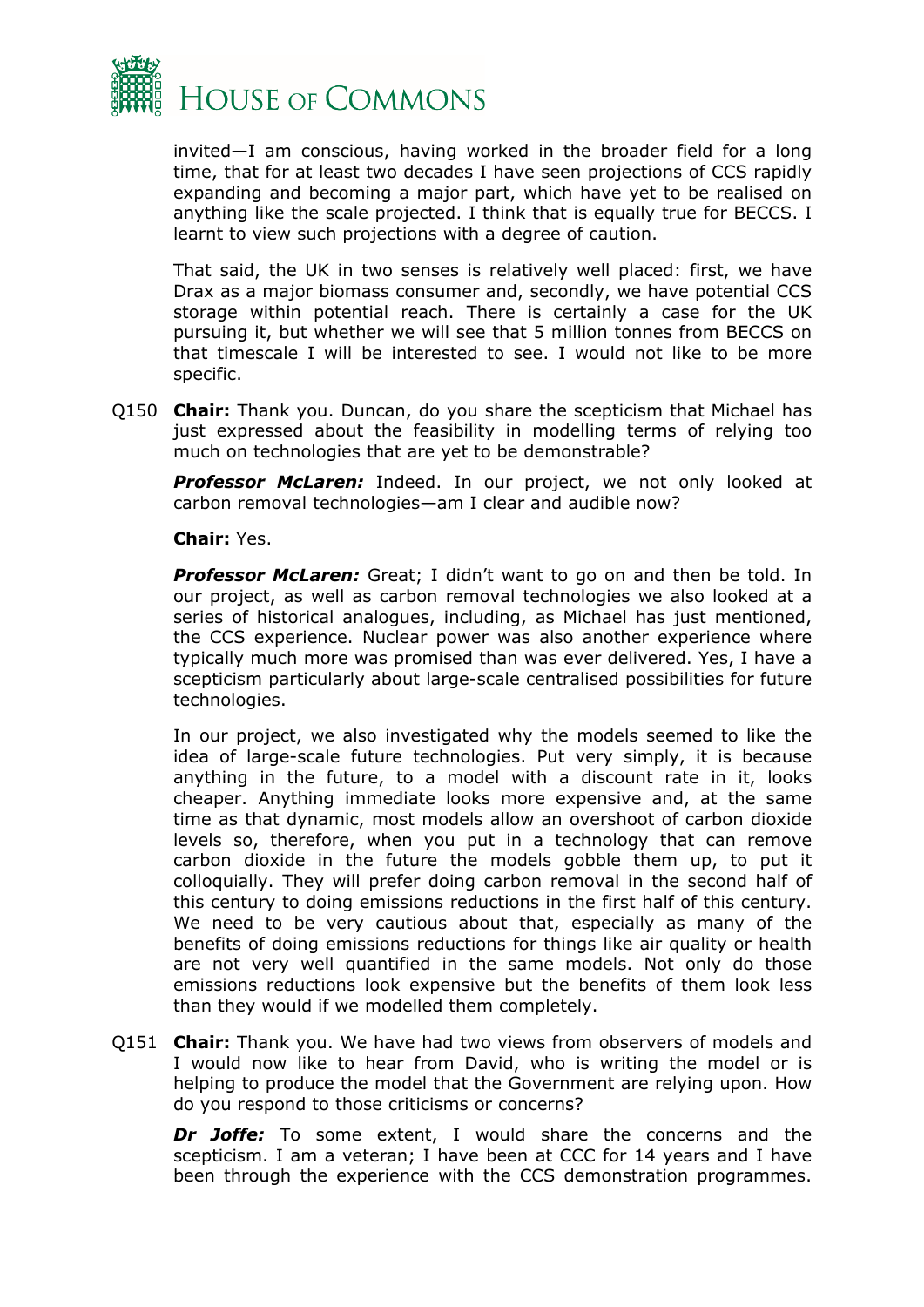

Clearly, there are multiple reasons why those failed, but it does not suggest that CCS will be easy or cheap and I think we need to bear that in mind.

On the other hand, as all the models show, whether you backend the trajectory or not in terms of emissions reduction, we do need carbon capture and storage and we do need greenhouse gas removals. Our approach is to say it is better if we have it sooner rather than later. It is better if we know. If it is not going to work, we would rather try it in the 2020s and know that it is not going to work and then say, "This is not going to work" and change course by 2030, rather than say, "Let's not try it until 2040" but we are still relying on that. We have built-in a certain amount of greenhouse gas removals during the 2020s and 2030s to ensure that government are focused on developing these options.

Of course, if we try and fail again—we have had two failures already at least, depending on how you count them in the UK—I think we can then say that this may be a non-starter and we will have to pursue other routes. What those routes are is very difficult to say. We are talking about taking some pretty important options off the table if we do take greenhouse gas removals and CCS off the table. It is not clear that we can meet net zero if we do take those off the table. That is why we think it is important to get on and prove that this is feasible. If we try properly and we fail, then that is important information and it will not have been for nothing to have tried.

Q152 **Chair:** You focus mostly on BECCS as opposed to other technologies that we have just been hearing about from our first panel. Is that because you see that is a more mature technology and, therefore, more deliverable more quickly, or have you not had the opportunity to look at much DACCS?

*Dr Joffe:* We have looked at DACCS. You are right that BECCS is more established in terms of at least people thinking about it. Since 2011 BECCS has been in our modelling and in our scenarios, whereas with DACCS it has only really been in the last two, three, four years that we have started to include it.

DACCS is so uncertain. We have heard from technology providers and clearly good progress is being made, but it is still highly uncertain. Therefore, we know that large-scale biomass power plants, yes, they come with problems and we can discuss some of those problems, but we know that that is feasible. We know that we can fit CCS to them. We know that we can do the removals that way. It just feels slightly more speculative in terms of exactly how much DACCS we can do and exactly what the costs are going to be. In our scenarios we tend to build in more from BECCS but we hope that a greater proportion of the greenhouse gas removals that we have in our scenarios can be from direct air capture of  $CO<sub>2</sub>$  because it comes without some of the problems that we have from biomass supply and ensuring that that is sustainable. Of course, direct air capture comes with its own challenges around energy supply, and I am sure we will come on to those.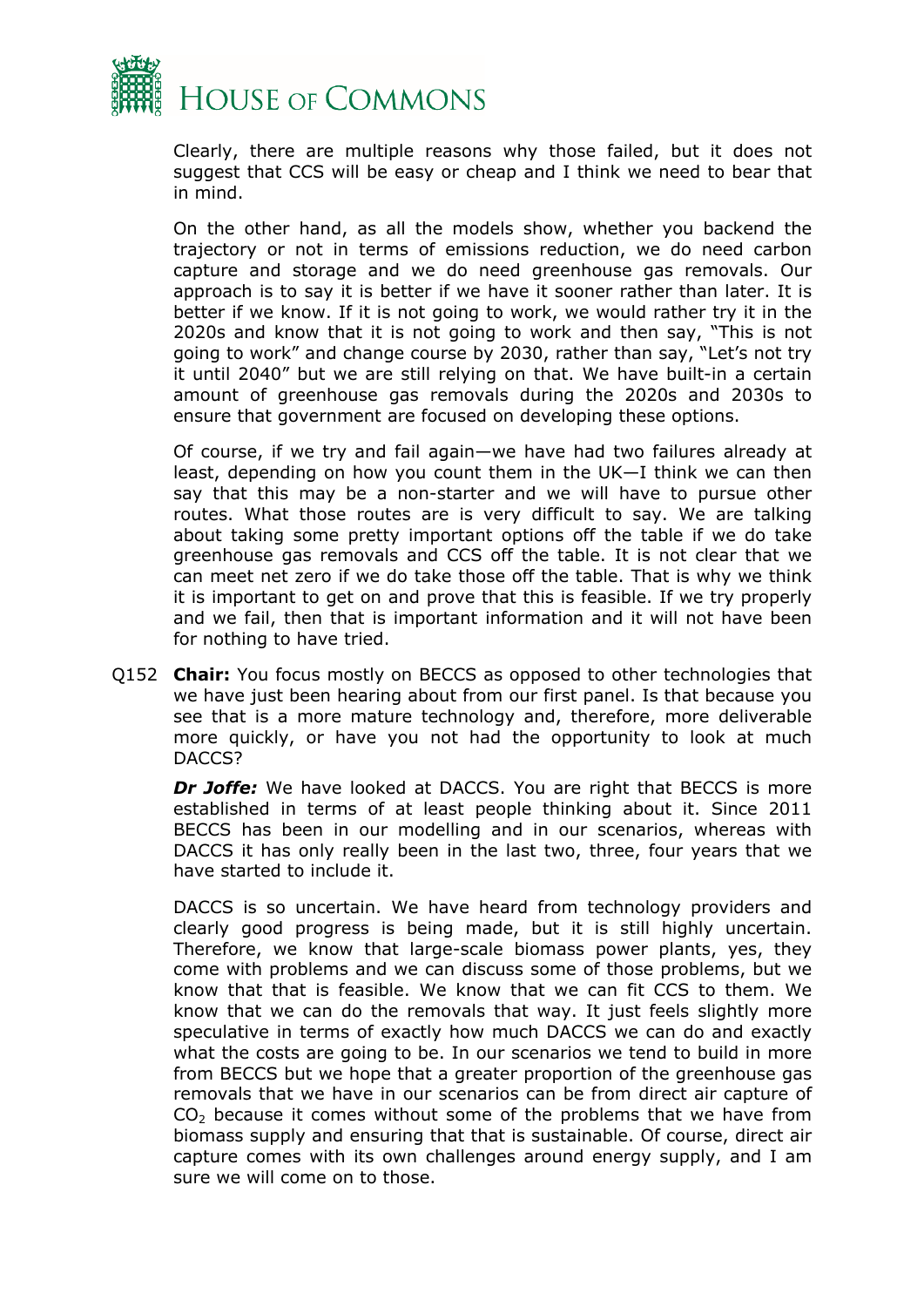

Q153 **Chair:** When undertaking your advice to Government on your annual update, do you look again at all of your assumptions for negative emissions technologies or is this done only when you are producing a new carbon budget?

*Dr Joffe:* We do periodically review them. In our annual progress report to Parliament in June we will set out a set of indicators for how we monitor progress on a range of technologies and a range of sectors. That does not mean that annually we will review those pathways; I think we will do that more like on the next carbon budget or maybe in two or three years' time. Clearly, if progress is very good in, let's say, direct air capture and there are big problems on the BECCS side, of course we would acknowledge that and adjust our expectations accordingly.

Q154 **Chair:** You have touched on some of the challenges from all of these technologies. We have had evidence on the concerns about the sustainability of biomass as a source of fuel for BECCS. How concerned are you about that?

*Dr Joffe:* It is a key issue. The reason why we do not have more BECCS in our scenario is because of supply constraints globally and in the UK. One thing to point out is that in our pathways that underpin our carbon budget advice the vast majority of the biomass that we assume is UK grown, so we have control over the governance of that biomass supply chain to a very large extent there. I think that is really important. We need to build in governance and sustainability from the beginning, from the outset, before we incentivise any greenhouse gas removals, otherwise we are just storing up problems that we may not be able to resolve later on.

There are big challenges to ensuring the sustainability of biomass grown outside the UK. It is not impossible but it is very difficult. I am sure you have talked to Drax. It will tell you all the things that it is trying to do, but ultimately it is very difficult. It is not something that the UK should be relying on at large scale in terms of biomass imports for greenhouse gas removals. There can be a small contribution but no more.

**Chair:** I think that other colleagues will pick this up, but I might just turn to Matthew Offord.

Q155 **Dr Matthew Offord:** I will return to Professor Grubb to ask about projects in their infancy, particularly early-scale NETs, the first-of-a-kind projects, those innovations that we are looking at. How can the Government not only encourage them financially, because it could always be said more resources would assist, but what other conditions need to be created for these start-ups to emerge to bring forward innovation in the NETs?

**Professor Grubb:** It is a pretty big and broad question in its way. Obviously, the history of technology policy is littered with both failures and successes, often contrary to expectations. It is worth starting by making a couple of points about characterising different technologies. This has been a field of considerable academic interest in the last couple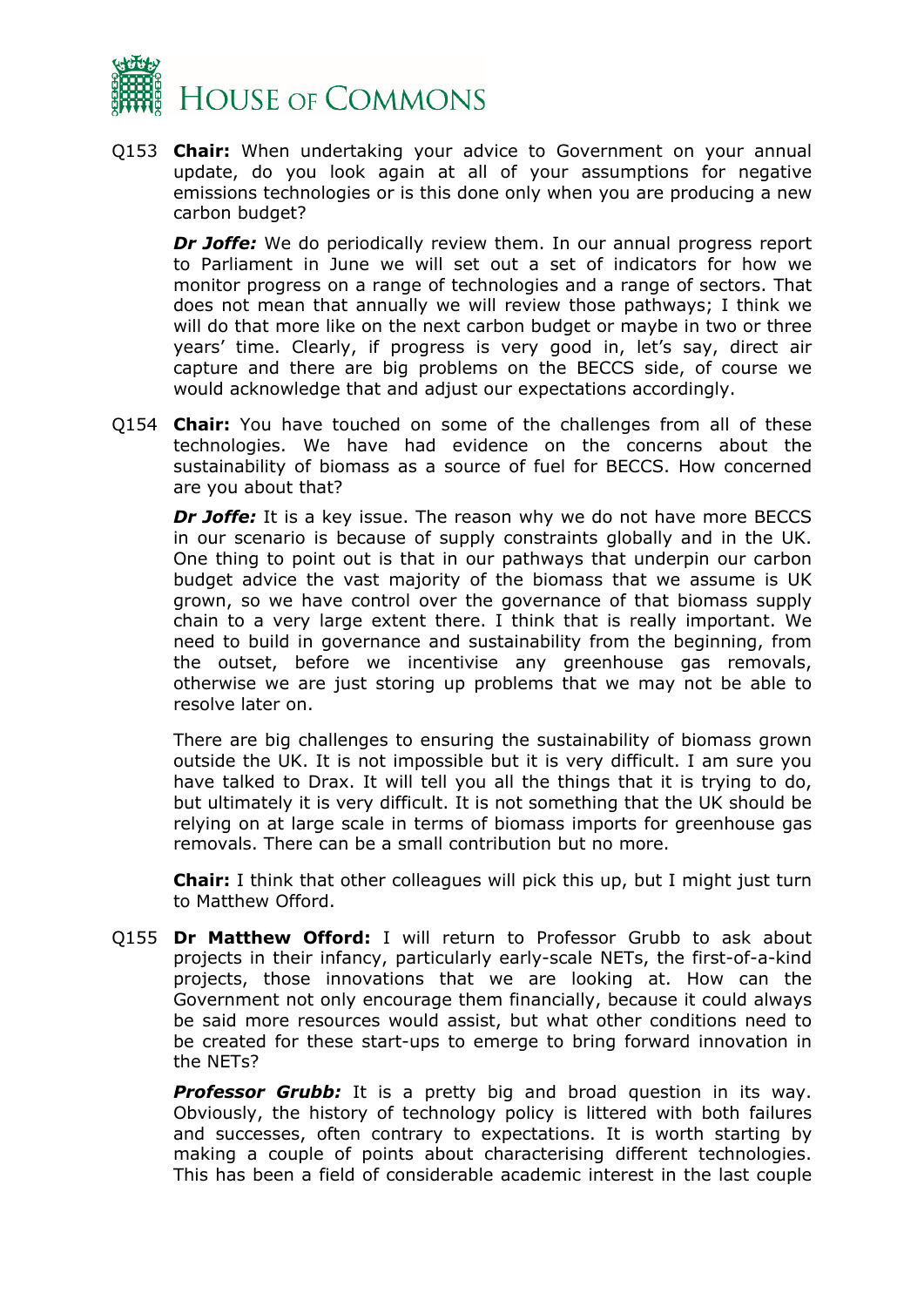

of decades and I think it was touched on briefly in the previous comments.

First of all, all technologies need to go through stages, generally obviously originating in some form of ideas creation, R&D, development and so on. You are probably familiar with the broad idea of innovation chains and obviously as technologies go through these various stages and move towards commercialisation, scaling up and so on. Real professionals would say it is more complex than that because there are feedbacks from learning at later stages, which pursue R&D to fix those problems and so forth.

The characteristics of technologies where we have seen radical improvements have tended to be fairly small and modular because that has enabled relatively rapid cycles of learning and improvement, and the modular because you then have scalability in terms of supply chain and so on. That is somewhat different from some of the large engineering of the previous century, which tended to go for economies of scale in a piece of kit. As we all know, that had big improvements early on and then ran into things getting so big and complicated it is very hard to learn anything, other than the fact that it is incredibly complicated and something went wrong in the construction. That is slightly caricaturing, but you get the point.

A really interesting area is wind energy, which started with some big companies trying to do really big wind turbines and success actually came through much more modest steps at smaller scales, improvements in understanding and materials and so forth, and developments of industries that would help to fund the innovation cycle.

That was not a direct answer, but it is a pointer about some caution before diving into gigawatt-scale efforts to do a BECCS or DACCS. We need if possible to think about incremental steps and also about areas of comparative advantage.

Where I am looking at these areas, these technologies, without being a specialist in them, is that clearly we have had major investment in biomass, we have had some big efforts in CCS. If this technology is going to work, we do need to move towards a modest-scale pilot programme in favourable conditions of a technology that we believe can be replicated and expanded. My guess is in UK conditions that that would involve Drax and that there are plans for that, notwithstanding obvious constraints that have been flagged. The incentives for doing so? Since it is fairly sitespecific, technology-specific, if one does go down that route, there are various options.

It may not matter enormously whether you go for a fairly significant chunk of direct public finance or underwriting or more demand pull. In general, though, for technologies, the ones that succeed have a fairly strong mix of both. The reason for that is not hard. If all you try to do is subsidise demand for a technology that hardly exists, a lot of actors are going to be pretty wary and cautious and demand pull has to be pretty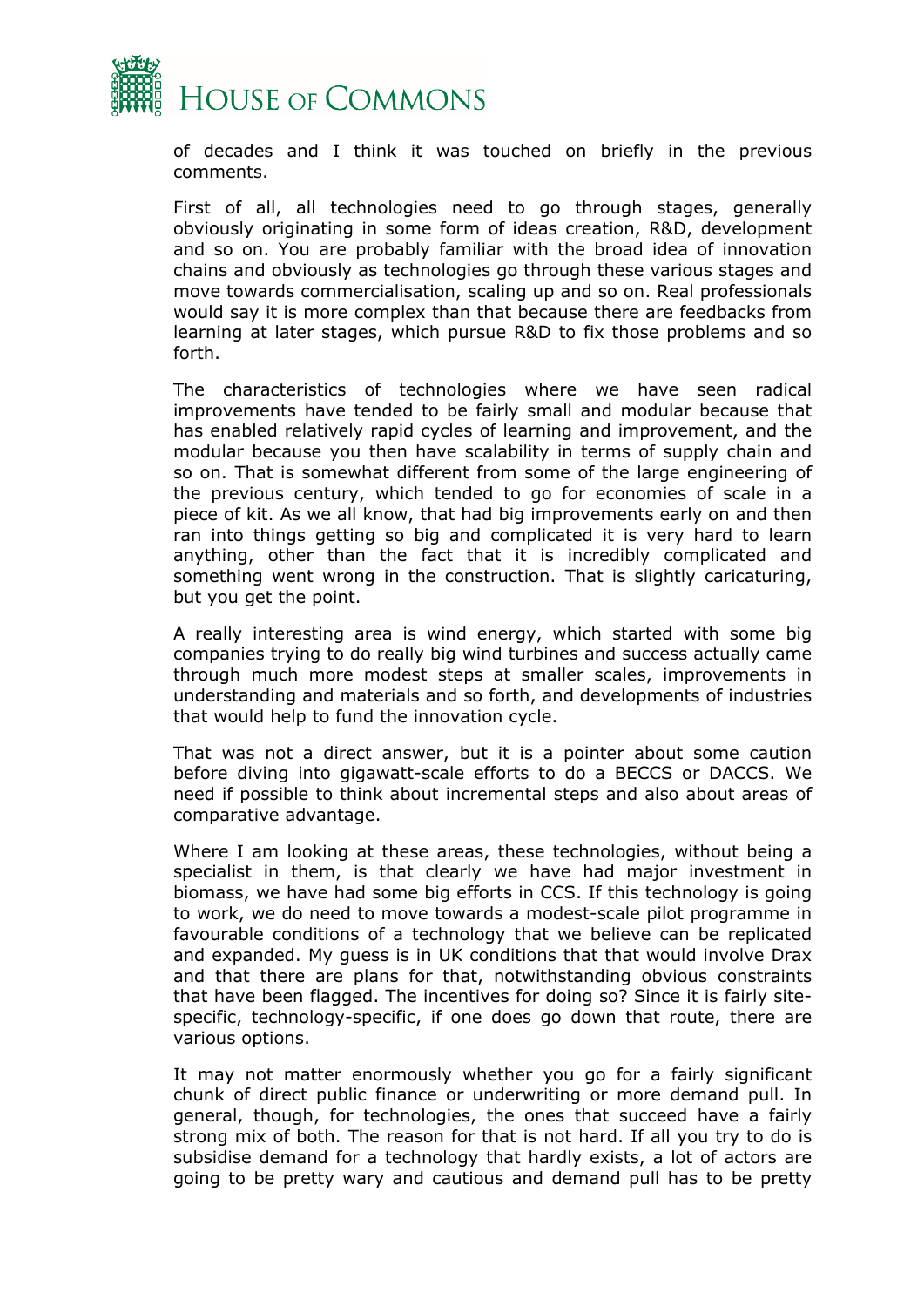

big and powerful and expensive in order to persuade them to put money into risky ventures. Conversely, if all you do is a Government-funded technology push, you will create a mini industry of technologies that depend upon Government finance and want more of it, but the big independent private financial players are likely to be pretty wary of coming in because they do not really see the market.

It is rarely one or the other. It is usually a combination. You have to do a base of R&D to know roughly what technologies you are playing with, take out some of the very high up-front risks, and that is not generally very expensive. I take your question as pitching a little bit towards the demand pull, or the finance for the output of the innovations we say rather than the innovation itself. I think that could well be an element in a BECCS pilot. DACCS: I am worried. I have not yet seen the clear and obvious case of frontrunners, and I think there are a lot of questions to be asked around DACCS and its relationship to other potential carbon dioxide removal approaches. I will pause there. That was a long answer; apologies.

Q156 **Dr Matthew Offord:** You focused very much upon the United Kingdom market, which is understandable. Would you have any indication of approaches being taken in other countries in the world that we could learn something from?

**Professor Grubb:** The CCS itself is very much a multi-country effort. We now have two decades of experience and we should learn as much from it as we can. I am sure all the big industries that might be involved would be doing so. I think you will have heard from others who would have more expertise than I about the exact lessons from those 20-odd plants.

One lesson I was not surprised to hear but I did not know that number, that 16 of them have used the  $CO<sub>2</sub>$  for enhanced oil recovery. That just underlines that industries want to minimise the risks and maximise the revenues from whatever they are doing. If they can earn revenues by pumping more oil out they will do so. Replacing that as an incentive is a very important part of the policy mix.

In terms of DACCS, let me step back about this because I do want to put a slightly broader question on the table about what seems to be a rush towards DACCS. When we think about carbon dioxide removal it is worth thinking about the various options around it. We have some big concentrated  $CO<sub>2</sub>$  streams coming out of existing facilities; steel plants, cement plants, and so on. We have distributed concentrated  $CO<sub>2</sub>$  streams and then we have proposals to suck  $CO<sub>2</sub>$  out of the air.

On the output side are the proposals for utilising the  $CO<sub>2</sub>$  in various ways, some of which may be locally specific, some of which may be going into transport fuels, which are highly mobile, and others may be just burying the CO<sub>2</sub>. Then we also have nature-based solutions and talk about accelerating absorption in peatlands or other nature-based solutions. I get slightly unnerved by the tendency to rush towards assumptions that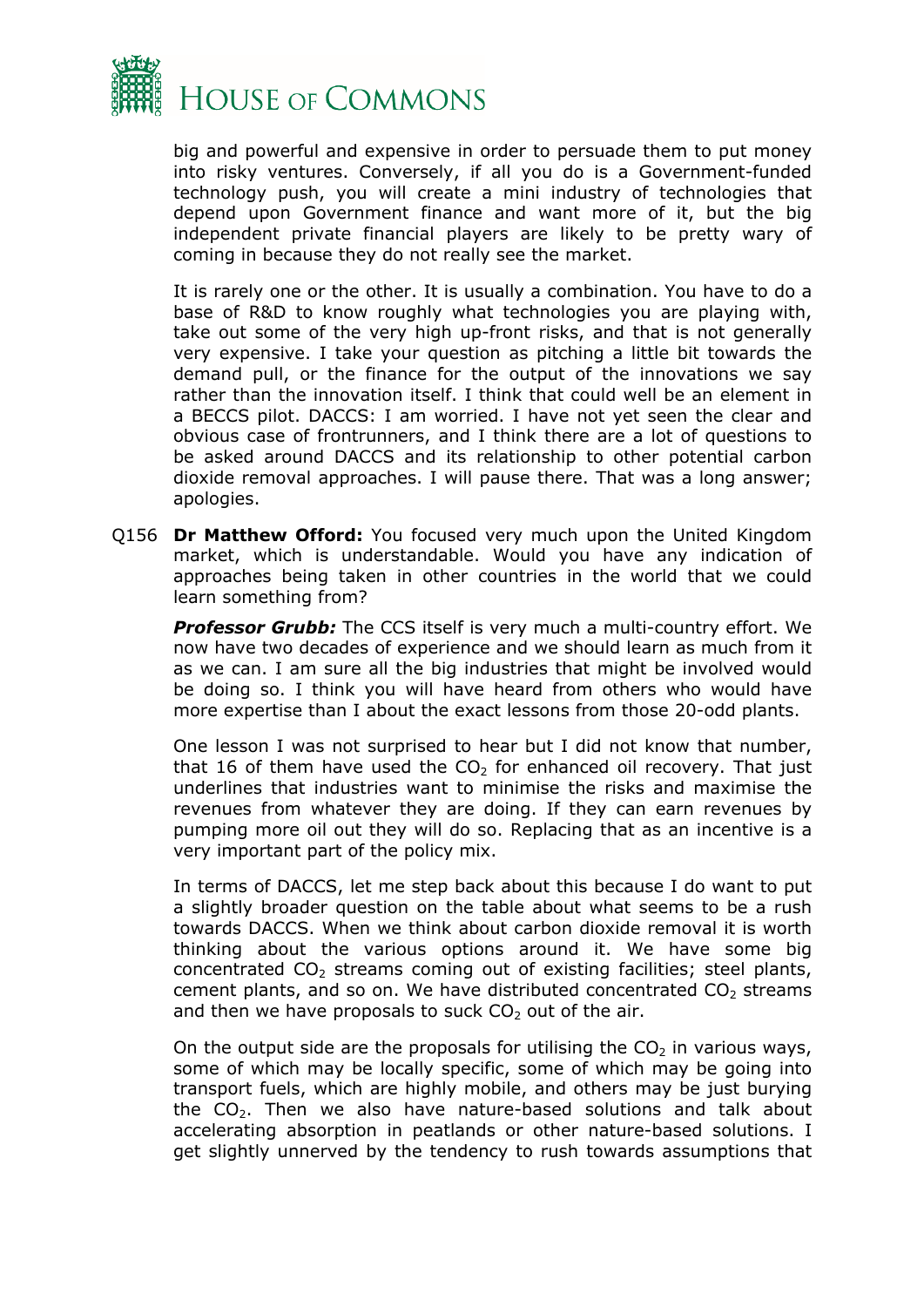

we are building something that will suck  $CO<sub>2</sub>$  out of the air and dump it underground.

In part, the physicist in me thinks, "Hang on a minute, if this is not economic with highly concentrated  $CO<sub>2</sub>$  streams coming out of cement or steel plants how can it be economic or why would it ever be competitive with those kind of concentrated  $CO<sub>2</sub>$  streams? Can't we start there, if we have smart ideas, as to how to get rid of  $CO<sub>2</sub>$ ?"

Likewise, you then think about those other things, including when I talk about  $CO<sub>2</sub>$  going into other things,  $CO<sub>2</sub>$  going into construction materials, whether it is dressed wood or other things. I do feel, and I do not know the exact scope of your inquiry, but I hope that carbon dioxide removal is set in the wide context of all of those various approaches to carbon dioxide removal rather than just saying the only things that matter are BECCS and DACCS because that makes me feel we may miss things that ultimately are more promising or comparative.

The final remark: the cost of energy is going to matter. Location can matter but if all you are doing is taking  $CO<sub>2</sub>$  out of the air the location does not matter very much, in which case you would expect to look where the energy is the cheapest. That is likely to be in deserts with solar rather than in the UK, if you are in a situation where it does not matter where you are taking the  $CO<sub>2</sub>$  out of the air.

I just wanted to offer those broader thoughts as I reflected on the parameters around the inquiry.

**Dr Matthew Offord:** Professor McLaren, you indicated you wished to come in on that point.

**Professor McLaren:** There is a lot I could say; I will try to make a couple of brief remarks. First, I think it is very important, as Professor Grubb has suggested, that we look for a portfolio of carbon removal techniques. That is after saying the desirable outcome is to maximise emissions reduction so there is a minimum level of removal required. That has to be repeated because so often it just gets said and then ignored. A portfolio is right.

However, I do think it is important to recognise that direct air capture may be competitive because what you need to do to capture from the dilute  $CO<sub>2</sub>$  in the air is only to take a small proportion of it, whereas when you are trying to design a CCS system to capture the  $CO<sub>2</sub>$  from a power station, or something like that, you need to get virtually all of it. The aim is 90% capture. It is that difference between doing, say, 20% capture on a big flow and 90% capture on a concentrated flow that means the two may be competitive with one another energetically and economically.

Yes, there are plenty of reasons to be sceptical about DACCS but there are also reasons to think that again a more modular dispersed approach, which can work with that dispersed atmospheric  $CO<sub>2</sub>$  might be better than the very concentrated big plant approach on concentrated sources.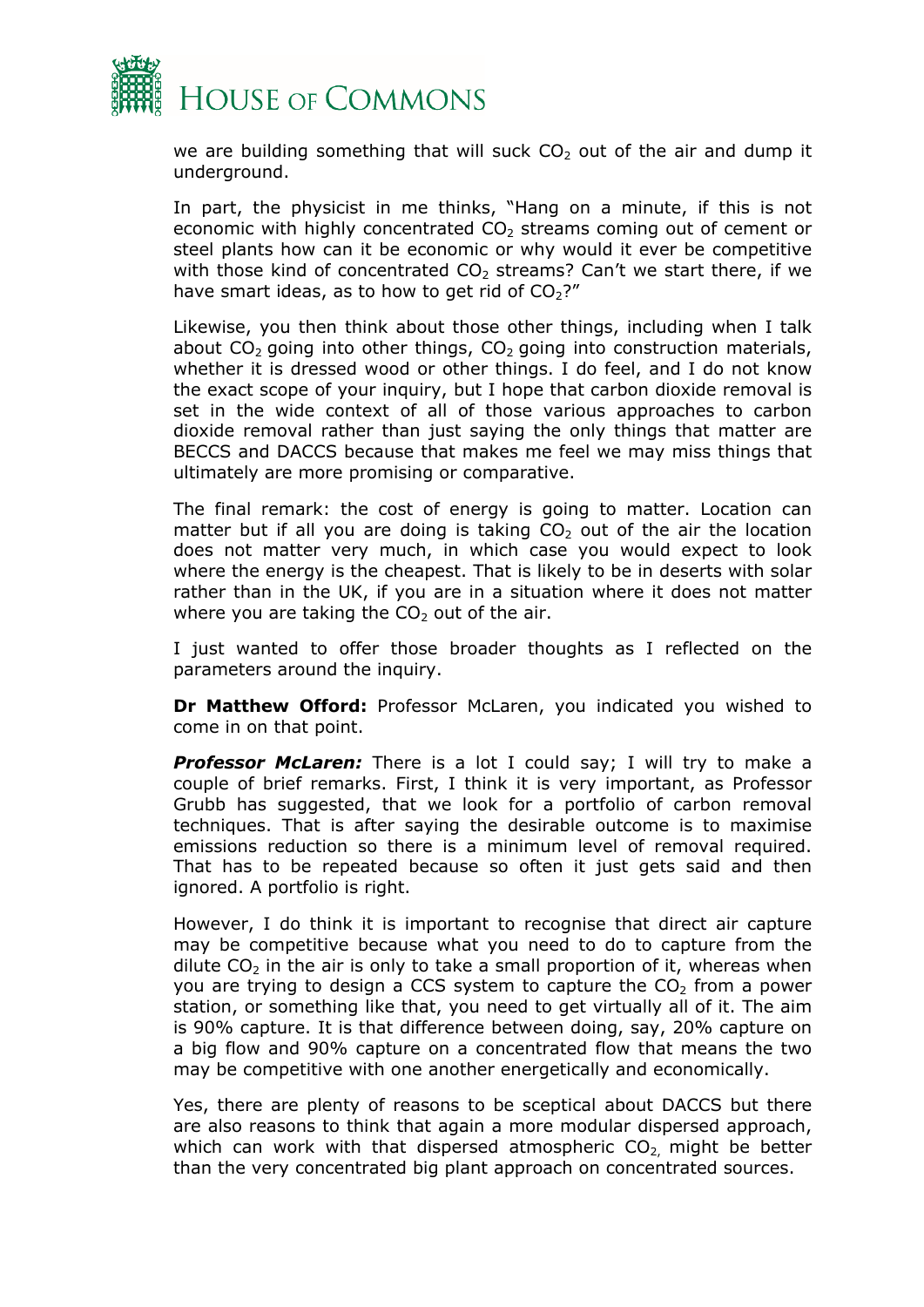

Q157 **Dr Matthew Offord:** I am going to turn to Dr Joffe. While the other two members of the panel have made it very clear it would be more productive and efficient to remove  $CO<sub>2</sub>$  at the beginning of a process, you will have heard me say to Mr Gallagher about the ability for the industries to not only transport but also store CCCs. Where would you, as a member of the CCC itself, seek that the Government support the development of carbon capture and storage?

*Dr Joffe:* There are a number of things here. I would agree with Michael that we should not be doing greenhouse gas removals instead of industrial carbon capture from a cement plant or a steel plant. This is additional rather than instead. The number one priority has to be to develop the  $CO<sub>2</sub>$  the transport and storage infrastructure so we have the capability then of taking the  $CO<sub>2</sub>$  and sequestering it. We then need to stimulate the market in terms of an incentive to capture the  $CO<sub>2</sub>$  and sequester it.

I do think there should be a mix of sources of  $CO<sub>2</sub>$  that go into that infrastructure and go into sequestration but it should be dominated by industrial carbon capture and, to some extent,  $CO<sub>2</sub>$  from the power sector. In the near term it should be a relatively small contribution from greenhouse gas removals on a 2030/2035 timescale for a number of reasons.

On the BECCS side of things, there is a question of we have some existing biomass powerplants, we could retrofit carbon capture and storage to those and that is what we have assumed in our scenarios. That makes sense, and that is the 5 megatonnes of  $CO<sub>2</sub>$  per year that was talked about for 2030, but there is a question then about the economics of building new biomass power stations with CCS during the 2030s and it may be that that is just very expensive.

On the direct air capture side, we heard earlier it is very energy intensive and there is a question about the hierarchy of if you have a certain amount of zero-carbon energy should you put that into displacing fossil generation from the electricity system into powering heat pumps and electric vehicles or should you divert it into greenhouse gas removals. It is very clear from the numbers that the priority has to be reducing electricity sector emissions and powering heat pumps and electric vehicles ahead of greenhouse gas removal.

I would be cautious about too gung-ho an approach on direct air capture in the next 10 years. I think we should be developing the option but at a sufficiently small scale that we can accommodate that demand for energy rather than going to such an extreme that we end up burning more fossil fuel to power the electric vehicles or achieve lesser decarbonisation of the electricity system.

It is a mixture of things. I do think we should be developing these options and proving that they can work but in terms of the large-scale deployment, that is something for the 2030s and 2040s, alongside then decarbonisation of industry, full decarbonisation of the electricity system,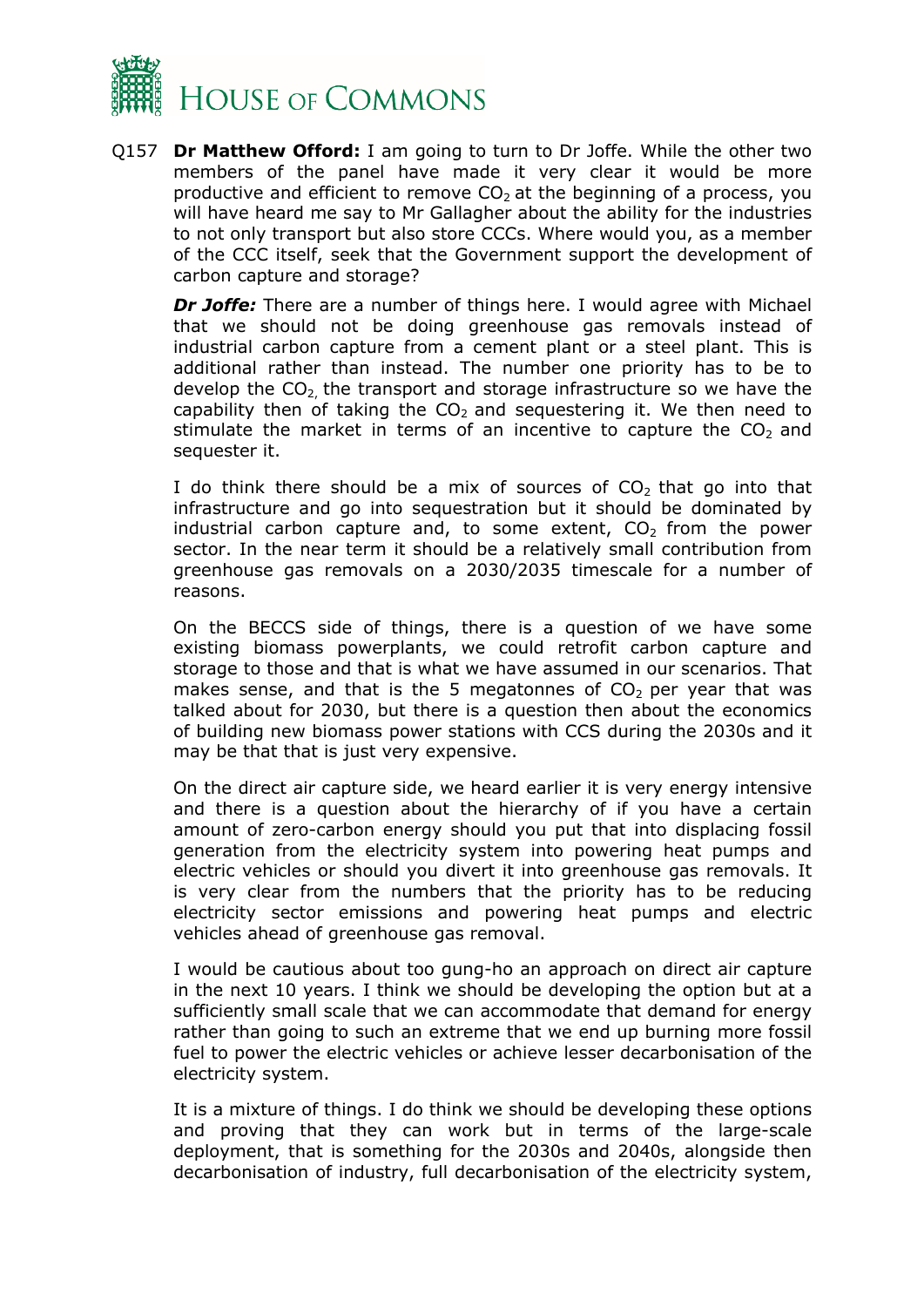

the electric vehicles, the heat pumps and all the other things that we talk about.

Q158 **Dr Matthew Offord:** Is that message being put across to Ministers by the Climate Change Committee?

**Dr Joffe:** It is very much part of our advice. We have limited the amount of greenhouse gas removals in our pathways exactly for these kinds of reasons. We have set out this thinking in our advice. I think it is clear in the net-zero strategy there is a greater reliance on greenhouse gas removals by 2050 and the Government's net-zero strategy compared to our numbers but the difference is our number is something like in our central pathway around 60 megatonnes of greenhouse gas removals in 2050 and the Government's number is 75 to 80. So it is not a huge difference. It is significant but it is not huge.

That has been taken on board at least in the analysis. What then needs to come through is in the design of the policy mechanisms to say how can we pull through these greenhouse gas removals to focus on counterbalancing just those areas where we are going to need the removals to balance the positive emissions in 2050. Whether that is aviation, agriculture, but a small number of sectors that are hard to reduce. We need to make sure that the policy design does not lead to a dash for greenhouse gas removals way in excess of our capacity to meet that demand. That is going to be key.

The final thing is we need public engagement, public acceptance strategy to explain to the public that this is only trying to do the last bit to get to net zero. It is not trying to displace the other solutions for reducing emissions, whether that is changing diets and flying this, or whether it is heat pumps and electric vehicles. What we learnt from the Climate Assembly is that people are intuitively very wary of greenhouse gas removals and particularly if that is in place of other solutions rather than as an add-on. I think there needs to be a strategy from the Government to make sure that people understand that strategy and that is what they are delivering.

Q159 **Sir Robert Goodwill:** Just when we thought this could not get more complicated I would like to ask you a bit about emission trading schemes and how these technologies could be incorporated into them. I think probably start with Professor Grubb. Should negative emission technologies be incorporated into the UK's emission trading system and, if so, how? An exam question.

**Professor Grubb:** A fine exam question. I think we first need to let the UK ETS settle in well and also establish its longer-term design and relationship to the European emissions trading system.

Obviously it is a system that is founded upon measuring emissions per se; there is no reason in principle why one could not include negative emissions as something that gets credit. Normally in an emissions trading system, they would be treated as a limited and specified category of offsets. In other words, various players that were not subject to emission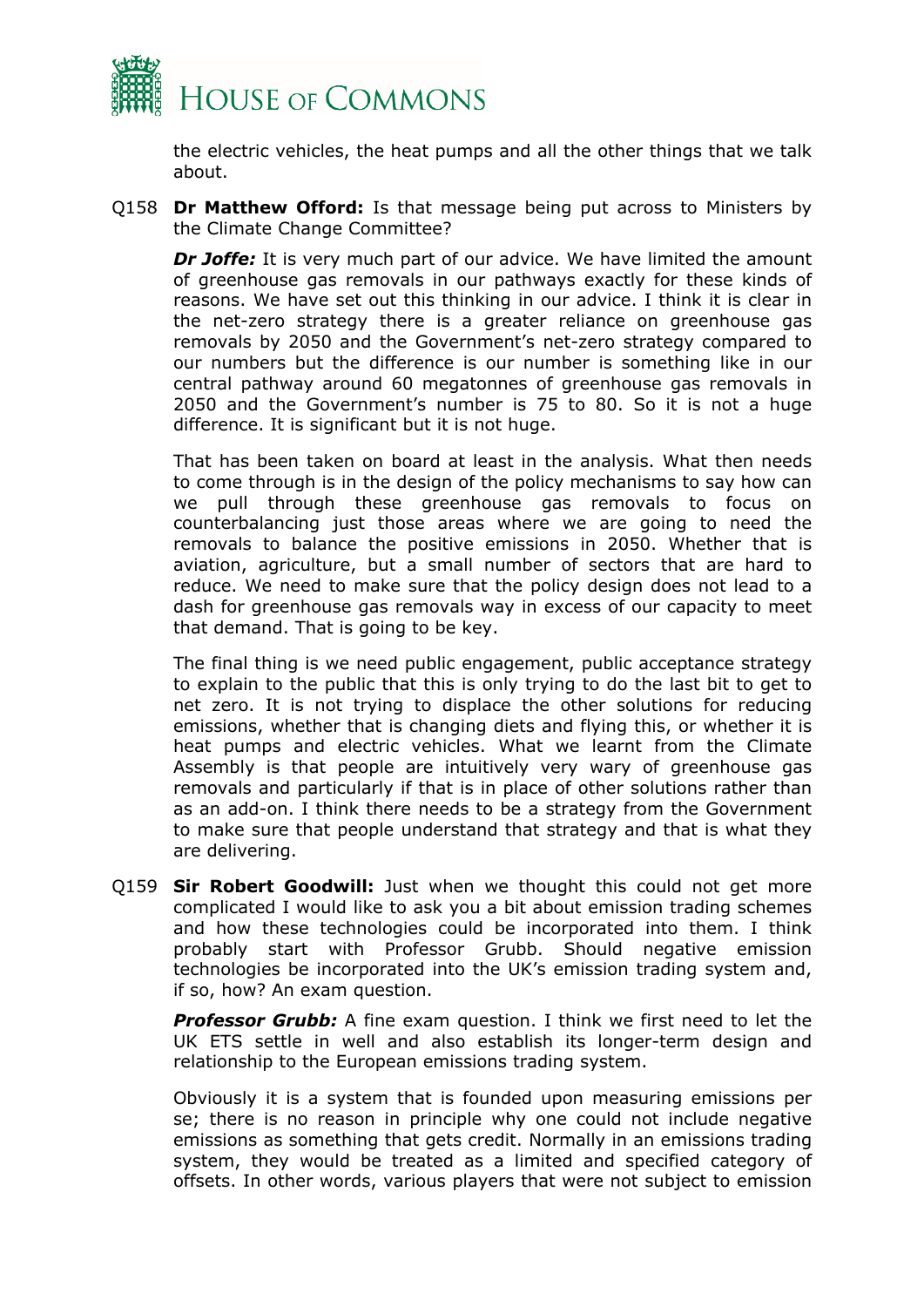

caps could put forward accredited projects that would absorb  $CO<sub>2</sub>$  or reduce  $CO<sub>2</sub>$  elsewhere and sell those to participants in the EU ETS who were finding it a bit expensive to meet their emission caps.

In principle, if everything worked smoothly in the way, in theory, a market would, the price and the value of those carbon offsets would pretty much track the cost of emission allowances. It is an added complication and I think initially at least best thought of as a specific form of offsets related to negative emissions, carbon dioxide removal.

Q160 **Sir Robert Goodwill:** Do you think it might be simpler if, for example, Virgin Atlantic either offset its emissions or used synthetic fuels derived from these technologies as a way of keeping it within a very closed loop rather than going out into some big market?

**Professor Grubb:** Yes, broadly. Then the qualifying criteria and monitoring of those kinds of offsets would be ones accredited as legitimately linked with compliance in the emissions trading system.

Q161 **Sir Robert Goodwill:** Dr Joffe, do you have any comments on this topic?

*Dr Joffe:* Yes, in our advice on the sixth carbon budget we specifically said it would make sense for the engineered greenhouse gas removals so depending on carbon capture and storage—to be included in the UK emissions trading scheme were it to come forward. At that time we did not know that we would have a UK scheme for definite. We have set out the numbers for what we think the cap of that scheme should be, whether including the removal or excluding as is currently the case.

The rationale there is that we are already doing things similar to many of the things that we would do to get greenhouse gas removals or have the potential to do similar things already within the scope of the emissions trading system. If we think about fossil fuel carbon capture and storage for power generation or CCS applied to industrial facilities, those would already be covered by the ETS.

Similarly, we have power stations that burn biomass and we have industrial installations that burn biomass. If we have a parallel system for incentivising greenhouse gas removals then there exists the potential to have distorting incentives to say the reward for doing greenhouse gas removals is much higher if we do it and put the carbon into aviation fuels than it is to do it, even if it would be logical, in an industrial facility where they are already burning biomass, for example. Just to put CCS on that.

In order to keep the incentives broadly aligned it would make sense to have all of these solutions within a single trading system. That is part of the reason why we have recommended that. I recognise, as Michael said, that there are complexities to inclusion but I think, broadly speaking, that ought to be the goal.

**Professor McLaren:** I want to offer the opposite opinion and this is based on the work we did around 70 stakeholders discussing how best to incentivise negative emissions and avoid problems of mitigation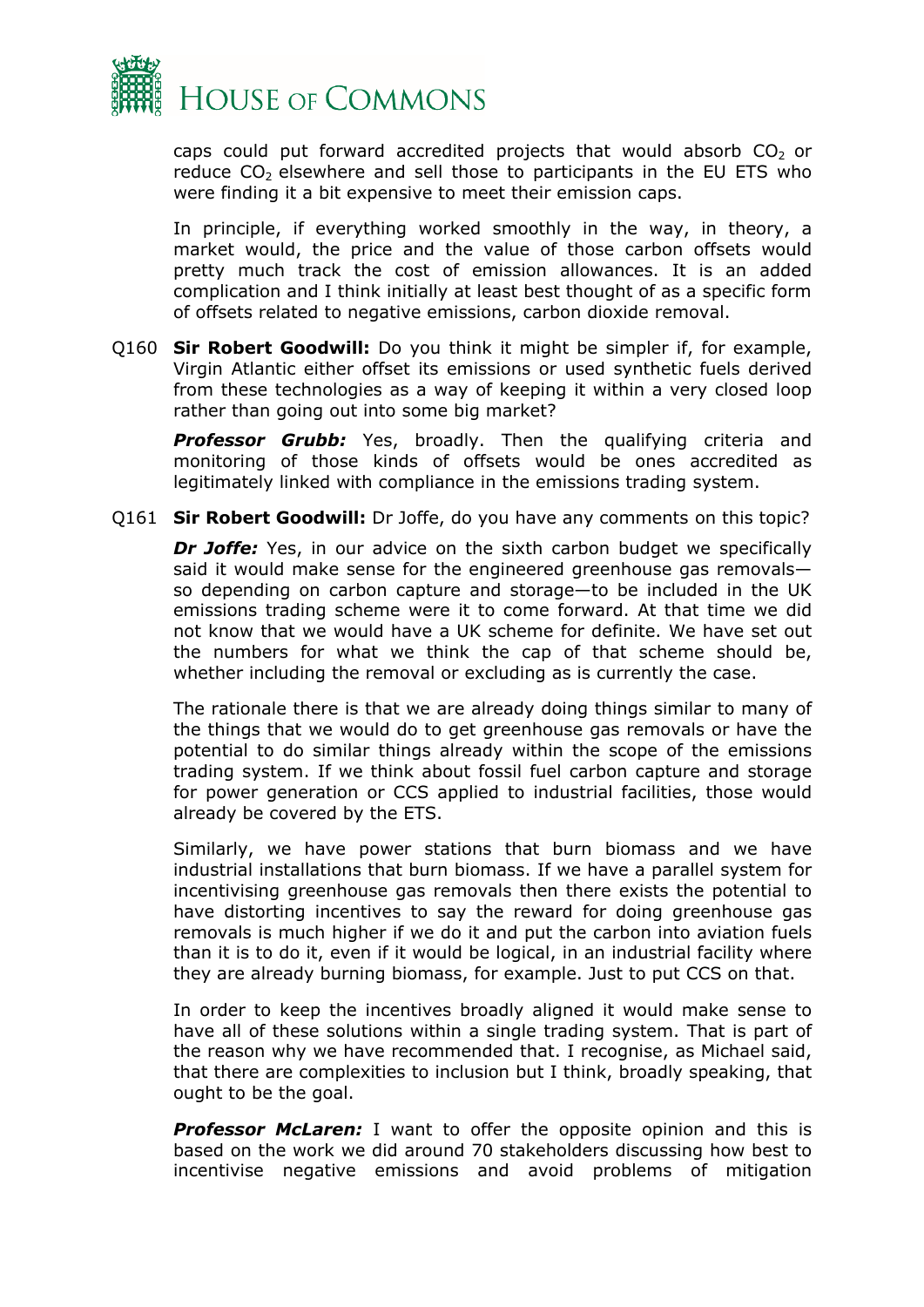

deterrents. Clearly, one could include them in a market as long as one was reducing the cap on the market in proportion to the amount of negative emissions allowed in. Otherwise they act directly to deter mitigation within that trading market.

Our stakeholders and our analysis, and you heard in the previous session the idea that different forms of carbon dioxide should probably receive different incentives because they are not directly equivalent. If we store something in a forest for 100 years compared to storing it underground for 1 million years or 10,000 years, or whatever, these are not easily equivalent and trading markets assume a flat level of equivalence.

Our view, and very widely supported by climate scientists as a research paper by Wim Carton and others has shown, is the idea that there should be very clear separate targets and accounting for negative emissions and mitigation emissions reduction, that you also heard a recommendation, I believe, in the last session.

We need to beware, as Professor Joffe has said, that this could lead us to a situation where there is perhaps a perverse incentive and make sure that we do not go that far but we should be aware that just putting these things into an emissions trading scheme itself releases a lot of potential for perverse incentives.

Q162 **Sir Robert Goodwill:** Returning to Professor Grubb, I must come clean that I do not understand how contracts of difference in the offshore wind sector operate, but would these contracts of difference be applicable in this sector?

*Professor Grubb:* Potentially yes, and let me make a couple of comments related to that previous exchange as well. I think it is right. Before one puts everything together under the same regulatory structure you need to be confident they are commensurate. They may be commensurate in terms of  $CO<sub>2</sub>$  itself to the atmosphere if everything works but other things can differ such as reversibility, other upstream or downstream impacts, or the potential for renovation.

One lesson: let us wind back and remember that only a decade ago a lot of economists said it was crazy to have these special feed-in tariffs for renewable energy because the cost per unit tonne was a lot more than in the European emissions trading system. The major benefit was launching new industries in this area, which would never have got a lift off if their only revenue stream was the value of European emission credits, which crashed.

I think we need to be careful before saying everything should be commensurate and therefore under the same regulatory structure. It is a nice economist's ideal but I do not think we are there yet in terms of the state of any of the DACCS technologies certainly. They could benefit from more targeted support measures, which help to address concerns and pull through the most promising technologies, as well as the point that Duncan offered.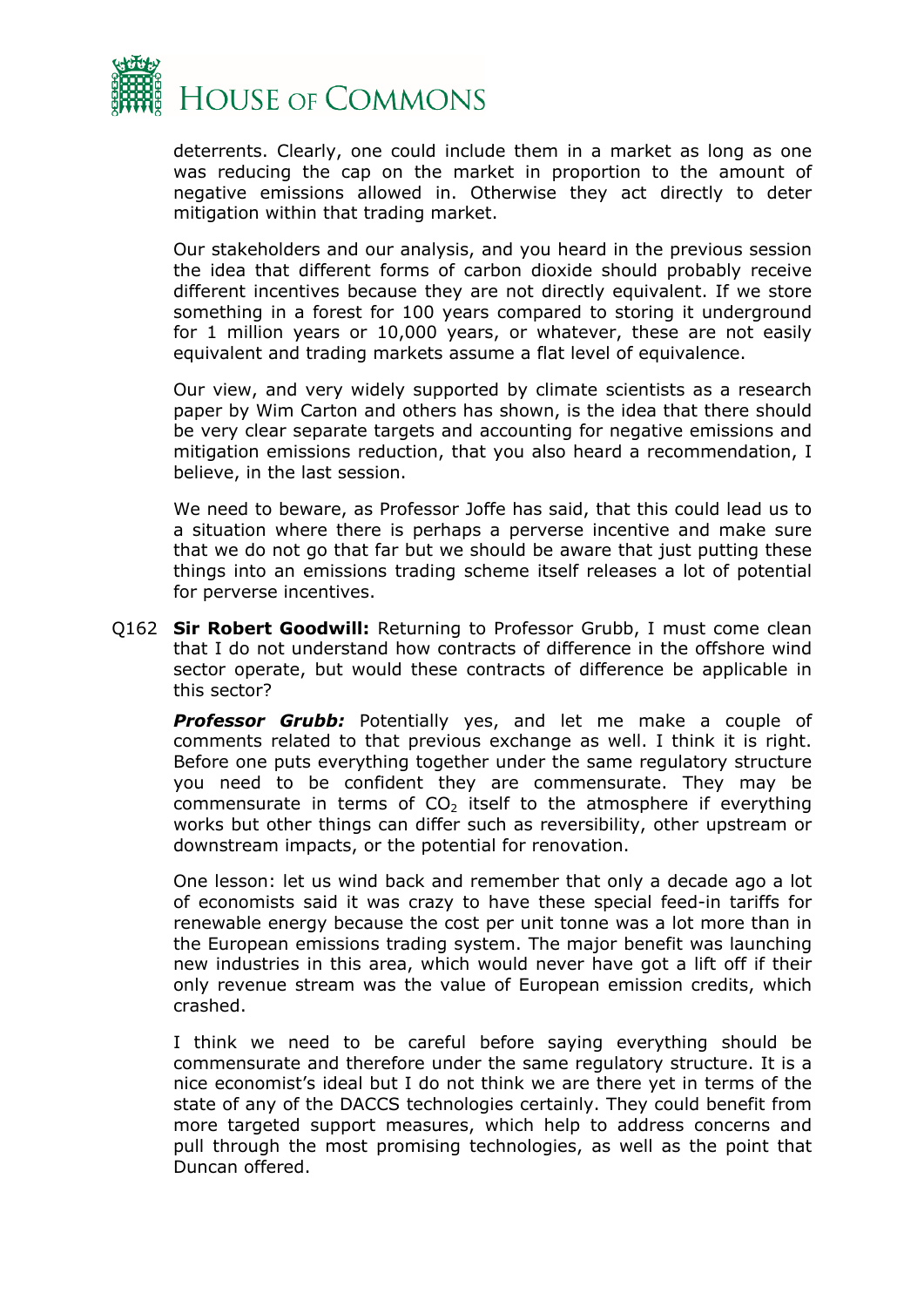

The final thing is, bear in mind if you are taking those kinds of technology risks, the one thing you do not want on top of it is a lot of price risk. If there is one thing emissions trading systems have delivered it is a lot of price risk. To come to your question of contracts for difference, let me just underline that in the electricity sector you can think of it economically as a slightly complicated way of giving the fixed electricity price. That is basically what a contract for difference is: it defines you will receive the following price for the first 15 years of your operation. A fixed price for electricity. It does it by saying you will get some money from the wholesale price of electricity and if that is below the strike price we have agreed the Government will top it up. That is what a contract for difference is.

I believe we are now in a period where the opposite is occurring and the wholesale price is so high for electricity that those contracts are paying back to the Treasury; but that is another story.

In terms of carbon removal, we are not talking about an electricity price contract for difference. We are talking about a carbon price contract for difference. In other words, we might, for example, say, yes, the ETS price at the moment is pretty high but that is partly because of its conditions and the gas price and other things, and it could be fairly volatile. The Government will guarantee that your project is rewarded by 80 tonnes, rising to 100 tonnes, over the following timescale for every tonne of  $CO<sub>2</sub>$  that is monitored and verified when you take it out of the system.

You should earn what you can through selling credits into the UK ETS but the difference is guaranteed by the Government. That is basically what a contract for difference on carbon is. It is basically the same idea; it is just that you are fixing the carbon price that the project will receive rather than the electricity price that the renewables would receive. There is a lot of mileage in that. It reduces the cost of capital, providing funders are reasonably confident of the technology, because you have taken a large chunk of market risk out. For the formative commercialisation stages of these technologies, that is a very valuable thing to do.

Q163 **Sir Robert Goodwill:** Are there other parallels with offshore wind in terms of not only guaranteeing prices and underwriting some of the risk but also in the way that we have seen costs both in wind turbines and photovoltaics coming down dramatically? Are we likely to see these economies of scale and does that need to be factored in?

**Professor Grubb:** One should always factor in the potential for learning and I think in the previous session that was emphasised. In my first remarks, I did say we have learnt quite a lot about the kinds of technologies where we can reasonably expect a lot of economies of scale and learning. Replicability in learning cycles is important.

Offshore wind: the key was our commitment got big enough that it began to look a little bit more like solar and we could have several sequential rounds of large-scale industrial investment; not just in the piece of kit,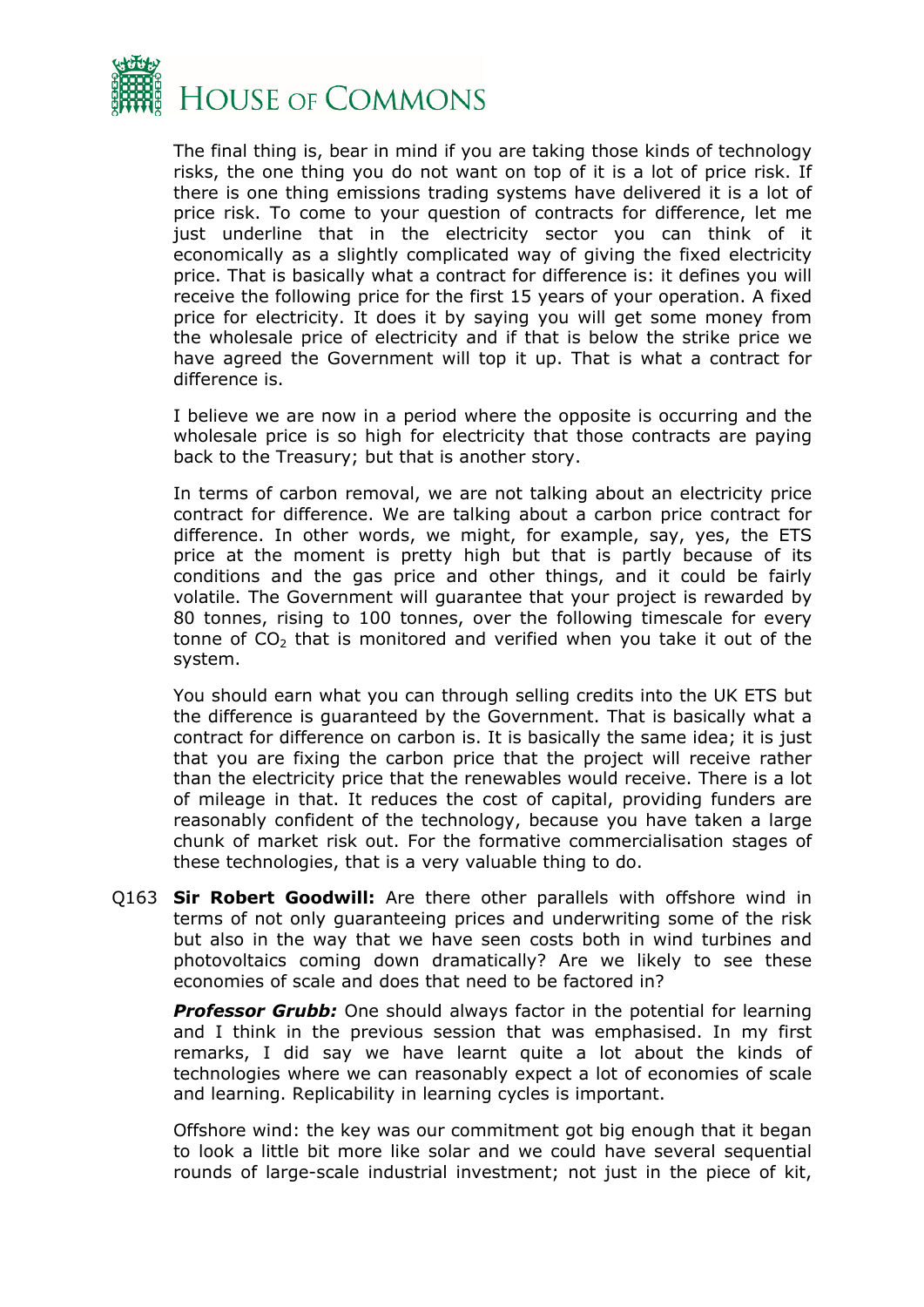

but the in supply chain, the factor is the ships. If you look in detail at that experience there were a lot of things going on. The economic heart of it in the end was the contracts for difference but that only worked because we had built up supporting infrastructure, the offshore wind accelerator with the carbon trust, getting companies together to solve some of the technological problems of driving piles in deep water, various coordination mechanisms.

Finally, and this is a thorny one for Government—no easy answers offshore wind benefited from initial contracts negotiated with Governments, which turned out to be fairly generous. That gave the companies a big incentive to play. It gave them some profits. Then when we moved to auction they had the capital and the expertise and the confidence to get into competition and manufacture down the costs.

For big innovation like that, if you start with too much competition you take out the incentive for the early players to put big money in because the risks are still quite big.

Q164 **Sir Robert Goodwill:** Thank you, that is very interesting. Have the other two witnesses anything to add to that?

**Dr Joffe:** Yes, I would like to come in and agree with a lot of what I have heard from both Duncan and Michael. Inclusion of removals in the UK emissions trading scheme is not mutually exclusive to having a contract for difference—in fact, that would be an eminently sensible thing to do. You absolutely do need to stabilise the revenue stream, particularly for newer technologies. That would be a reasonable way to do that. That would also enable, addressing Duncan's point, that you might have different incentive levels for different kinds of removal technologies because you could have different, effectively, strike prices of carbon that you are paying for a direct air capture project compared to a biomass project, for example.

To clarify, in terms of the point that Duncan made on mitigation deterrents, as he called it. One would absolutely have to have a tighter cap on the emissions trading system if we had greenhouse gas removals in order not to push out the other sensible things that we ought to be doing. I absolutely agree with Duncan on that. But that is also our advice, that we should have a tighter cap in that case.

**Professor McLaren:** If I may add a couple of things. The first is to emphasise that if we go down something like a contract for difference route, which I think is workable, as perhaps would be an auctioning route, the payments have to be for actual storage—the amount stored, not the amount captured.

We heard a lot in your last session of people talking about utilisation as though it was something equivalent to storage. It is not. That is another form of mitigation deterrent. If we capture it, having promised to do capture and storage, and then it ends up being burnt as additional fuel or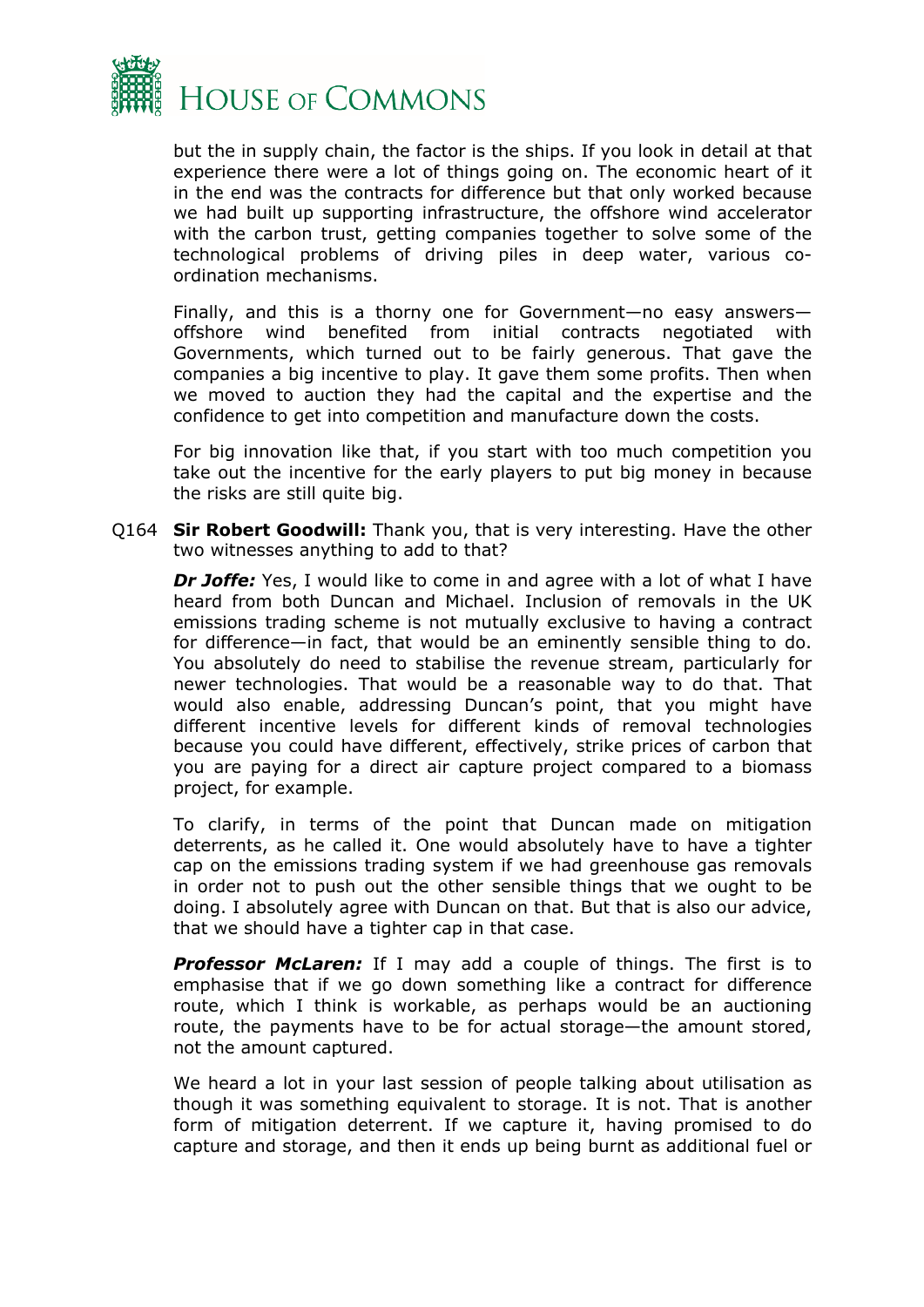

whatever and put into fizzy drinks, ends up back in the atmosphere. The payments need to be for the storage end, not simply at the capture end.

Sorry, the other point I was going to make has gone out of my head.

**Sir Robert Goodwill:** Thank you very much. I now understand what contracts for difference is; it is like the old deficiency payment scheme we farmers got for lambs. The only difference is we did not have to give any money back when the lamb price was good.

**Chair:** Thank you for bringing us down to earth.

Q165 **Barry Gardiner:** You can always explain things to farmers in terms of sheep and cows, can't you?

Can I briefly come back and pick up Professor Grubb on a couple of things that he said? You talked about DACCS as perhaps being suitable for desert climates but that did not take account of the water requirements for DACCS, which I understand can be quite substantial, something like 7 tonnes a day, I think. I can see our previous panel waving at me furiously in the background here but, Professor Grubb, if you want to tackle that in the first instance.

**Professor Grubb:** I cannot see if they are giving you the thumbs up or the thumbs down.

**Barry Gardiner:** I was not sure; it was just a thumbs down.

*Professor Grubb:* My limited technological knowledge is there are still quite a few very different DACCS technologies at play. It does not surprise me if some have substantial water requirements. Obviously that would absolutely affect placement and may raise alternate concerns.

I was making the simple point that let's think about some of the fundamental physics of what is behind these different proposals as to which ones might make sense under which circumstances and which ones might it make most sense for the UK to be pushing forward. If the dominant determinant is just cheap energy, cheap electricity at large scale with very cheap land, that is probably not the UK. That is really the only point I was making.

Q166 **Barry Gardiner:** One needs to choose the location according to the sustainability of the resources required, which I think we agree on. The other point: you emphasised price risk around the ETS and of course the great thing about the ETS is that, yes, you have price risk but you do have, in terms of the trading caps, emissions certainty whereas if you go down the other route of having price certainty with the carbon tax, what you then have is emissions risk. I wondered if you wanted to consider that trade-off in respect of DACCS and BECCS.

*Professor Grubb:* It has been an old debate in economic price versus quantity and for many years I think there has been a lot of evidence and a growing amount of theory to say neither extreme is what you need. You need probably a system that has some price responsiveness, at least for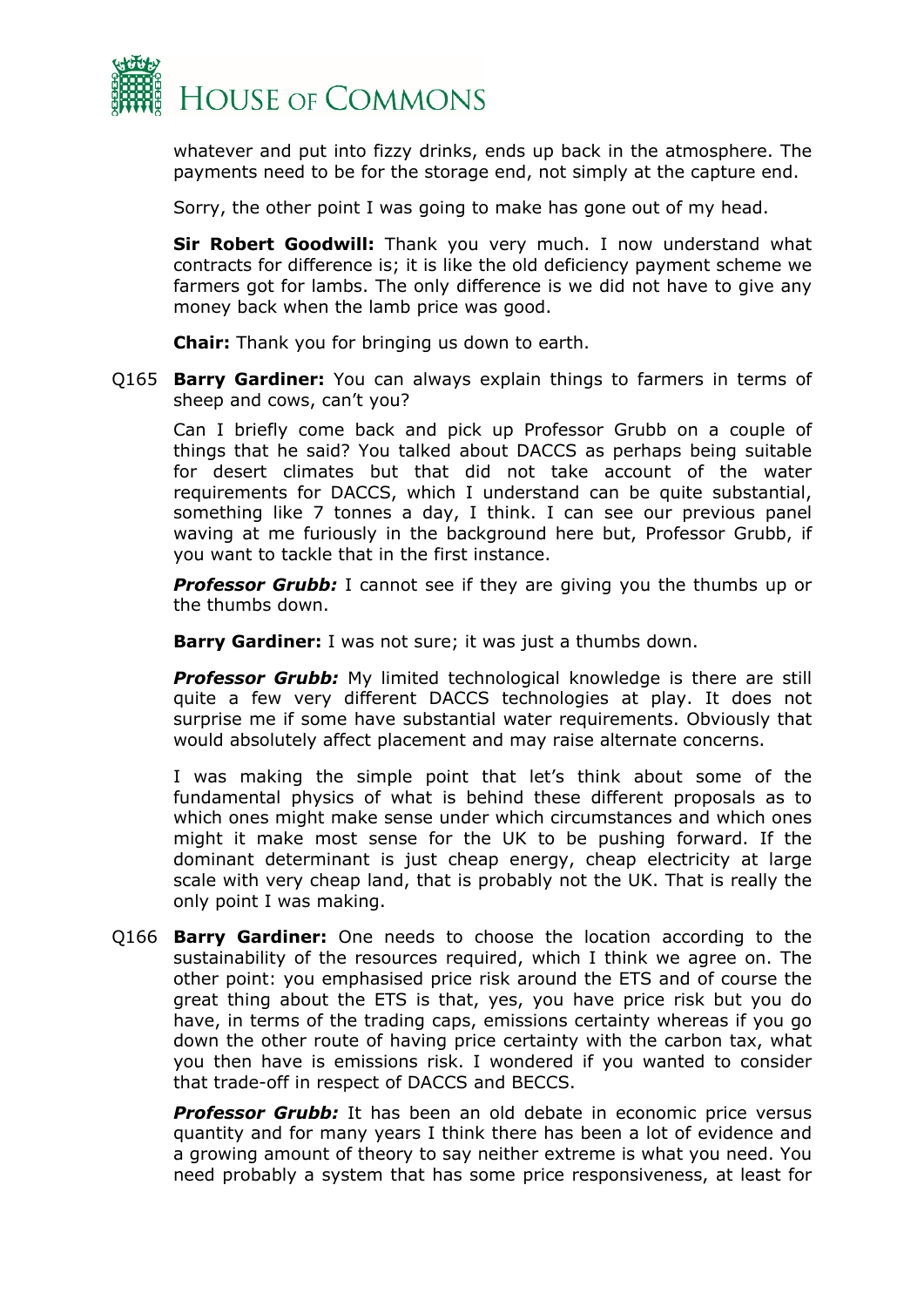

the more flexible actors and the more mature technologies. But the kind of huge price durations we have seen with EU ETS made it almost irrelevant. It was a joke. To say it has achieved the cap, it is just much more cheaply, is useless when you knew you had the long-term dynamic objective of getting to net zero. You need a solid base of a minimum price in these systems, and I am glad the EU ETS has taken that on board.

Let me build on that a fraction. We may have got slightly confused about terminology but, in relation to David's remark, I would not see a contract for difference meaning that carbon dioxide removal was part of the UK ETS. To me, being part of the UK ETS is you are emitting stuff and you have to pay to buy the allowance to emit, and that price may be volatile.

We would not normally say our offshore wind contracts were part of the electricity market but obviously they are linked to it because that is their first source of revenue and the Government simply tops up the rest. That is a terminology difference. Let's not get confused about it.

Could I add in one other thing? It is slightly left-field, but it comes back to my earlier remark—partly it bears on this question about relationship between ETS facilities and air capture or carbon dioxide removal, but also my remark about let's think about all the various options. I do find myself coming back to the fact that first, setting aside global net negative, long before we get to any global net negative, we need some degree of carbon dioxide removal to offset things that are very hard to abate.

In the UK, when you look through the CCC and other analyses, you find a relatively limited number—a significant but limited number—of things that look hard to abate, and some of them are in locations where we think we can have solutions, big industrial clusters. Some are not. Linking the CDR discussion a bit to what problems are we trying to solve, which hard sectors are we trying to offset with the removal, could be productive.

One particular sector that I think about, aside from the distributed methane or whatever, is cement plants. Most of the analyses say they are hard to deal with but at the moment they produce incredibly concentrated large streams of  $CO<sub>2</sub>$  so if we have good uses for  $CO<sub>2</sub>$  that is a place to start or good disposal methods, but also of course they are producing materials for construction, which embody quite a lot of the carbon, and there are a lot of interesting ideas for carbon-absorbing materials or materials that have absorbed carbon from the air. I would still like to see a lot more thought around that interface because I suspect—I am not enough of a chemical engineer to know for sure—that there are stones not yet turned in that interface of carbon removal and cement or materials production.

That was slightly left-field, but it comes back to my opening comment: let's not get trapped into just assuming that carbon dioxide removal is just BECCS and DACCS.

Q167 **Barry Gardiner:** If I can turn to you, Dr Joffe, to get your response to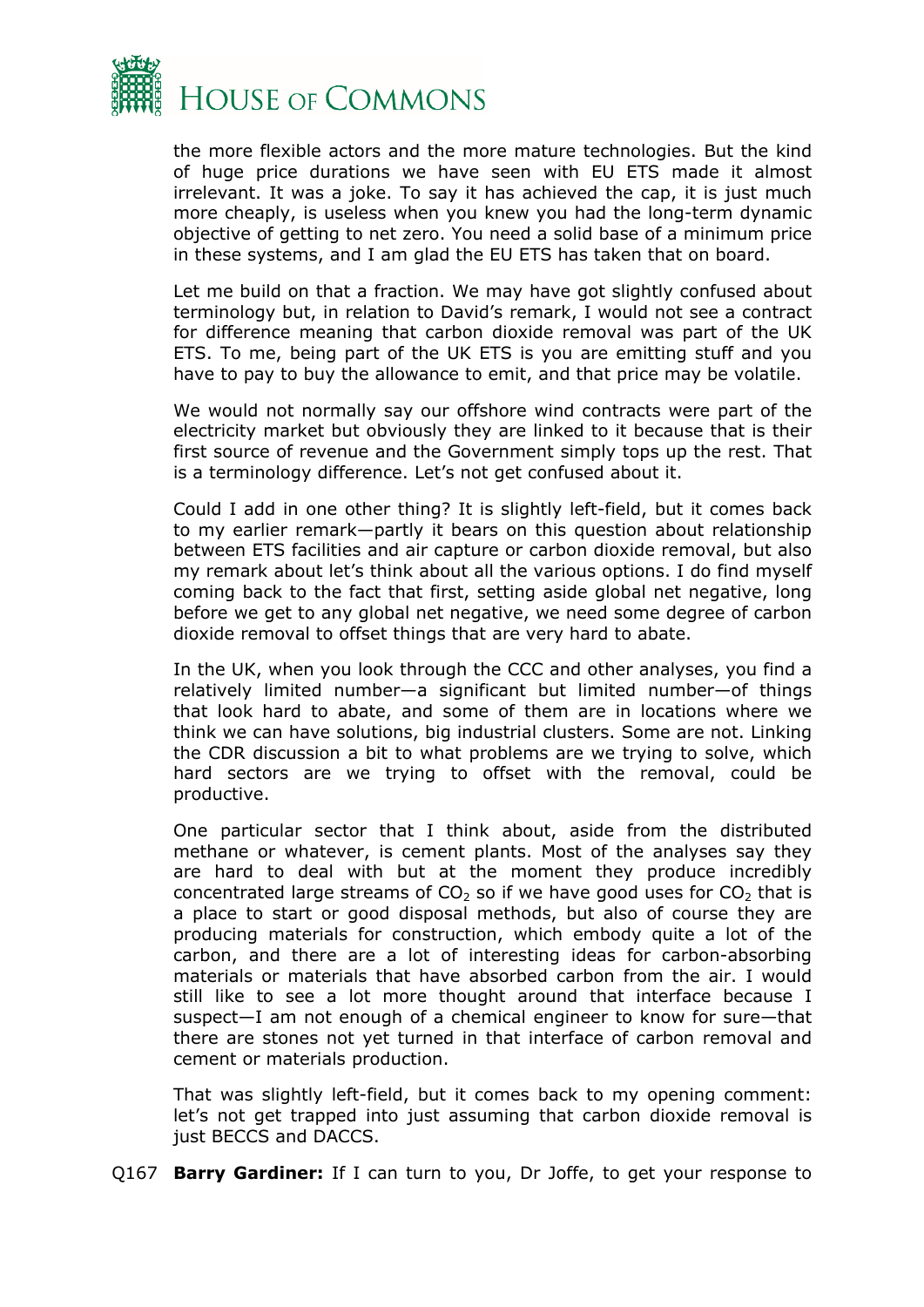

that and ask you a specific question around it. Would it make sense for the CCC to be recommending to Government, and also of course for this Committee to be making it as part of its recommendations, that there is almost, as Professor Grubb is suggesting, a zoning or planning structure to the way in which we should be recommending that negative emissions technologies cluster around various areas, depending on the sort of specificities that Professor Grubb was saying?

*Dr Joffe:* Do you mean geographical areas?

#### **Barry Gardiner:** Yes.

*Dr Joffe:* Yes, I think that is going to happen anyway. The direction of travel of the  $CO<sub>2</sub>$  infrastructure, the pipelines and the stores, is that they are going to be around industrial clusters, whether it is in the north-east of England, the reserve one in Scotland, or north-west England, and so on. Once we have the infrastructure, we can start using the infrastructure not only to take away the industrial emissions but we can also site power stations there that are going to take advantage of it, and we can start greenhouse gas removals there. That will naturally happen as a function of the geography but also the fundamental economics of the challenge. I do not think we have to worry too much about that.

Q168 **Barry Gardiner:** I will turn to the questions I was going to ask but it has been a fascinating discussion, so thank you for the input.

Turning to Professor McLaren, you have used this phrase about mitigation deterrents, and I just would ask you to cash that out in a way that is relevant to negative emissions technologies because I believe part of the research that you have done—and I assume that this is looking at this at a global scale—would imply that the perceived saviour of negative emissions technologies in addressing the symptoms of the problem, if it were to deflect us from reducing our emissions, could produce the perverse outcome of raising our global target of 1.5 degrees by a further 1.4 degrees. If you could cash that out for us and explain it in lay terms, that would be helpful.

**Professor McLaren:** I will do my best. It is a technical paper that was published in "Climatic Change". Essentially what it does is take this perhaps a natural public response, as we heard earlier from Dr Joffe that the Climate Assembly was concerned that the use of negative emissions techniques might distract us from doing as much as possible to cut emissions. Through an analysis of the way these techniques are incorporated into integrated assessment models we came up with this calculation and we broke down the problem into three broad areas.

First, to say Governments could plan to do negative emissions and say it is rationale because it is very expensive to cut emissions otherwise, so we are going to put this in the plan instead of doing that emissions reduction. All well and good if the negative emissions do happen but, as we have heard, they have a lot of uncertainties technically and in commercial terms. So there is a risk there that they may not be delivered. That is one chunk of the calculation.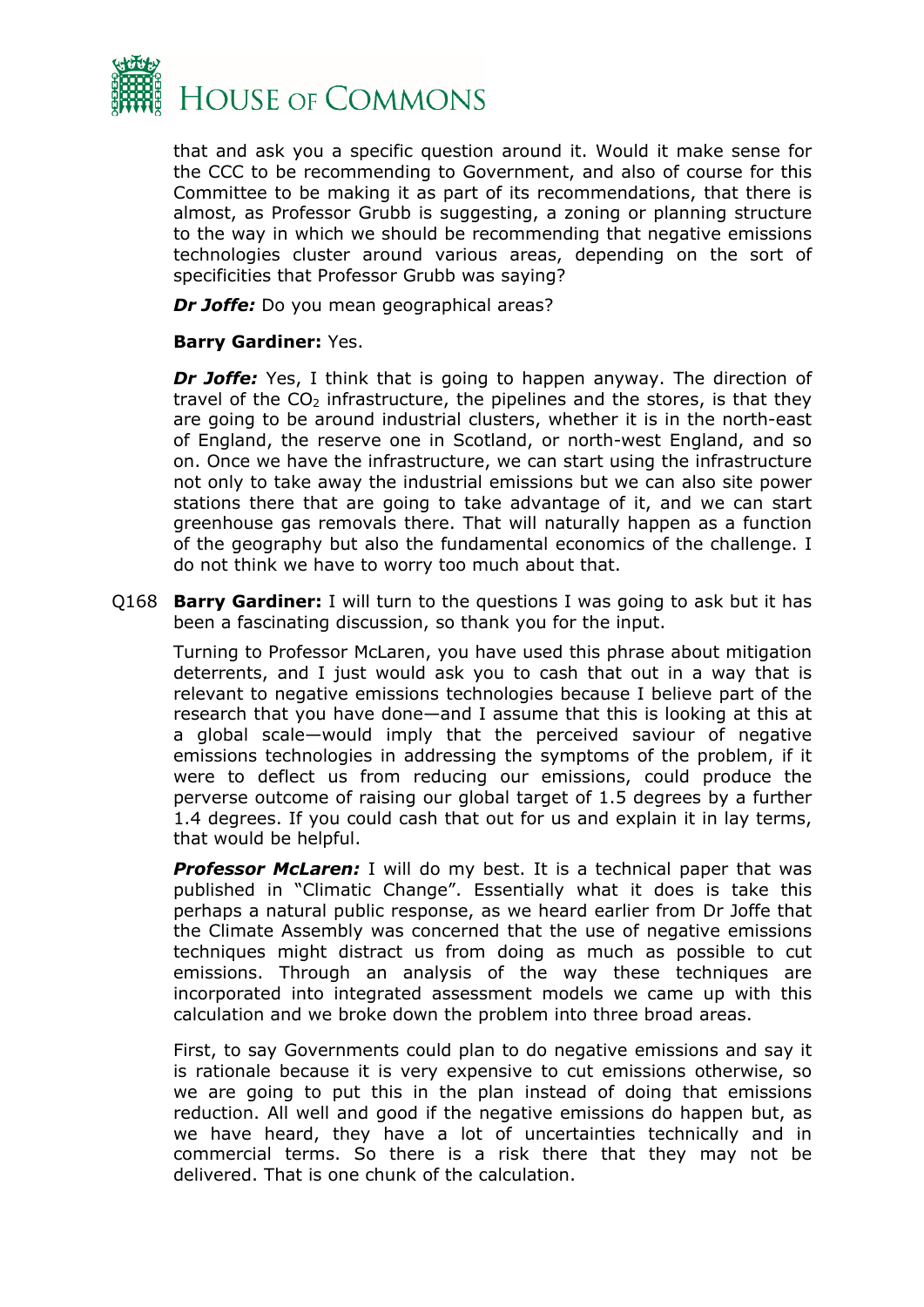

The second chunk of the calculation is to ask whether if you do these things there are unforeseen rebounds. One of those you referred to yourself earlier: the enhanced oil recovery idea. Yes, oil companies tell us that it is possible to shove more carbon dioxide down an old oil well than comes out in the new oil. But their incentive is to do exactly the opposite. It is to put as little carbon dioxide down as it takes to get as much oil as possible out. They also tell us that if we were not doing that we would be drilling new oil wells. I heard that the IEA said that if we are going to meet 1.5 there can be no new exploration for fossil fuels. Clearly, this is going—

Q169 **Barry Gardiner:** You have already identified five times as much as we can possibly use to keep to 1.5.

**Professor McLaren:** That is an example. The EOR is an example of how we can have a rebound effect from pursuing negative emissions.

Thirdly, is the rather more pernicious what we call imagined substitution. Some people have talked about this as a moral hazard but Dr Ruddock, in the last session, said, "Think about all those things that cost more than \$100 a tonne to abate". That is the threshold we used. How much mitigation is said to cost more than \$100 a tonne? If you, Dr Ruddock, are promising that carbon removal can do it for less than \$100 a tonne why should any rational actor pay more than \$100. So they will wait to see if this thing happens at the lower cost. That is that third chunk.

In the calculation, we take account of the fact that the more there is actual substitution by Governments, the less imagined substitution there would be left to do by companies and the corporate actors that will generally be doing that. We have seen so much of that; so many corporate actors are promising net zero based on very large negative emissions promises.

Q170 **Barry Gardiner:** Can I try to encapsulate what you have told us so that we are clear that I understand it and that the Committee can then incorporate it in its work? The first point that you are saying is that negative emissions should be separated from emissions reductions, there should be separate targets and redesigning and offsetting trading systems. Secondly, the point is about robust systems of accountability, monitoring, reporting and verification, avoiding double counting. Thirdly, is what you call the moral hazard part of this—where we do not wait for the perfect and, in the process, stop doing the stuff that we absolutely need to do now, which is the good. Is that correct?

*Professor McLaren:* Yes, all of those are conclusions that we drew and these were the product of the deliberations we held with a broad group of stakeholders in negative emissions technologies and carbon removal more generally. Our summary would perhaps be: we need to acknowledge the risk that these things can happen and, when we are looking at negative emissions technologies, undertake a risk assessment that includes this risk.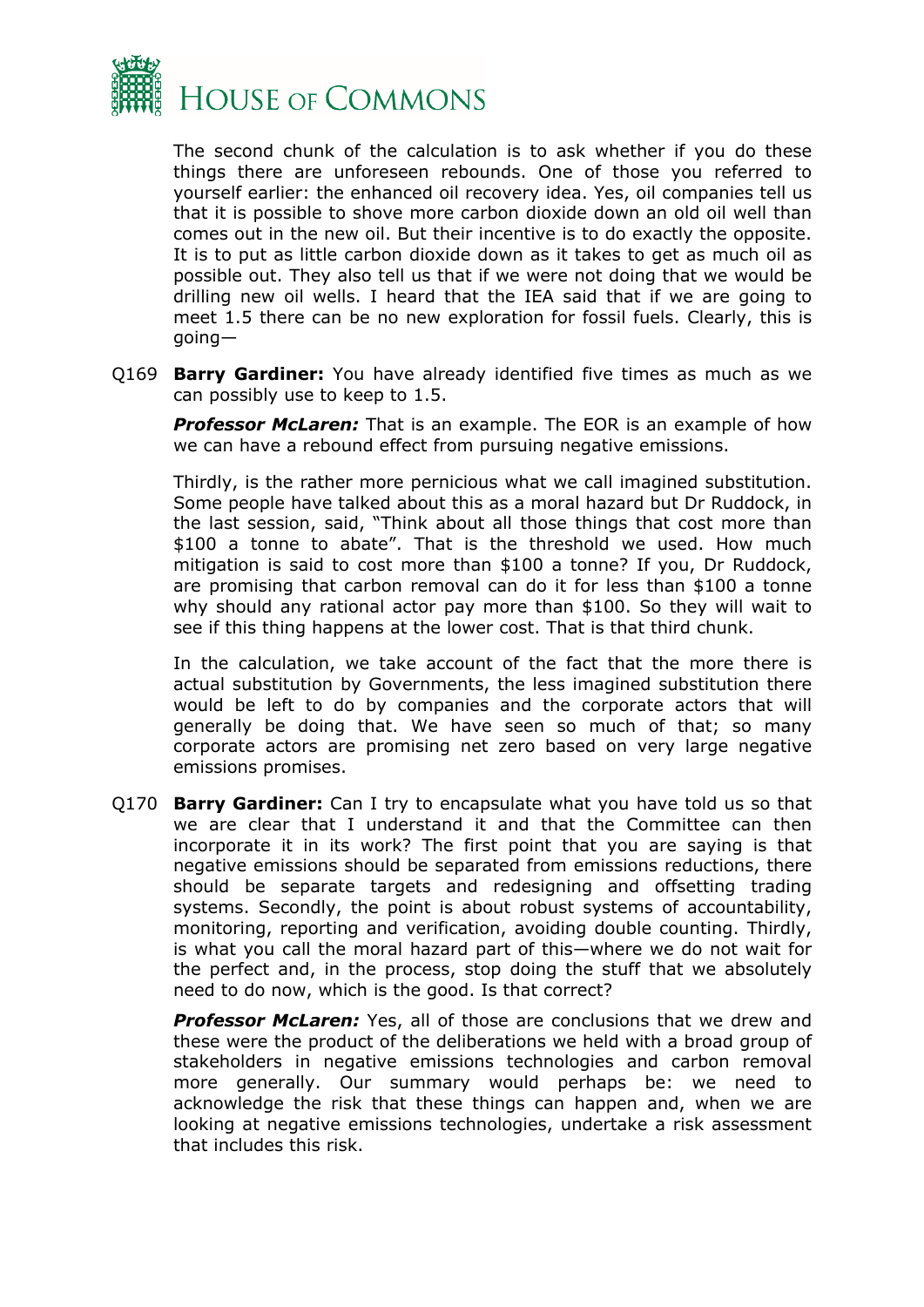

We need to understand the mechanisms and understand that they have a psychological, a cognitive appeal. It is very easy to procrastinate. Many of us will know that. This gives us an opportunity to do so. Then, yes, we can design these mechanisms, such as separate targets, strong verification, good monitoring, dedicated targeted support to make sure that we do develop greenhouse gas removal and negative emissions.

We are absolutely not saying do not do it. We are saying that there is a serious risk and some of it is just hidden away. We do not see it happening, for instance, in the modelling that I spoke about earlier.

It is just hidden away and we don't see it happening, for instance in the modelling that I spoke about earlier.

Q171 **Barry Gardiner:** Dr Joffe, on the discussion that we had earlier about contracts for difference, what is your understanding of the Government's position on contracts for difference at the moment? Is the Climate Change Committee recommending that they should be employing contracts for difference in this area?

*Dr Joffe:* I don't know exactly what the status is within Government. I know that they have been considering contracts for difference on the carbon price, for example, for industrial decarbonisation not just for greenhouse gas removals. Is it the CCC's position? Yes, something that looks like that. We certainly need the revenue stabilisation element of that to reduce the risk and the cost of capital to investors to make it an investable proposition.

Q172 **Barry Gardiner:** My understanding is that the Government have been reluctant to renew contracts for difference as a preferred methodology. Would some prodding from this Committee be helpful to push them down that road?

*Dr Joffe:* Very much so. Contracts for difference are not the only way of providing revenue stabilisation but, as Michael set out very clearly, it is a vital part of bringing forward particularly early stage technologies to give people the confidence to invest.

Q173 **Barry Gardiner:** This question is open to anybody but it may fall naturally to Professor McLaren. What steps need to be taken now and by whom to raise public awareness on the role of negative emissions technologies in reaching net zero? What should we be doing and who should be doing it?

*Professor McLaren:* That is a bit of a \$64,000 question. If I were put on the spot, as you have done, I would say that we had a climate assembly that looked more generally at climate policy and this is something that also should be given consideration by such a body.

If I remember correctly, the EAC was one of the committees that helped initiate the UK climate assemblies. In many times and places, I would say that this is a job for politicians to lead on, but I am afraid I do not see the public confidence in our leading politicians at the moment to suggest that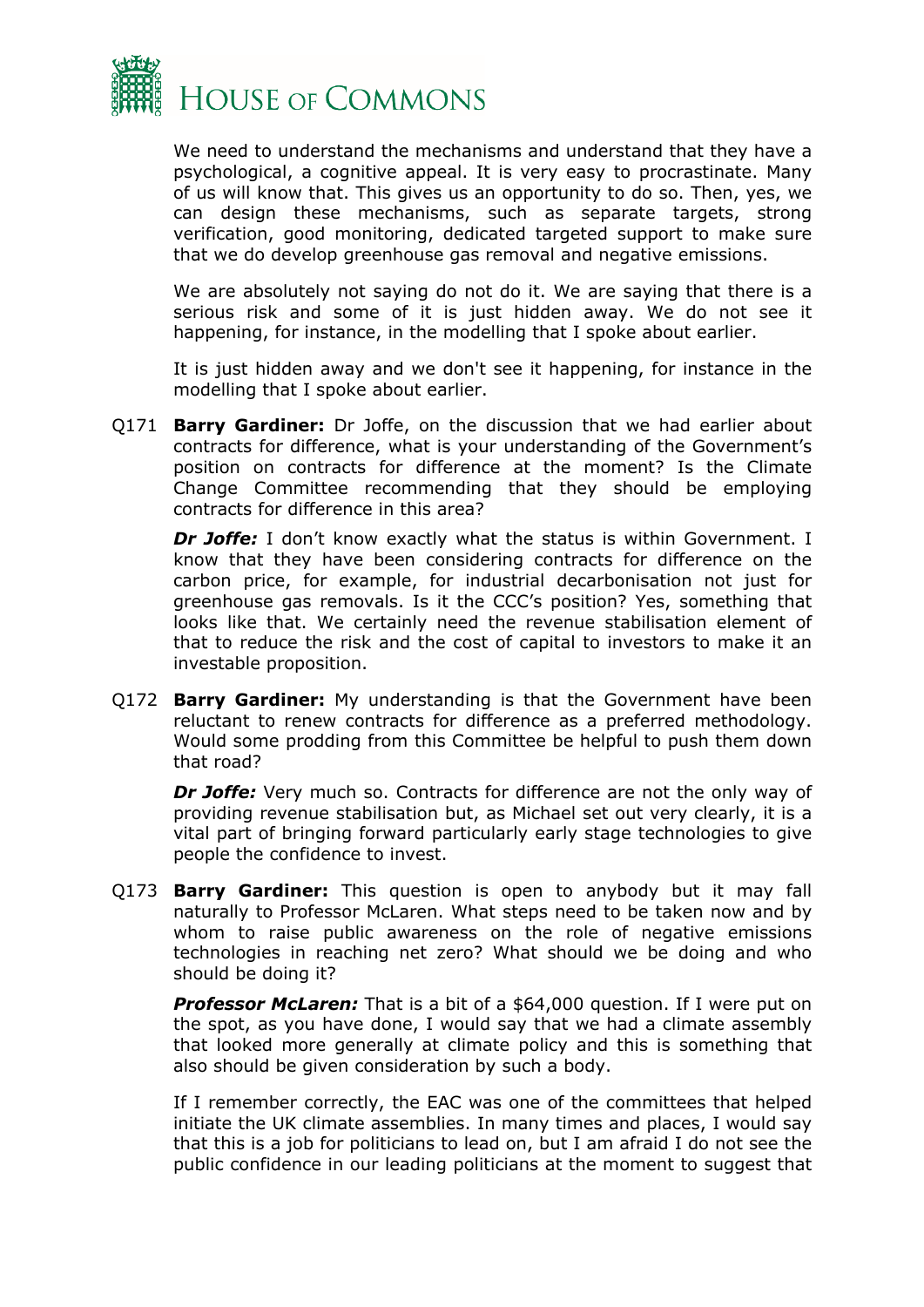

that would work. I think it has to be done by politicians in collaboration with some representative body.

Q174 **Barry Gardiner:** I think you have just said that we should all be holding climate assemblies in our own constituencies and inviting you to give impartial evidence to them. Given that you have volunteered in that way, thank you very much, and I will pass back to the Chairman.

*Dr Joffe:* If I could come in on the public engagement side, I think that there are two important aspects of this. One is the technologies themselves—are we engaging with the communities where these things will be decided and making sure that they understand the rationale for them and so on—and the wider public engagement, "Here is our strategy; these technologies form an important but small last step in getting to net zero; we are not pushing out the electric vehicles, the heat pumps and all of the other things". I think that both levels are crucial otherwise we start to undermine the whole strategy.

**Chair:** I thank our panel for staying on a little longer than we indicated we would ask you to. We will conclude with some questions from Ian Levy.

Q175 **Ian Levy:** I want to touch on safeguarding and monitoring for the last group of questions. I will direct the first question to Professor McLaren and Dr Joffe. How should a monitoring or reporting and verification framework be implemented when it comes to negative emissions technologies? Dr Joffe, do you want to kick that one off?

*Dr Joffe:* That is a big question. I don't think that I have a comprehensive answer but there are various aspects to it. One is the monitoring and verification of the  $CO<sub>2</sub>$  flowing into the storage. We have to be absolutely sure that the right amount of  $CO<sub>2</sub>$  is going in there and that we are not paying for things that are not going in there.

We need to monitor the pipelines as well to ensure that there are not  $CO<sub>2</sub>$ leaks, particularly the onshore aspects. We have offshore storage in the UK and leakage of  $CO<sub>2</sub>$  is much less of a concern in this country than it is in Germany, for example, where if it was to do CCS it would all be onshore storage of  $CO<sub>2</sub>$ . That means that if  $CO<sub>2</sub>$  leaks it is potentially in populated areas.  $CO<sub>2</sub>$  is an asphyxiant and that is a public health issue. We have much less of a problem in the UK but still the pipelines that pass overland need to be properly monitored.

There is an important question around biomass if we are talking about the BECCS side of things. Our preference is for most of the biomass to come from the UK where we can have proper governance of the sustainable supply of that. That means not using land that could otherwise be used to grow food, not using excessive water, not pushing people out of their land and so on. We have much more capability to do that for the UK than we have outside. We can still place criteria on imports but it is likely to be less effective.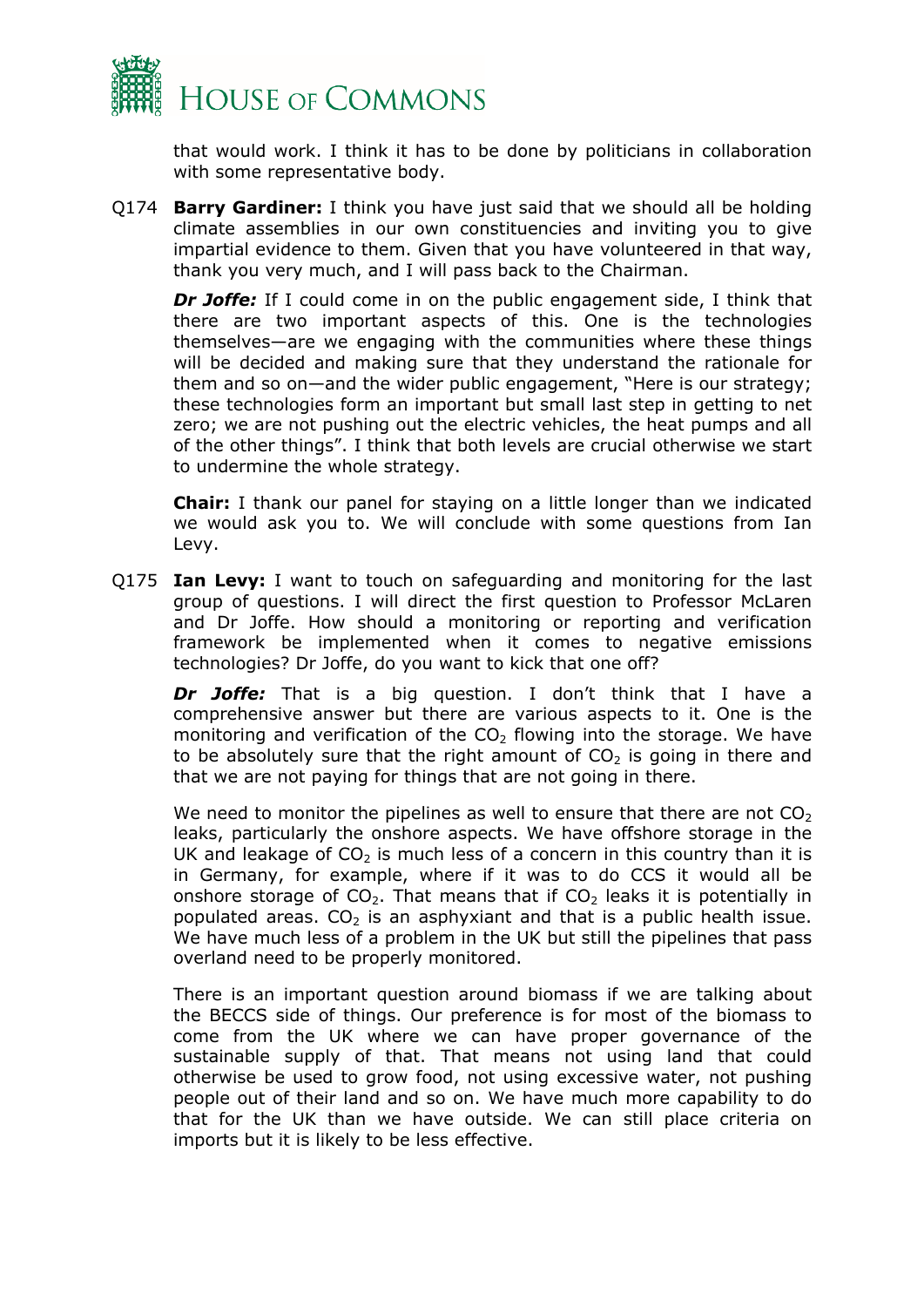

They are some elements but I am sure that Professor McLaren can add to those answers. It is important to get this right in the next five years before we start deploying this stuff at scale and build in some problems.

**Professor McLaren:** I endorse pretty much everything that Dr Joffe said. Clearly, monitoring storage and flows is critical. The bigger challenges come with the techniques that are not generating a gaseous or liquid flow of  $CO<sub>2</sub>$  through a pipeline. DACCS and BECCS do that, so the central bit of monitoring and verification is possible. There are challenges with inputs particularly that need to be monitored for the biomass side. There are challenges with leakage in the process and from the storage, which have to be monitored, but for techniques such as enhanced weathering or soil carbon storage, there are much greater challenges even though these techniques might in the end prove more socially and environmentally desirable than the big, hard technology options of BECCS and DACCS.

For our monitoring challenges, we have to design a system that is good for a whole diversity of techniques, including those that have the risk of leakage from things like wildfires or drought. If we are going to account, for instance, for carbon stored by peatland rewetting and there is a drought that means that the carbon starts coming out, that has to be picked up. For a lot of those, the issue is perhaps not so much the monitoring method but the degree of what you might call redundancy that is allowed in the accounting so that we do not say we might think a forest will store 100 tonnes but we discount that. I am just taking a figure out of the air. We might say 80%, 80 tonnes, is accounted for in our reporting, in what we pay as support measures.

Similarly, to deal with these sorts of uncertain systems there need to be very clear accountability measures for the operators so that they are held liable where there are problems. That gives them the incentive to do the most transparent and precise monitoring and verification they can.

The final thing I want to emphasise is that a monitoring regime should be sensitive to the distribution of any side effects or side impacts. I hear that there are already concerns from farmers in Wales and Scotland about the way that potential carbon storage schemes are being set up and the levels of disadvantage in the communities that are now perceiving these as a greater imposition on their local environments. The justice aspects should be part of a broader monitoring scheme.

Q176 **Ian Levy:** You have touched on the second part of my question: what safeguards should the Government put in place if negative emissions technologies basically don't deliver on their targets? Does anybody want to add anything on that?

**Dr Joffe:** We have an economy-wide set of climate targets for exactly the reason that if one area underdelivers we have to overdeliver in the other areas. I know there has been discussion of separate targets for greenhouse gas removal versus reduction of emissions, but one of the advantages of having everything together, as long as you do it right, is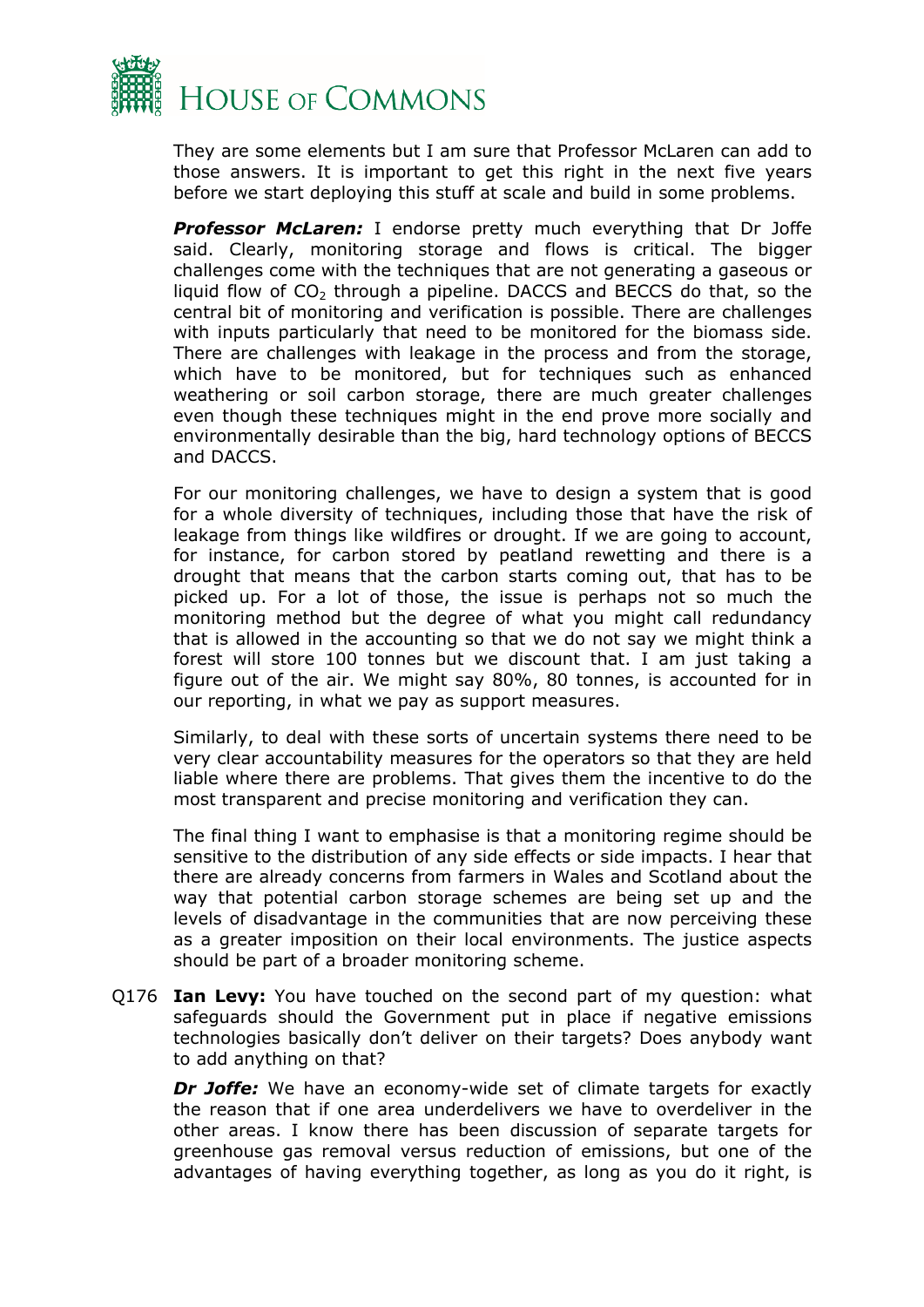

that the Government are on the hook for reducing emissions by more in other sectors if they have to because greenhouse removals underdeliver now. By the time we know that they will underdeliver, some of the options to compensate might be off the tables in the timescale with which we need to compensate. If they were considering building three more nuclear power stations to compensate for underdelivery of greenhouse gas removals, that would take more than a decade and is not very useful.

It will have to be the demand side. If these things underdeliver and we still need to stick to our carbon budgets, it would have to be, "Let's find a way for people to fly less, let's try in a more concerted fashion to persuade people to change their diets away from red meat, dairy and so on". That ends up being the backstop. The things that you can do quickly tend to be on the demand side but ultimately we also need a monitoring framework, which we have under the Climate Change Act, to pick up these problems early enough so that direction can be changed within a year or two of the problems emerging rather than five or 10 years down the line and then it is more difficult to change course.

Q177 **Ian Levy:** Do you feel that we can rely on proven negative emissions technologies to reach that UK zero target by 2050? I know it is a big question.

*Dr Joffe:* It is a big question. I think we can rely on some contribution. I don't think it is a credible position to say that we can't do any. There is a question about how much we can do and there are certainly constraints on sustainable biomass and uncertainty about exactly how much we can get there. Clearly, direct air capture is not proven at scale yet, so it makes sense to consider uncertainty in the scale with which it can do it.

I will turn it round the other way and say that at the moment we don't know of any way to get to net zero in the UK without some contribution from those. I think we should be planning for some contribution. It should be as small as we can make it. We need to put in place mechanisms that start to develop it now rather than saying that we will have some greenhouse gas removals turning up in the 2040s and rely on it then. If we start to develop it now and it does not work at least we can change course. I think that is very much the implication of the question.

Q178 **Ian Levy:** Michael, do you want to add to that? I see your hand is up.

**Professor Grubb:** First, I would separate the BECCS from other CDRs. On the assurance side the position one wants to get to is where the absorption of growing the trees is monitored and credited and the burning of it is penalised as an emission in the ETS. Therefore, capturing and sequestering become part of avoiding payment for those emissions, which is the totality of giving you the net negative. That is a rather special case and it addresses the complication of upstream emissions, particularly if some of it is imported.

On the general CDR, yes, underlining the point that one needs whatever incentive system to focus on the actual sequestered carbon, but I want to touch on your question about safeguards in other respects and link it to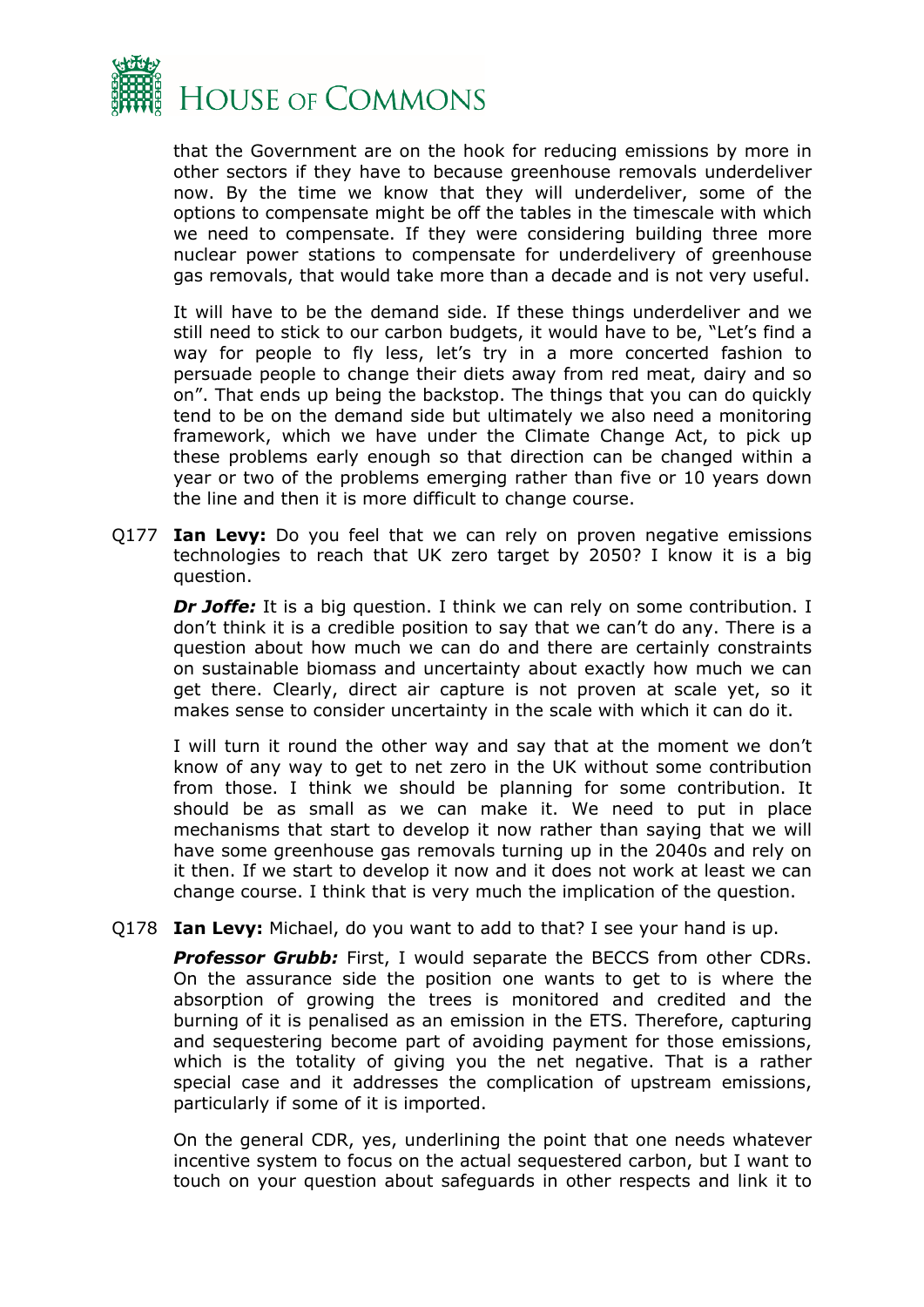

another aspect of the discussion. Earlier David referred to the fact that we don't want to take options off the table. With the other CDRs, the challenge is getting options onto the table. Let's not pretend that they are on the table at present. They are in all of the models but that is only because the models say that we will need something like this.

One way of addressing the safeguards issue is to also ask the question: where and how do we get industries with real technological knowledge and financial muscle into this game? We saw how that was engineered through in the wind energy sector in the end. It is pretty obvious for BECCS; it is less obvious for much of the DACCS. I think that is one reason why it is worth thinking about what are the really hard-to-abate sectors that we are trying to offset. We will have some whether or not we get below net zero and hence my reference to some of the concentrated, hard-to-trace sources.

If one said that as a safeguard by year X—let's say 2040, which I think is when CCC said the cement sector should be net zero—anyone producing construction materials will be legally liable for making sure those materials are net zero carbon, in one way or another, which may include funding carbon dioxide removal that they are paying for as part of the monitoring system, at some point that becomes a legal liability. In effect, you get some of those industries involved much more materially in saying not just, "We want solutions" but "we will have to contribute to the solutions".

At the end of the day, if some of these things prove harder than the proponents hope, the answer is that we need to get more money into more varied solutions. I think that one way of doing it is to say that there will come a point at which companies become liable for these emissions more directly than just paying but getting to net zero.

I think that one of the most dangerous things in this area is the \$100 number. We don't really have a clue whether that is right. It might be but, more to the point, it is not that big a number. If we go back only 10, 15 years the complaint about solar energy was it was \$400 or \$500 per tonne of  $CO<sub>2</sub>$  removal. Let's not underestimate the need for investment in technologies that help to reduce emissions that have a lot of potential for coming down the cross curve. I am thinking of things like hydrogen steel and other things. They may or may not be economic at \$100, we don't really know, but I think there will be a real risk if we say that we are never going to bother investing in anything that currently costs more than \$100 because in the end, negative emissions will arrive at that price.

I think that we have to accept that we don't know what the cost or the scale of these things will be in the long run. We should get on with finding out through these smaller-scale efforts to get things onto the table.

Q179 **Ian Levy:** Professor McLaren, I see you nodding.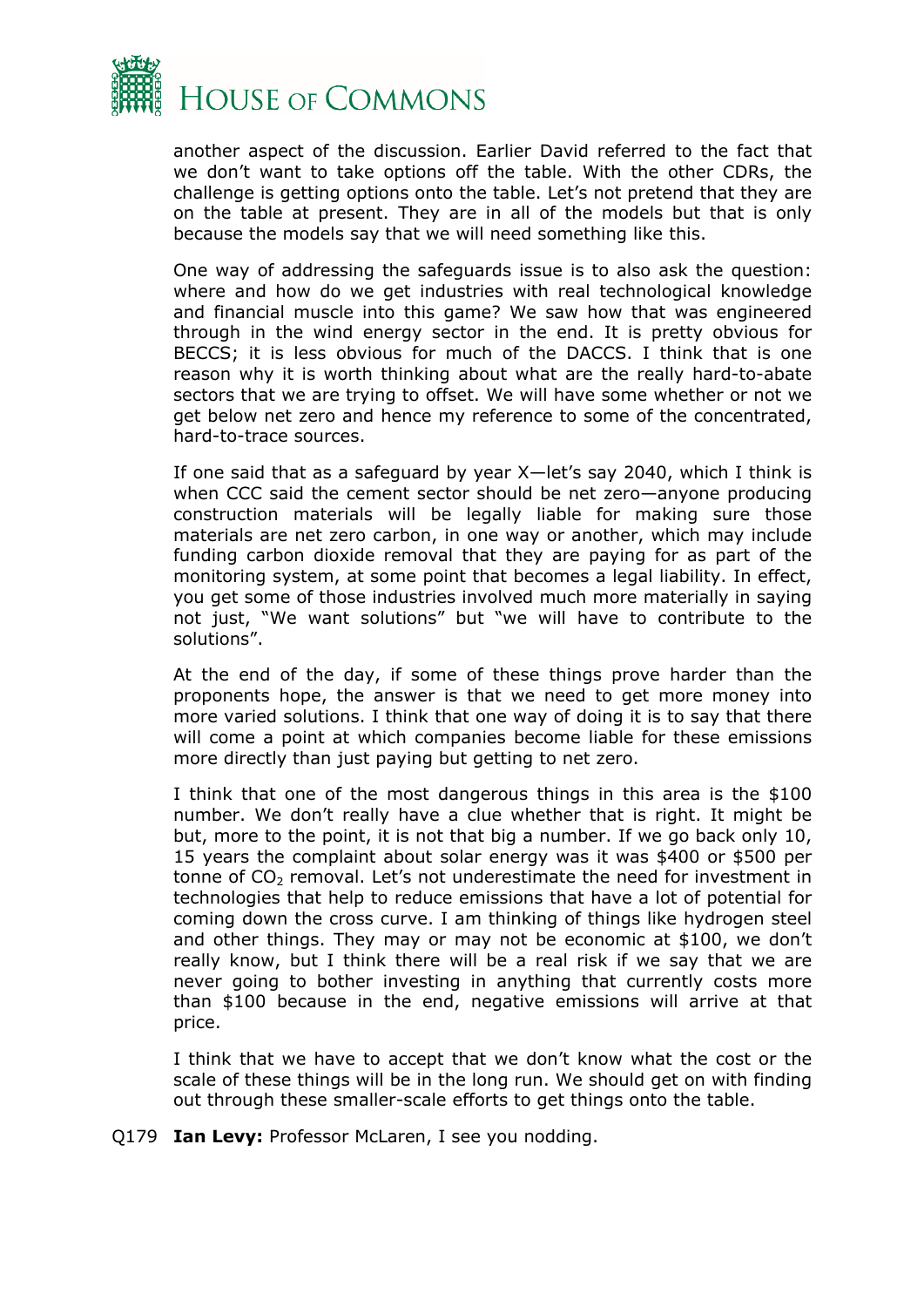

*Professor McLaren:* I have a few comments on your question about safeguarding. I think that the critical thing to remember here is that even if they work, any negative emissions technology is limited in its total potential, whether that is by the amount of land we can dedicate to the feedstock or the amount of renewable or clean energy we can provide for it or the amount of rock we can grind up for enhanced weathering. We can't rely on any of them. I agree with Professor Grubb that that means investing in a wider portfolio offering.

I am hesitant to say this but Dr Joffe said that if we find these are not delivering we will have to accelerate the demand side. I am sorry, but if we can accelerate the demand side we should be doing that now. The commitment to reduce emissions as much as possible ought to be taken seriously. I think that what we are hearing there is that even with all the good things he said—I agreed with many of them—even in the CCC's modelling and budgets there is a little bit of mitigation deterrence going on, that if it could be done as a backstop but is not being done because negative emissions are in there instead, we should be doing it now. That is not to say that we don't do the negative emissions because then there is more capacity of negative emissions techniques for the legacy of too much carbon dioxide in the atmosphere that, as you heard in the earlier session, we will need to remove in the future.

That would be my safeguard: a portfolio that drives it forward but do what we can to cut emissions now, including things that might sound a little less popular. I go back to the climate assemblies where we heard much more support for more rigorous efforts to reduce emissions, to change behaviours, than we are seeing from politicians even in the UK, which is one of the leading countries in the world on this.

**Ian Levy:** Lovely. Thank you very much.

*Dr Joffe:* Chair, if I could come back in on a point that Professor McLaren made.

Q180 **Chair:** Yes, just very briefly because it has been a marathon session.

*Dr Joffe:* I absolutely agree that we should be doing the demand side things anyway, but there is a question of degree. The Climate Assembly was not comfortable with anything more than a 15% cut in aviation compared to 2019 levels before all of this happened. If we aim for that and we do greenhouse gas removals alongside and they don't work, we could go further than a 15% cut in aviation to compensate. That would not be popular but we could still do it, so there is a question of degree.

Professor McLaren is absolutely right to challenge me but we should be doing the demand side things alongside the greenhouse gas removals. We will have to do something else if the greenhouse gas removals don't deliver. The legally binding targets don't offer too many ways other than things on the demand side that deliver quickly.

**Chair:** Or other technologies. On that note, I thank our panellists, Dr David Joffe in the room, Professor Duncan McLaren and Professor Michael